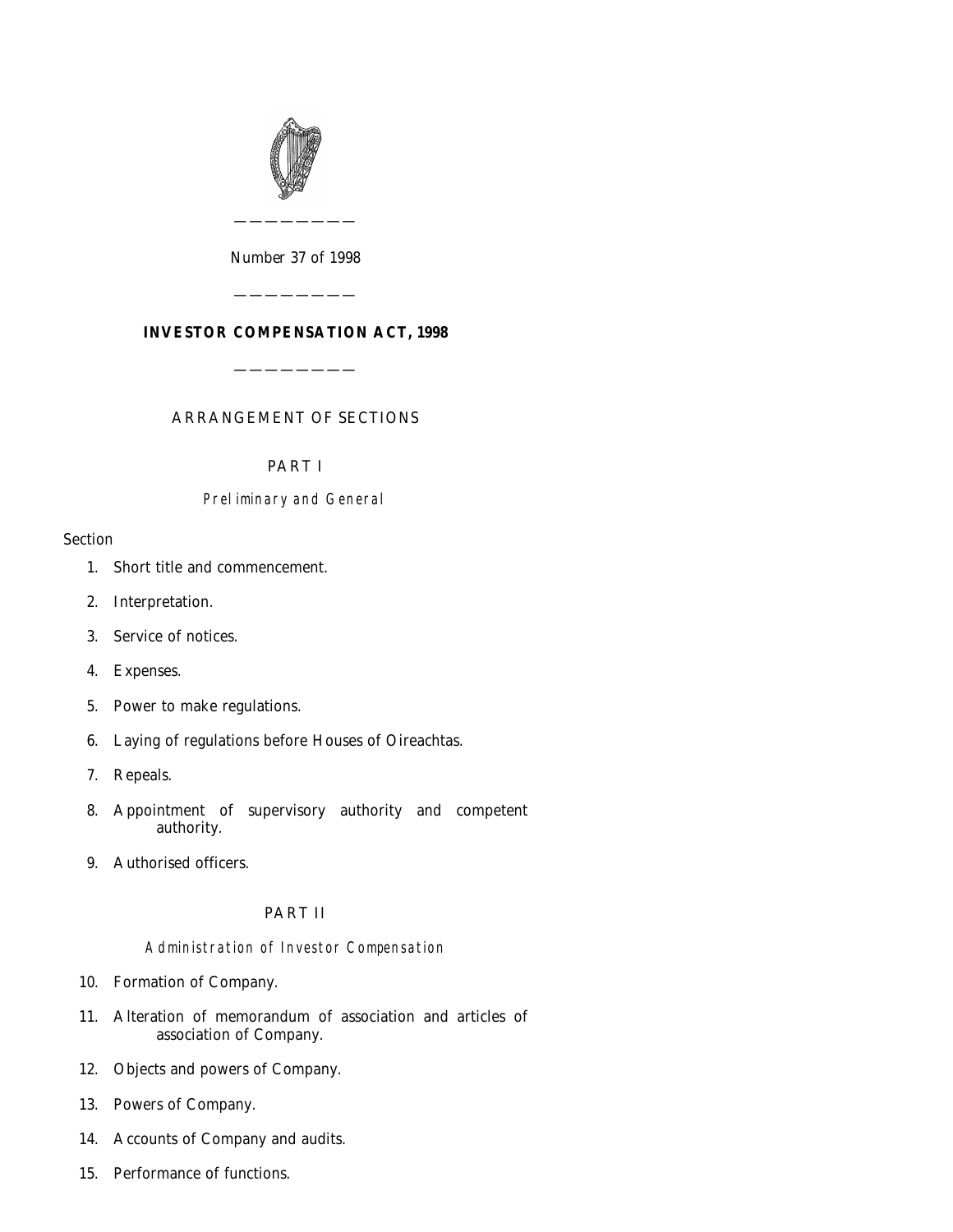Section

- [16. Non-application of section 182 \(Removal of directors\) of Act](#page-14-0) of 1963.
- [17. Members of Company.](#page-14-0)
- [18. Directors of Company.](#page-14-0)
- [19. Establishment of fund.](#page-15-0)
- [20. Administrative services for Company.](#page-16-0)
- [21. Contributions of investment firms.](#page-16-0)
- [22. Maintenance of funds.](#page-17-0)
- [23. Costs of administration.](#page-17-0)
- [24. Procedures to investigate complaints.](#page-18-0)
- [25. Approval of investor compensation schemes.](#page-18-0)
- [26. Revocation of approval of compensation scheme.](#page-19-0)
- [27. Failure by investment firms to comply with obligations.](#page-19-0)
- [28. Application to Court for confirmation of direction.](#page-20-0)
- [29. Product producers.](#page-22-0)

### PART III

### Payment of Compensation to Investors

- [30. Interpretation for](#page-22-0) *Part III*.
- [31. Determination that an investment firm cannot meet its](#page-24-0) obligations.
- [32. Applications for compensation.](#page-25-0)
- [33. Appointment of an administrator.](#page-25-0)
- [34. Payment of compensation.](#page-26-0)
- [35. Further provisions relating to payment of compensation.](#page-27-0)
- [36. Provisions relating to restricted intermediaries.](#page-28-0)

### PART IV

### Miscellaneous

- [37. Joint accounts and trustees.](#page-29-0)
- [38. Information to investors and advertising.](#page-30-0)
- [39. Investment firms joining compensation schemes in other](#page-30-0) Member States.
- [40. Membership of compensation scheme by investment firm](#page-31-0) authorised in another Member State.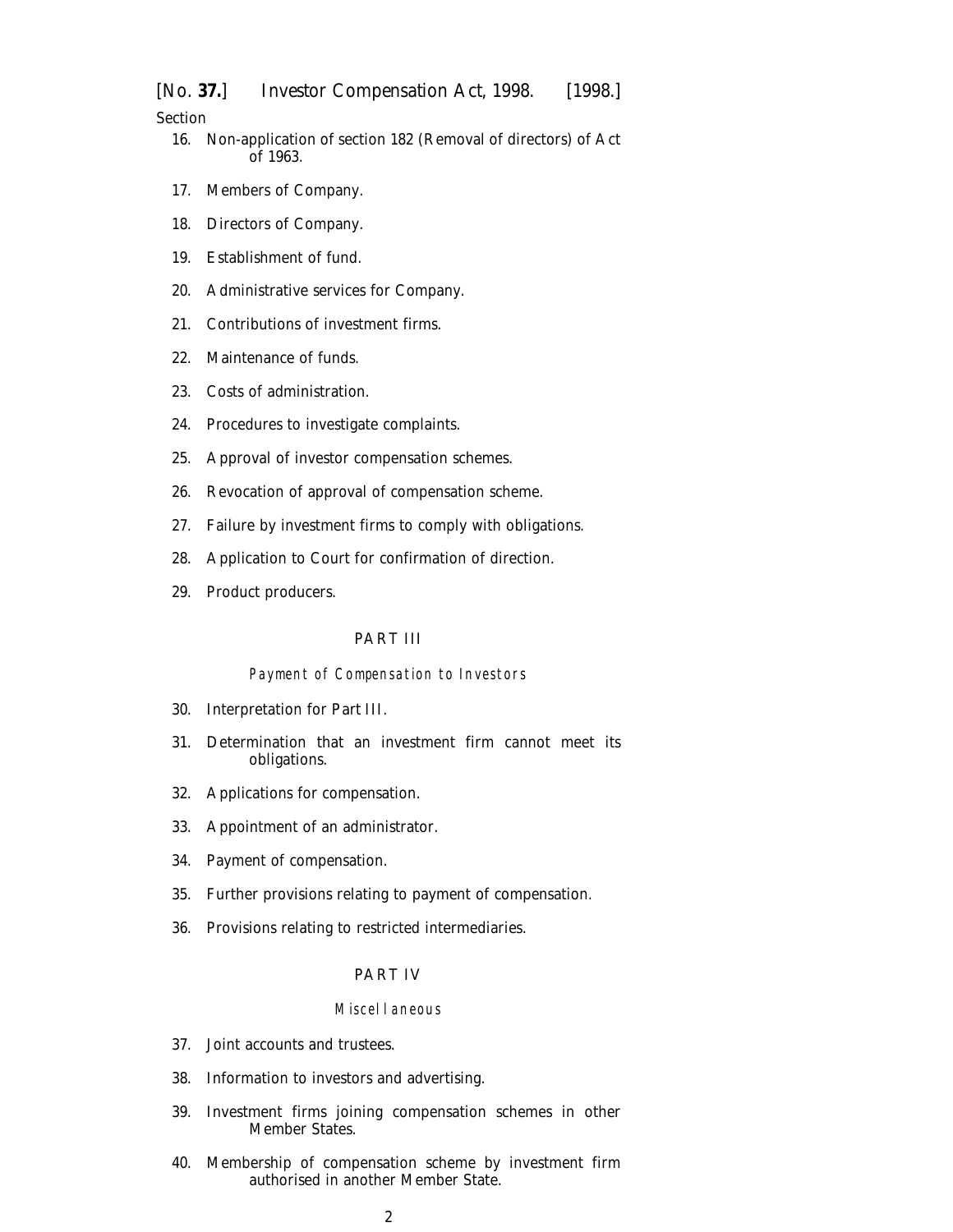### Section

- [41. Compulsory insurance of authorised investment firms.](#page-32-0)
- [42. Exemption from liability for damages.](#page-33-0)
- [43. Offences and penalties.](#page-33-0)
- [44. Amendment of section 2\(7\) of Act of 1995.](#page-35-0)
- [45. Amendment of section 2 of Act of 1994.](#page-36-0)
- [46. Insertion of new section in Act of 1994.](#page-36-0)
- [47. Provisions relating to solicitors.](#page-37-0)

# PART V

#### Miscellaneous Amendments

- [48. Amendment of section 16 of Central Bank Act, 1989.](#page-39-0)
- [49. Amendment of section 44 of Act of 1989.](#page-39-0)

[50. Amendment of section 46 of Act of 1989.](#page-39-0)

[51. Amendment of section 49 of Act of 1989.](#page-39-0)

[52. Amendment of section 2 of Act of 1995.](#page-39-0)

[53. Amendment of section 9 of Act of 1995.](#page-43-0)

[54. Amendment of section 10 of Act of 1995.](#page-44-0)

[55. Amendment of section 14 of Act of 1995.](#page-45-0)

[56. Amendment of section 16 of Act of 1995.](#page-45-0)

[57. Amendment of section 17 of Act of 1995.](#page-45-0)

[58. Amendment of section 21 of Act of 1995.](#page-46-0)

[59. Amendment of section 26 of Act of 1995.](#page-46-0)

[60. Amendment of section 28 of Act of 1995.](#page-48-0)

[61. Amendment of section 31 of Act of 1995.](#page-48-0)

[62. Amendment of section 33 of Act of 1995.](#page-49-0)

- [63. Amendment of section 38 of Act of 1995.](#page-49-0)
- [64. Amendment of section 52 of Act of 1995.](#page-50-0)
- [65. Amendment of section 54 of Act of 1995.](#page-50-0)
- [66. Amendment of section 65 of Act of 1995.](#page-52-0)
- [67. Amendment of section 74 of Act of 1995.](#page-52-0)
- [68. Amendment of section 75 of Act of 1995.](#page-52-0)
- [69. Amendment of section 79 of Act of 1995.](#page-53-0)
- [70. Amendment of section 8 of Stock Exchange Act, 1995.](#page-53-0)
- [71. Amendment of section 14 of Stock Exchange Act, 1995](#page-53-0).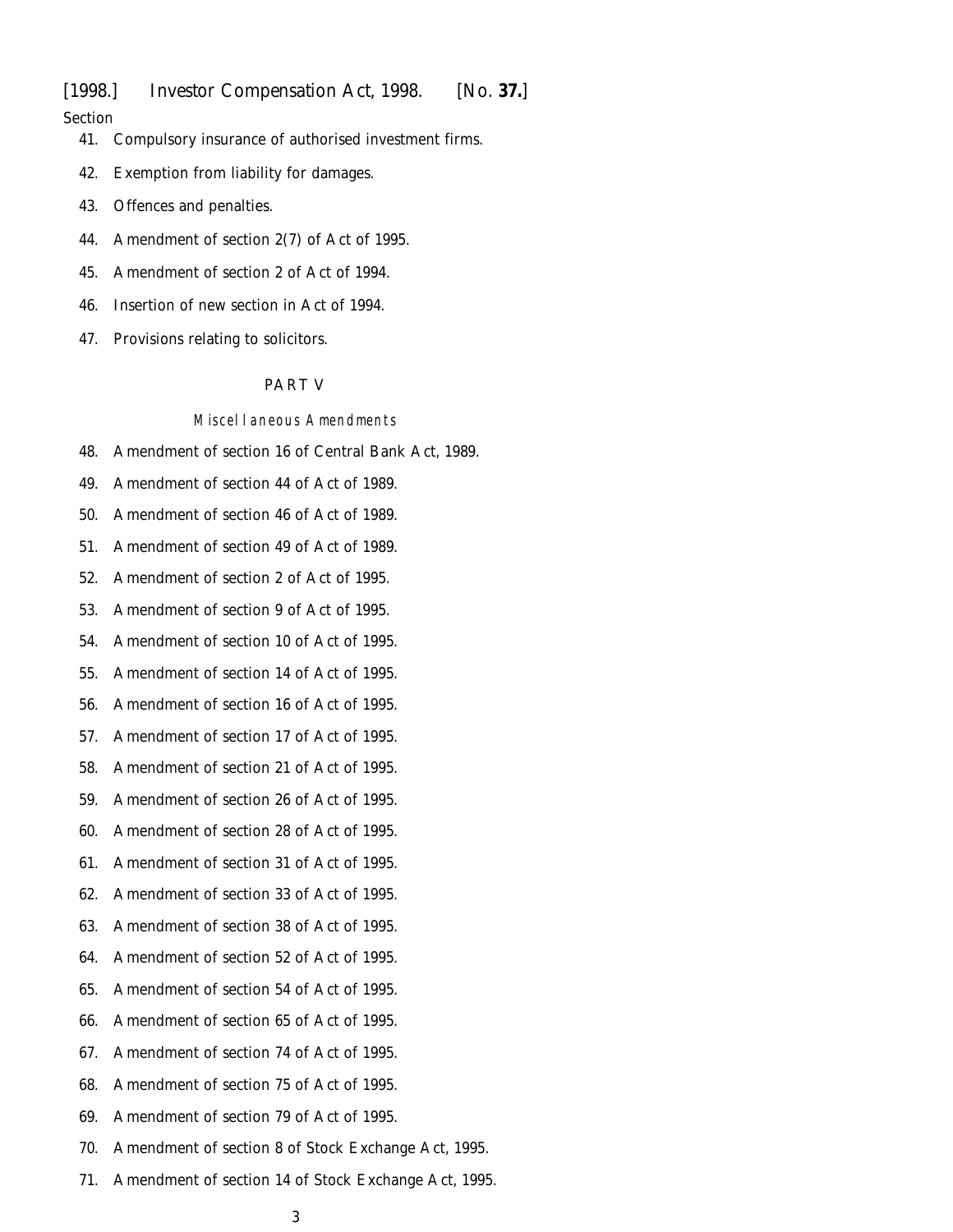- [72. Amendment of section 17 of Stock Exchange Act, 1995.](#page-54-0)
- [73. Amendment of section 18 of Stock Exchange Act, 1995.](#page-54-0)
- [74. Amendment of section 24 of Stock Exchange Act, 1995.](#page-54-0)
- [75. Amendment of section 29 of Stock Exchange Act, 1995.](#page-54-0)
- [76. Amendment of section 34 of Stock Exchange Act, 1995.](#page-55-0)
- [77. Amendment of section 39 of Stock Exchange Act, 1995.](#page-55-0)
- [78. Amendment of section 52 of Stock Exchange Act, 1995.](#page-56-0)
- [79. Amendment of section 54 of Stock Exchange Act, 1995.](#page-56-0)
- [80. Amendment of section 56 of Stock Exchange Act, 1995.](#page-58-0)
- [81. Amendment of section 65 of Stock Exchange Act, 1995.](#page-59-0)
- [82. Amendment of section 66 of Stock Exchange Act, 1995.](#page-59-0)
- [83. Amendment of section 70 of Stock Exchange Act, 1995.](#page-60-0)

#### [FIRST SCHEDULE](#page-60-0)

#### Repeals

#### [SECOND SCHEDULE](#page-60-0)

Supplementary provision in relation to a Direction by a Supervisory Authority under *Section 27*

#### [THIRD SCHEDULE](#page-61-0)

Directive 97/9/EC of the European Parliament and of the Council of 3 March 1997 on Investor-Compensation Schemes

# ———————— Acts Referred to

| Building Societies Act, 1989        | 1989, No. 17         |
|-------------------------------------|----------------------|
| Central Bank Act, 1971              | 1971, No. 24         |
| Central Bank Act, 1989              | 1989, No. 16         |
| Central Bank Act, 1997              | 1997, No. 8          |
| Companies Act, 1963                 | 1963, No. 33         |
| Companies Act, 1990                 | 1990, No. 33         |
| Companies Acts, 1963 to 1990        |                      |
| Companies (Amendment) Act, 1986     | 1986, No. 25         |
| Criminal Justice Act, 1994          | 1994, No. 15         |
| Insurance Act, 1989                 | 1989, No. 3          |
| Investment Intermediaries Act, 1995 | 1995, No. 11         |
| Local Government Act, 1941          | 1941, No. 23         |
| Petty Sessions (Ireland) Act, 1851  | 14 & 15 Vict., c. 93 |
| Solicitors Act, 1954                | 1954, No. 36         |
| Solicitors Acts, 1954 to 1994       |                      |
| Solicitors (Amendment) Act, 1960    | 1960, No. 37         |
| Solicitors (Amendment) Act, 1994    | 1994, No. 27         |
| Stock Exchange Act, 1995            | 1995, No. 9          |
| Succession Act, 1965                | 1965, No. 27         |
| Taxes Consolidation Act, 1997       | 1997, No. 39         |
| Trustee Act, 1893                   | c.53                 |
| Trustee Savings Bank Act, 1989      | 1989, No. 21         |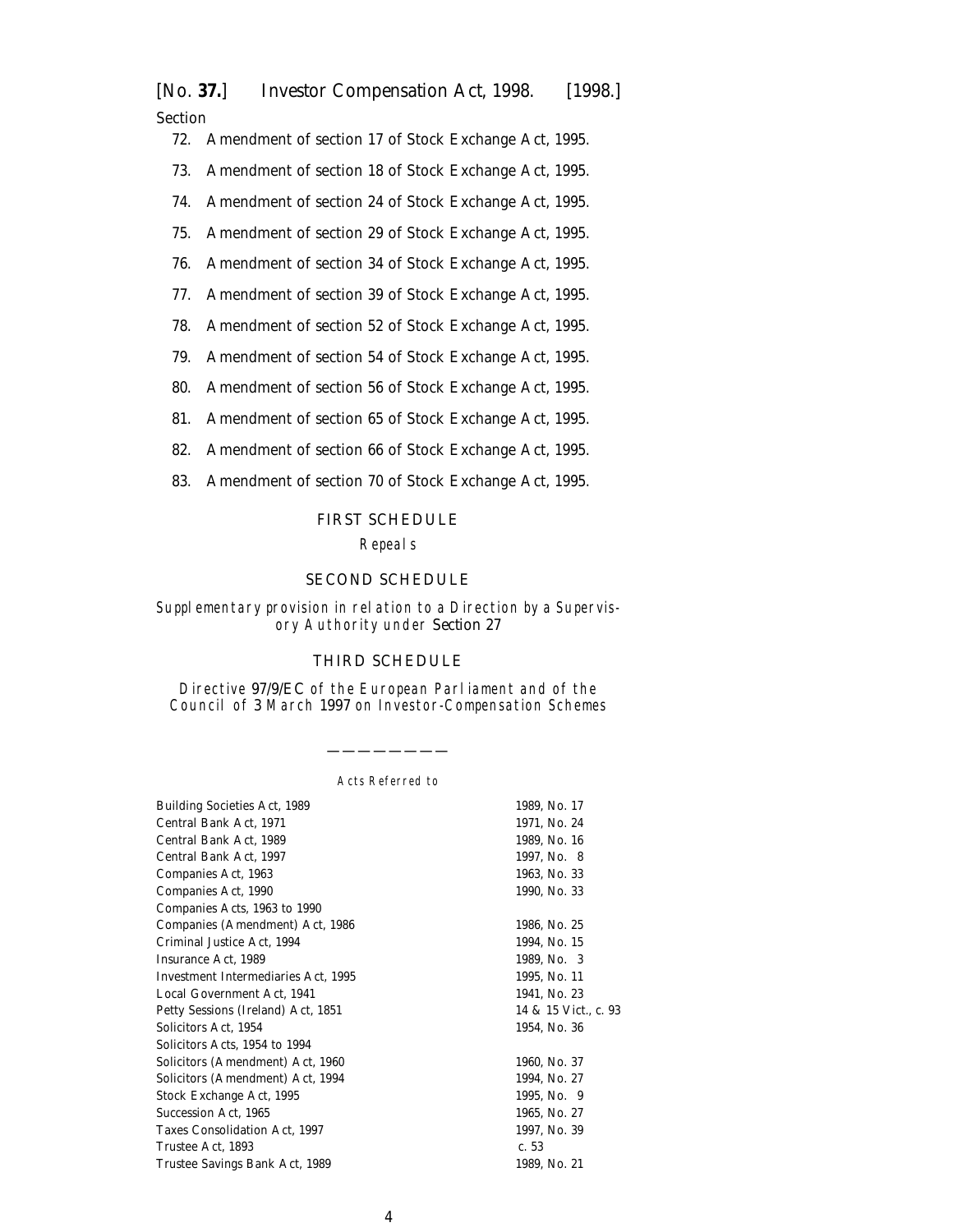<span id="page-4-0"></span>

*Number* 37 *of* 1998

————————

### **INVESTOR COMPENSATION ACT, 1998**

————————

————————

AN ACT TO ENABLE EFFECT TO BE GIVEN TO DIRECTIVE NO. 97/9/EC OF THE EUROPEAN PARLIAMENT AND OF THE COUNCIL OF 3 MARCH 1997 ON INVESTOR COM-PENSATION SCHEMES<sup>(1)</sup>, TO PROVIDE FOR INVESTOR COMPENSATION, TO AMEND THE CENTRAL BANK ACT, 1989, THE INSURANCE ACT, 1989, THE SOLICI-TORS (AMENDMENT) ACT, 1994, THE STOCK EXCHANGE ACT, 1995, AND THE INVESTMENT INTER-MEDIARIES ACT, 1995, AND TO PROVIDE FOR RELATED MATTERS. [13*th July*, 1998]

### BE IT ENACTED BY THE OIREACHTAS AS FOLLOWS:

### PART I

### Preliminary and General

**1.**—(1) This Act may be cited as the Investor Compensation Act,Short title and 1998. commencement.

(2) This Act shall come into operation on such day or days as the Minister may appoint by order or orders either generally or with reference to any particular purpose or provision and different days may be so appointed for different purposes or different provisions.

**2.**—(1) In this Act, unless the context otherwise requires—

Interpretation.

''Act of 1963'' means the Companies Act, 1963;

''Act of 1989'' means the Insurance Act, 1989;

''Act of 1994'' means the Solicitors (Amendment) Act, 1994;

''Act of 1995'' means the Investment Intermediaries Act, 1995;

''administrator'' means, where a liquidator or official assignee has been appointed to an investment firm by the Court, that liquidator or official assignee, or where an administrator has been appointed to an investment firm by the supervisory authority, that administrator;

(1)O.J. No. L84, 26.3.1977.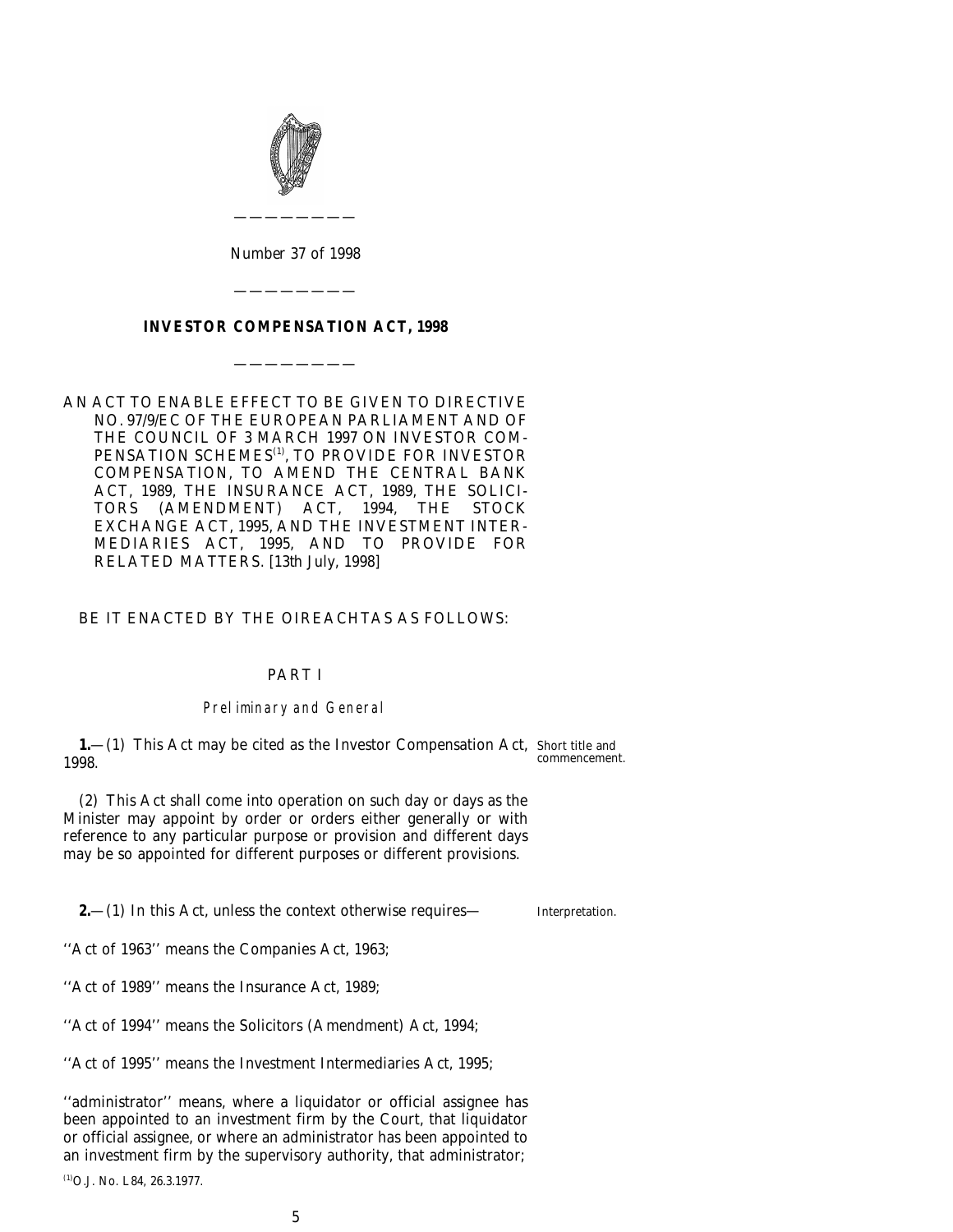''approved professional body'' has the meaning assigned to it by the Act of 1995;

''authorised investment business firm'' has the meaning assigned to it by *subsection (4)*;

''authorised investment firm'' means—

Pt.I S.2

- (*a*) an authorised investment business firm, or
- (*b*) an authorised member firm, or
- (*c*) a credit institution the authorisation of which by the Bank under Directive No. 77/780/EEC of 12 December 1977<sup>(1)</sup> and Directive No. 89/646/EEC of 15 December  $1989^{(2)}$ extends to one or more of the investment services listed in section A of the Annex to the Investment Services Directive, or
- (*d*) an insurance intermediary;

''authorised member firm'' has the meaning assigned to it by the Stock Exchange Act, 1995;

''authorised officer'' means a person authorised for the purposes of *section 9*;

''Bank'' means the Central Bank of Ireland;

''Board'' means the Board of the Company;

''branch'', in the case of an investment firm which is subject to the Investment Services Directive, means a place of business which is part of an investment firm, which has no separate legal personality and which provides investment services for which the investment firm has been authorised by the Bank or by a competent authority in another Member State, and all the places of business set up in the same Member State by an investment firm which has its head office in another Member State shall be regarded as a single branch;

''certified person'' has the meaning assigned to it by section 55 of the Act of 1995;

"client" means a person who has entrusted money or investment instruments to an investment firm in connection with the provision of investment business services by the investment firm;

''close relative'' means a brother, sister, parent or spouse of a client or a child of the client or of the spouse of the client, where ''spouse'', in relation to the client, shall not include a spouse who is living separately and apart from the client;

''Company'' means the Investor Compensation Company Limited;

''compensatable loss'' has the meaning assigned to it by *section 30(1)*;

''competent authority'' means a competent authority for the purposes of the Investor Compensation Directive;

(1)O.J. No. L322, 17.12.1977.

(2)O.J. No. L386, 30.12.1989.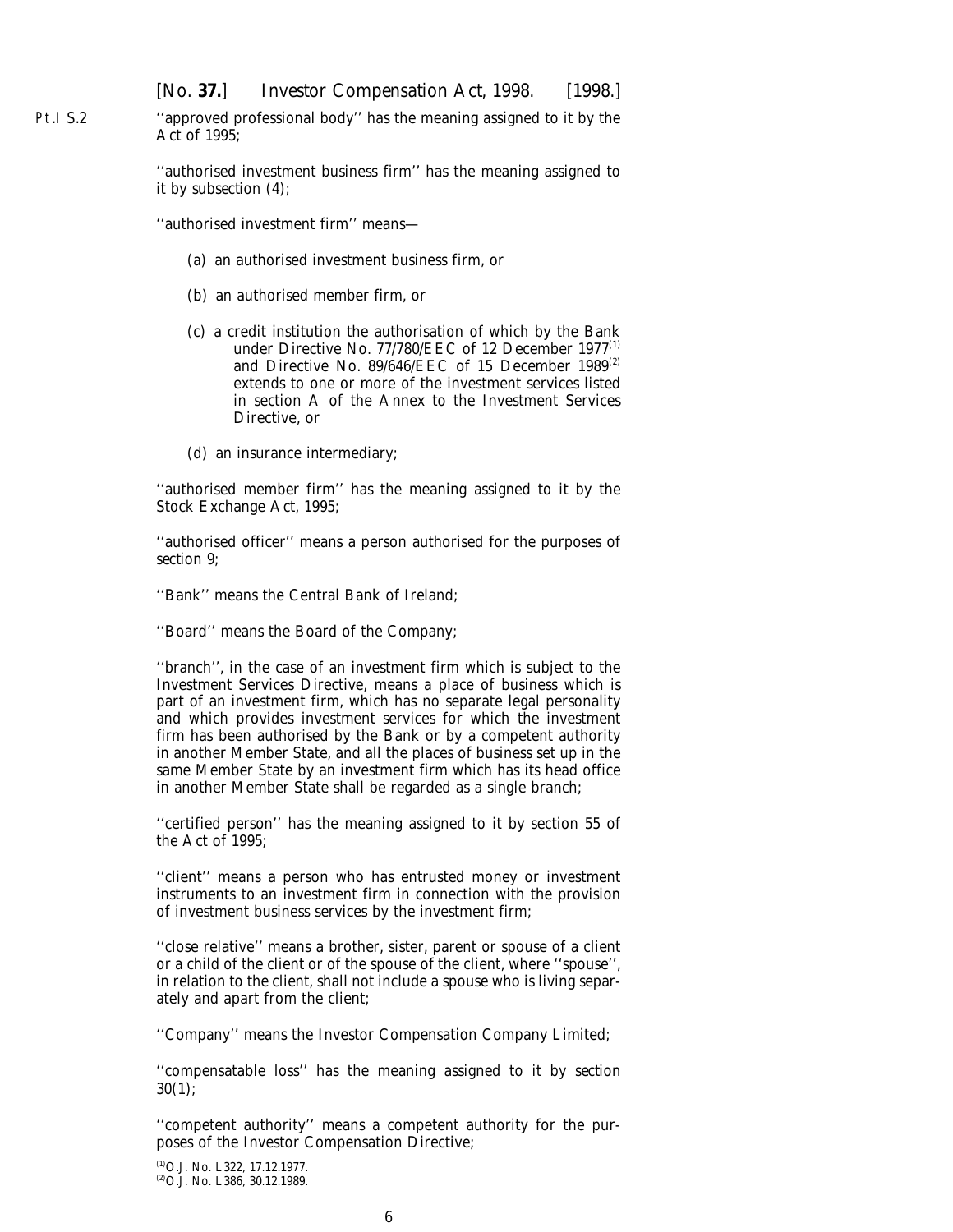''Court'' means the High Court;

Pt.I S.2

''credit institution'' means a credit institution within the meaning of Article 1 of Council Directive No. 77/780/EEC of 12 December  $1977^{(1)}$  as amended by Council Directive No. 89/646/EEC of 15 December  $1989^{(2)}$  but does not include the institutions referred to in Article 2(2) of the first mentioned Directive;

''director'' includes any person occupying the position of director by whatever name called and any person who effectively directs or has a material influence over the business of an investment firm and includes a shadow director within the meaning of the Companies Act, 1990;

''ECU'' has the same meaning as in Council Regulations (EC) No. 3320/94 of 22 December 1994 on the consolidation of the existing Community legislation on the definition of the ECU following the entry into force of the Treaty on European Union<sup>(3)</sup>;

''eligible investor'' means a person, not being an excluded investor, who is a client of an investment firm and has made an application for payment under *section 34*;

''employee'' has the same meaning as in the Act of 1995;

"excluded investor" means a client of an investment firm which has been the subject of a determination by the supervisory authority under *section 31* or a ruling and, in relation to that investment firm, is—

- (*a*) a professional or institutional client, including:
	- (i) an investment firm;
	- (ii) an investment firm for the purposes of the Investment Services Directive;
	- (iii) a credit institution as defined in Article 1 of Council Directive No. 77/780/EEC;
	- (iv) a financial institution as defined in Article 1(6) of Council Directive No. 89/646/EEC of 15 December  $1989^{(2)}$ ;
	- (v) an insurance undertaking;
	- (vi) an undertaking for collective investment; or
	- (vii) a pension or retirement fund, or
- (*b*) a local authority, or
- (*c*) a director, manager or personally liable member of the investment firm, a holder of at least 5 per cent. of the capital of the investment firm, a person responsible for carrying out the statutory audit of the investment firm or a client with similar status in a group undertaking, or

(1)O.J. No. L322, 17.12.1977. (2)O.J. No. L386, 30.12.1989.

<sup>(3)</sup>O.J. No. L350, 31.12.1994.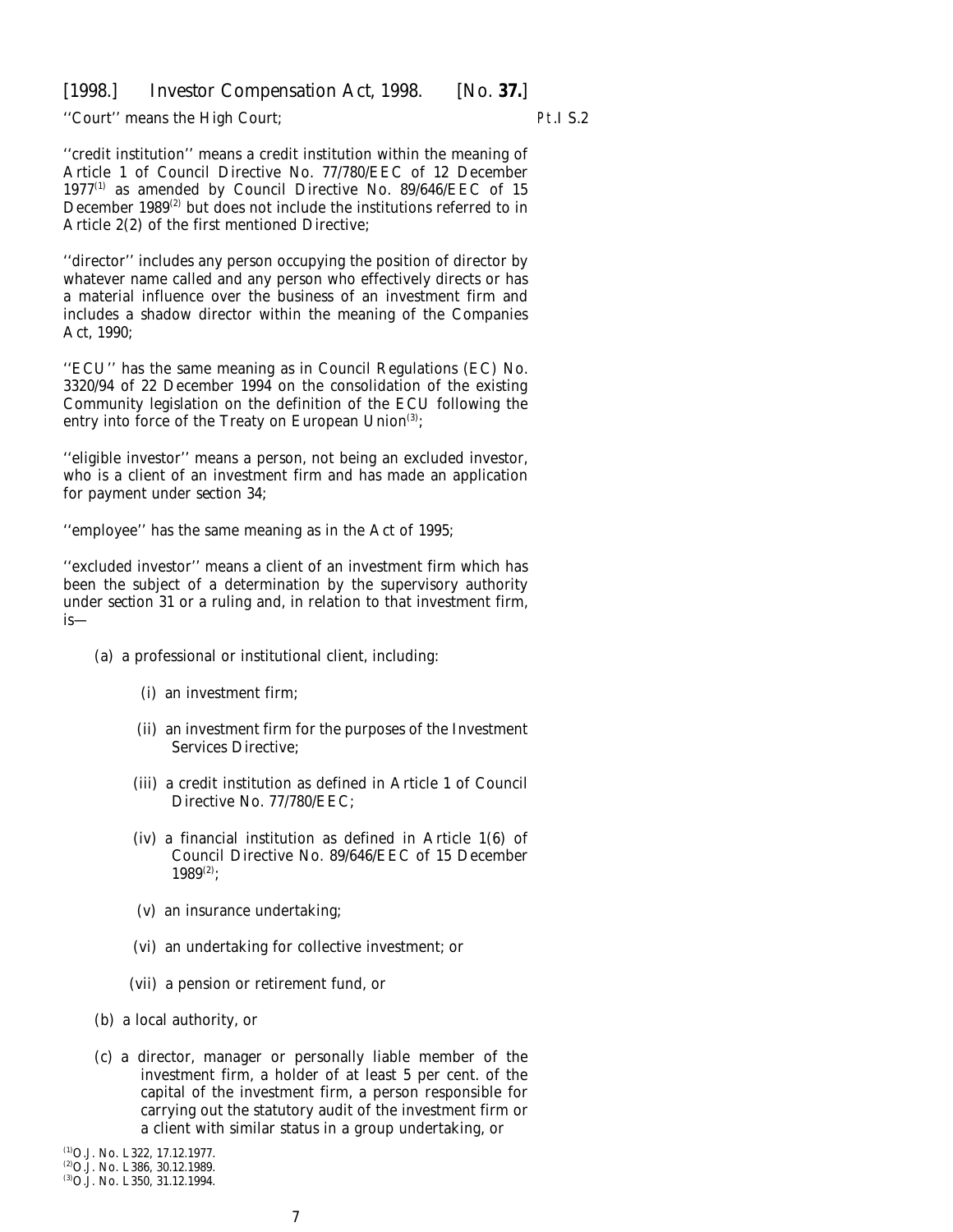- Pt.I S.2
- (*d*) a close relative or a third party acting on behalf of a client referred to in *paragraph (c)*, or
- (*e*) another firm in a group undertaking, or
- (*f*) a client who has any responsibility for, or has taken advantage of, facts relating to the investment firm which gave rise to the firm's financial difficulties or contributed to the deterioration of its financial situation, or
- (*g*) a company which is of such a size that it is not permitted to draw up abridged balance sheets under Article 11 of the Fourth Council Directive No. 78/660/EEC of 25 July 1978<sup>(1)</sup> based on Article 54(3)( $g$ ) of the Treaty on the annual accounts of certain types of companies, or
- (*h*) a client specified by the supervisory authority as an excluded investor in accordance with *section 35(8)*;

''functions'' includes powers and duties and references to the performance of functions include, as respects powers and duties, references to the exercise of the powers and the carrying out of the duties;

''group undertaking'', in relation to an investment firm, means a group undertaking within the meaning of the Companies (Amendment) Act, 1986, of which the investment firm is a part;

''insurance intermediary'' has the meaning assigned to it by the Act of 1989 but excludes a solicitor in respect of whom a practising certificate (within the meaning of the Solicitors Acts, 1954 to 1994) is in force where the activities of the solicitor arise only incidentally to the provision of legal services;

''insurance undertaking'' has the meaning assigned to it by the European Communities (Non-Life Insurance) Framework Regulations, 1994 (S.I. No. 359 of 1994), or under the European Communities (Life Assurance) Framework Regulations, 1994 (S.I. No. 360 of 1994);

''investment business firm'' has the meaning assigned to it by the Act of 1995;

''investment business services'' has the meaning assigned to it by the Act of 1995 and includes the activities of an insurance intermediary;

''investment firm'' means—

- (*a*) an authorised investment business firm or a person (being a person who was an authorised investment business firm) whose authorisation has been revoked,
- (*b*) an authorised member firm or a person (being a person who was an authorised member firm) whose authorisation has been revoked,
- (*c*) a credit institution licensed in the State or a credit institution whose authorisation by the Bank under Council Directive 77/780/EEC of 12 December 1977 as amended by Council Directive 89/646/EEC of 15 December 1989 as amended and extended from time to time extends to one or more of the investment services listed in the Annex to the

<sup>(1)</sup>O.J. No. L222, 14.08.1978**.**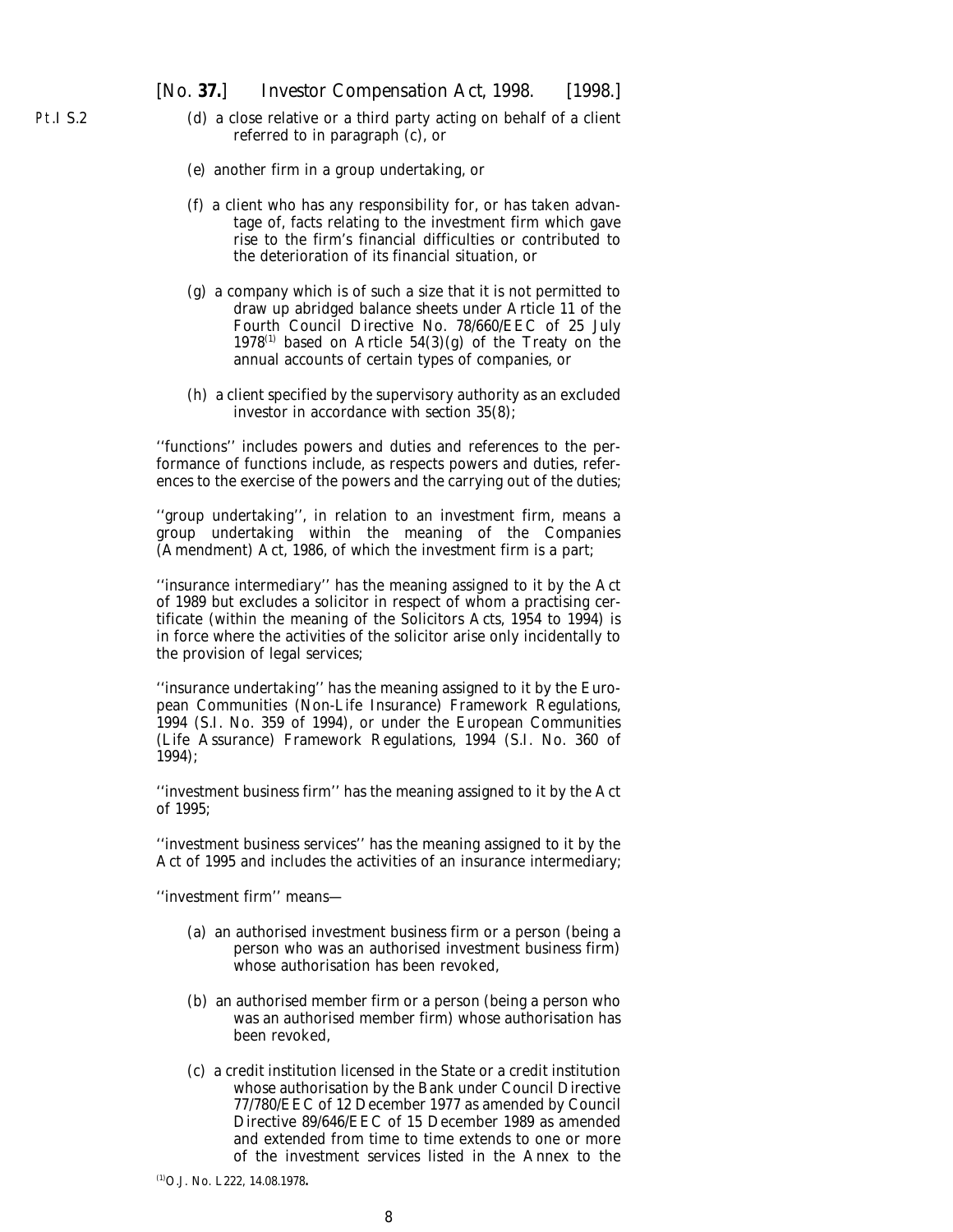Investment Services Directive or a credit institution Pt.I S.2whose authorisation by the Bank under Council Directive 77/780/EEC of 12 December 1977 as amended by Council Directive 89/646/EEC of 15 December 1989 as amended and extended from time to time has been revoked or a credit institution whose authorisation by the Bank under Council Directive 77/780/EEC of 12 December 1977 as amended by Council Directive 89/646/EEC of 15 December 1989 as amended and extended from time to time no longer extends to one or more of the investment services listed in the Annex to the Investment Services Directive, or

(*d*) an insurance intermediary or a person who was formerly an insurance intermediary;

''investment instruments'' has the meaning assigned to it by the Act of 1995;

''investment product intermediary'' has the meaning assigned to it by the Act of 1995;

''Investment Services Directive'' means Council Directive No. 93/22/EEC of 10 May 1993<sup>(1)</sup>;

''Investor Compensation Directive'' means Directive No. 97/9/EC of the European Parliament and of the Council of 3 March 1997<sup>(2)</sup>;

''joint investment business'' means investment business services provided for the account of two or more persons or over which two or more persons have rights that may be exercised by means of the signature of one or more of those persons;

''local authority'' means a local authority for the purposes of the Local Government Act, 1941 and where appropriate a provincial, regional, local and municipal authority;

''member firm'' has the meaning assigned to it by the Stock Exchange Act, 1995;

''Member State'' means a Member State of the European Communities;

''Minister'' means the Minister for Finance;

''prescribed'' means prescribed by regulations made by the Minister and cognate words shall be construed accordingly;

''product producer'' means a product producer for the purposes of the Act of 1995 or an insurance undertaking;

''professional investor'' means a client of an investment firm who the investment firm can show has sufficient and appropriate expertise in investment instruments to be categorised as a professional investor and who has acknowledged in writing to that investment firm that he or she has been made aware of the consequences of being categorised as a professional investor and is categorised by that investment firm as a professional investor;

''restricted activity investment product intermediary'' has the meaning assigned to it by the Act of 1995;

(1)O.J. No. L141, 11.06.1993. (2)O.J. No. L84, 26.03.97.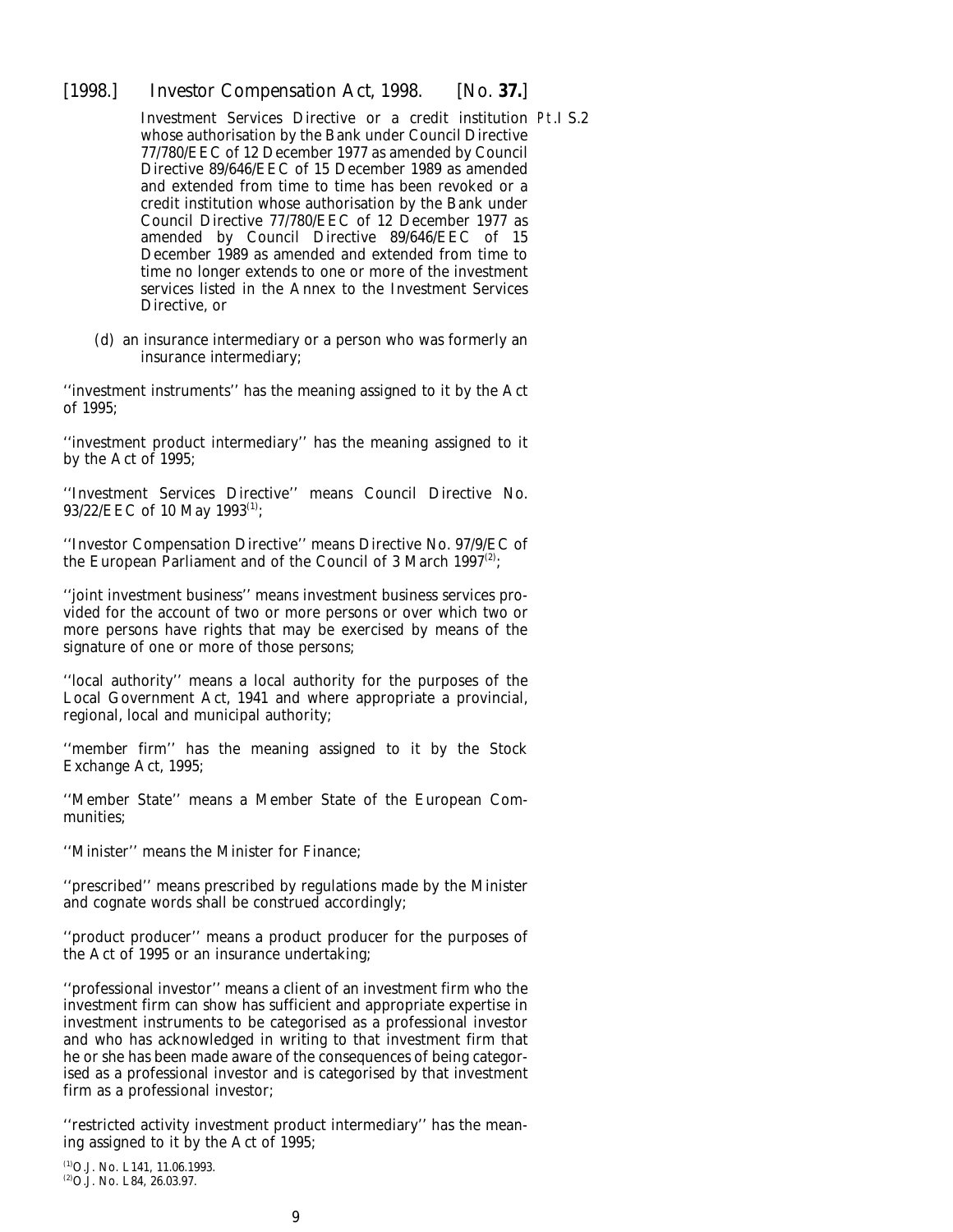Pt.I S.2 ''ruling'' means a decision made by a court in relation to an investment firm for reasons which are directly related to the financial circumstances of the investment firm which has the effect that clients of the investment firm are precluded for the time being from pursuing claims against the investment firm for the return of money owed to or belonging to the client and held on behalf of the client by the investment firm in connection with the provision of investment business services and for the return of investment instruments belonging to the client and held, administered or managed by the investment firm on behalf of the client in connection with the provision of investment business services;

> ''solicitor'' has the meaning assigned to it in section 3 (as substituted by the Act of 1994) of the Solicitors Act, 1954;

> ''supervisory authority'' means the supervisory authority referred to in *section 8(1)*;

> ''written appointment'' means an appointment in writing for the purposes of section 27 of the Act of 1995 or an appointment in writing for the purposes of section 44 or 49 of the Act of 1989.

> (2) A word or expression that is used in this Act and is also used in the Investor Compensation Directive has, unless the contrary intention is indicated, the same meaning in this Act as it has in that Directive.

- (3) In this Act—
	- (*a*) a reference to a section or a Schedule is to a section of or Schedule to this Act, unless it is indicated that reference to some other enactment is intended,
	- (*b*) a reference to a subsection, paragraph or subparagraph is a reference to the subsection, paragraph or subparagraph of the provision in which the reference occurs, unless it is indicated that reference to some other provision is intended, and
	- (*c*) a reference to any enactment shall be construed as a reference to that enactment as amended, adapted or extended by or under any subsequent enactment including this Act.

(4) In this Act, ''authorised investment business firm'' has the meaning assigned to it by the Act of 1995 and, where the Minister has not made regulations under section 2(8)(*a*) of the Act of 1995, this definition excludes a restricted activity investment product intermediary who is a solicitor in respect of whom a practising certificate (within the meaning of the Solicitors Acts, 1954 to 1994) is in force unless that restricted activity investment product intermediary has informed the supervisory authority and the Company that he or she is a restricted activity investment product intermediary.

(5) Notwithstanding *subsection (1)*, an authorised investment business firm—

- (*a*) to which the Minister has given a certificate under section 446(2) of the Taxes Consolidation Act, 1997,
- (*b*) which is not an investment firm within the meaning of the Investor Compensation Directive, and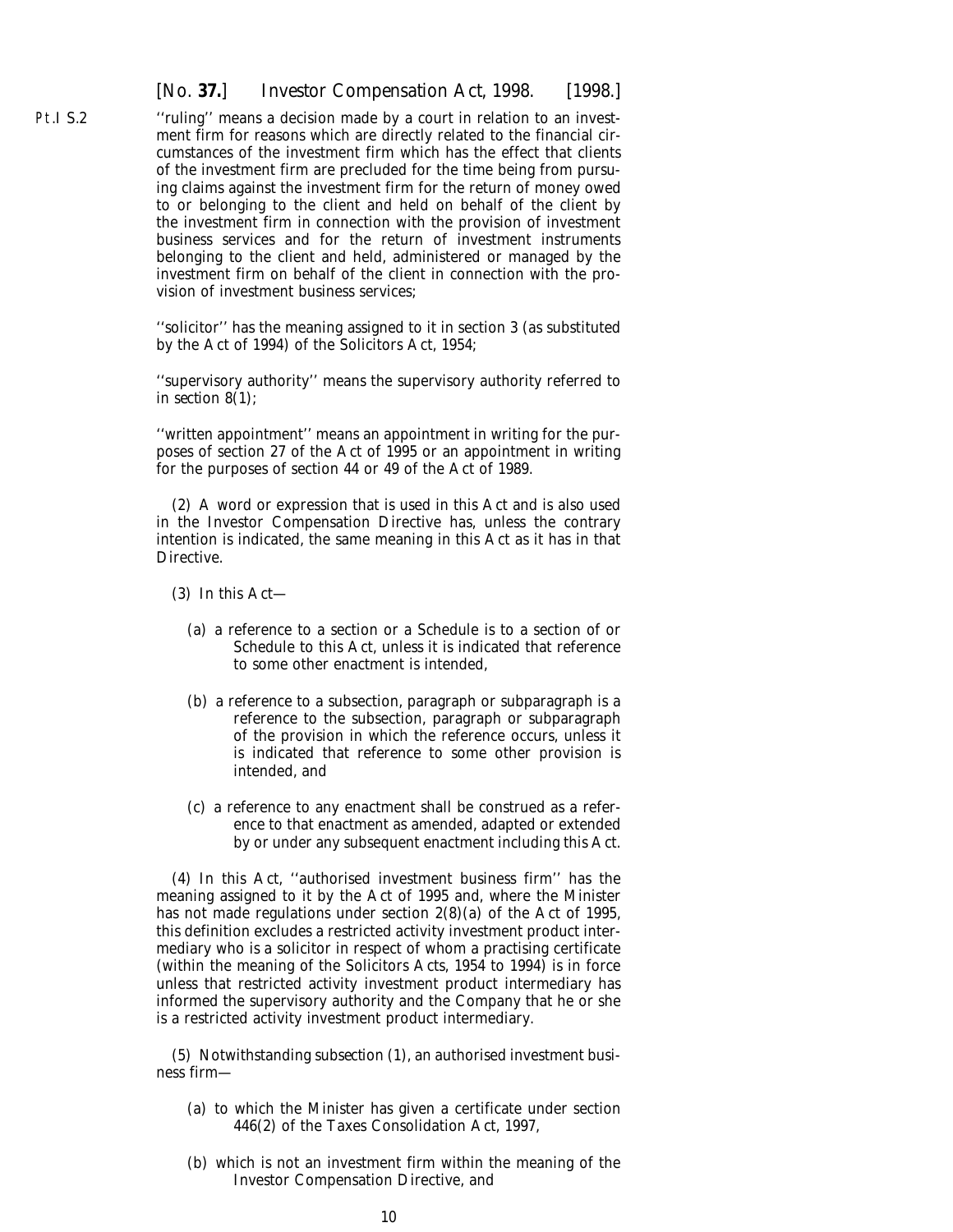<span id="page-10-0"></span>(*c*) where any investment business services provided by the firm Pt.I S.2 are part of the trading operations of the investment firm to which the certificate given to it by the Minister under section 446(2) of the Taxes Consolidation Act, 1997, refers,

shall not be an authorised investment firm or an investment firm for the purposes of this Act.

(6) References in this Act to books, records or other documents, or to any of them, shall be construed as including any document or information kept in a non-legible form (whether stored electronically or otherwise) which is capable of being reproduced in a legible form and all the electronic or other automatic means, if any, by which such document or information is so capable of being reproduced and to which the person, whose books, records or other documents (as so construed) are inspected for the purposes of this Act, has access.

**3.**—(1) Where a notice, direction or other document is authorised Service of notices. or required by or under this Act or regulations made thereunder to be served on a person, it shall, unless otherwise specified in this Act, be addressed to the person by name and shall be served on or given to the person in one of the following ways—

- (*a*) by delivering it to the person, or by leaving it at the address at which the person ordinarily resides or, in a case in which an address for service has been furnished, at that address,
- (*b*) by sending it by ordinary prepaid post addressed to the person at the address at which the person ordinarily resides or, in a case in which an address for service has been furnished, at that address, or
- (*c*) in the case of an officer or employee of an investment firm, by sending it to the person by ordinary pre-paid post addressed to the person at the address of the principal office of that investment firm.

(2) A notice, direction or other document referred to in *subsection (1)* may—

- (*a*) in the case of an investment firm or any body corporate, be served on the secretary or other employee or officer of that investment firm or body corporate,
- (*b*) in the case of a partnership, be served on any partner, or
- (*c*) in the case of an unincorporated association other than a partnership, be served on any member of its governing body.

**4.**—(1) The expenses incurred by the Minister in the admin-Expenses.istration of this Act shall, to such extent as may be sanctioned by the Minister, be paid out of monies provided by the Oireachtas.

(2) The expenses incurred by the Bank in the administration of this Act shall be paid out of the general fund of the Bank except where otherwise provided in this Act or any other enactment.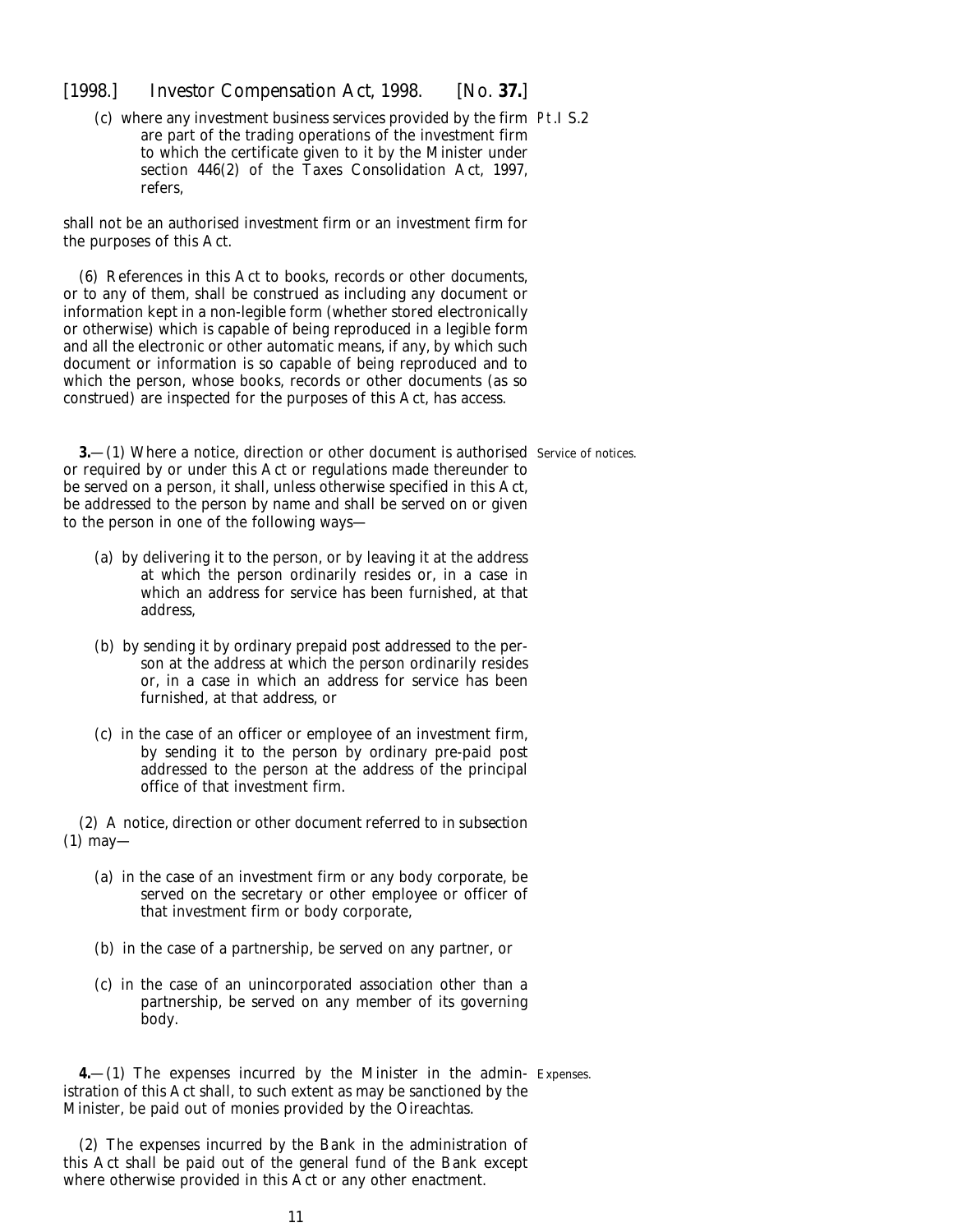<span id="page-11-0"></span>Pt.I Power to make regulations.

**5.**—(1) The Minister may make regulations for enabling this Act to have effect.

(2) Regulations under this Act may contain such incidental, supplementary and consequential provisions as appear to the Minister to be expedient for any purpose of this Act.

(3) The Minister may make regulations for prescribing any matter referred to in this Act as prescribed.

**6.**—Every regulation made under this Act shall be laid before each House of the Oireachtas as soon as may be after it is made and, if a resolution annulling the regulation is passed by either such House within the next 21 days on which that House has sat after the regulation is laid before it, the regulation shall be annulled accordingly, but without prejudice to the validity of anything previously done thereunder.

Repeals.

Laying of regulations before Houses of Oireachtas.

Appointment of supervisory authority and competent authority.

**7.**—The Acts mentioned in *column (2)* of the *First Schedule* to this Act are hereby repealed to the extent mentioned in *column (3)* of that Schedule.

**8.**—(1) The Bank shall be the supervisory authority for investor compensation under this Act.

(2) The Bank shall be the competent authority in the State for the purposes of the Investor Compensation Directive.

(3) Subject to *subsection (4)*, the supervisory authority shall carry out its functions under this Act in accordance with this Act in order to promote—

- (*a*) the protection of the clients of investment firms,
- (*b*) the maintenance of an effective system of compensation for the clients of investment firms, and
- (*c*) the maintenance of the proper and orderly regulation and supervision of investment firms and financial markets.

(4) The supervisory authority shall carry out its functions under this Act having regard to the Investor Compensation Directive, the text of which is set out for convenience of reference in the *Third Schedule*.

Authorised officers.

**9.**—(1) *Subsections (2)* and *(3)* shall apply in relation to an investment firm in respect of insurance business carried on by that investment firm as an insurance intermediary.

(2) Where the supervisory authority forms the view that an insurance intermediary may be unable to repay money belonging to a client of that insurance intermediary, the supervisory authority may authorise in writing a person to be an authorised officer to investigate whether the insurance intermediary is unable to repay money to or otherwise discharge its obligations towards clients of the insurance intermediary and to make a report to the supervisory authority in respect of that insurance intermediary.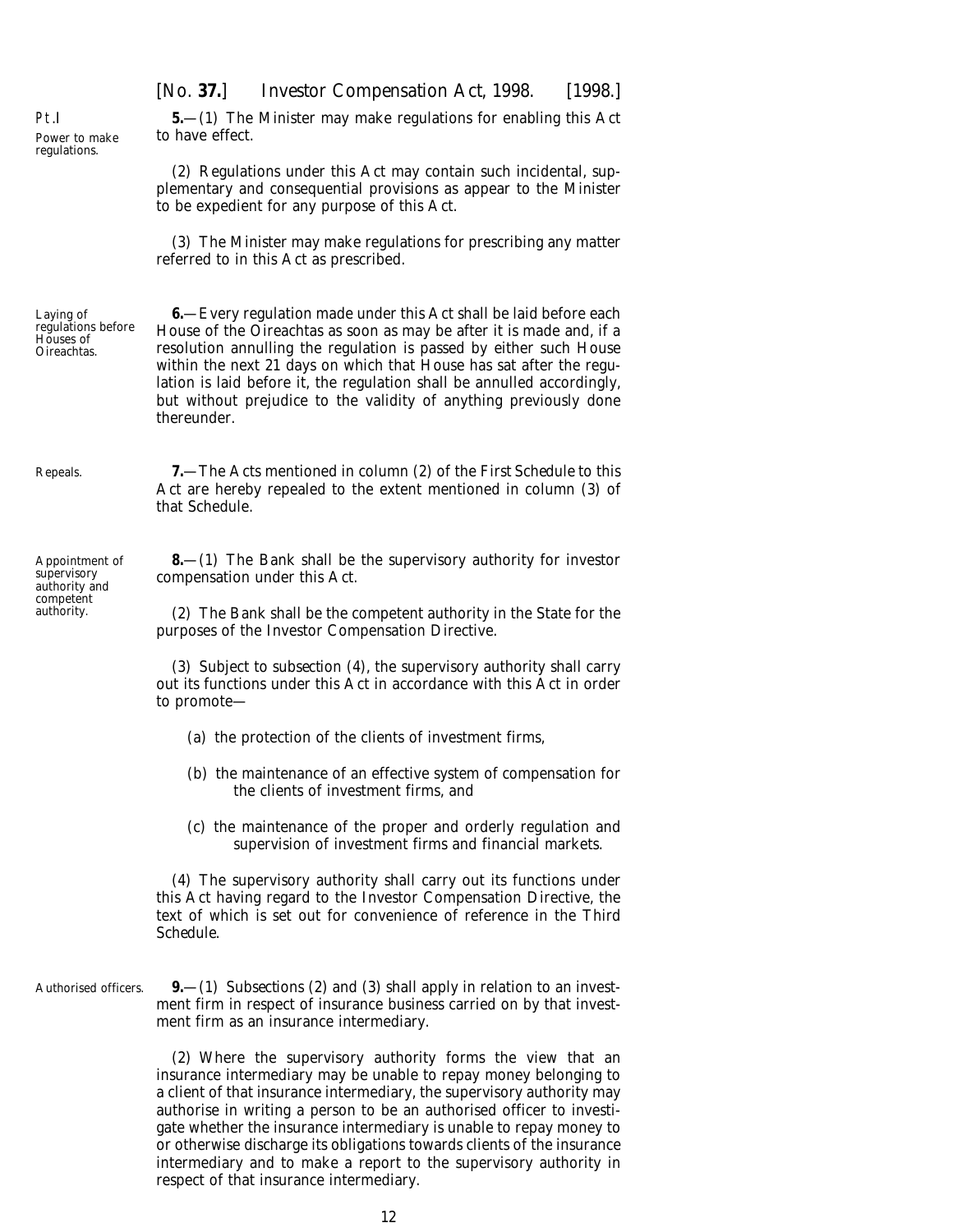<span id="page-12-0"></span>(3) Sections 64 and 65 of the Act of 1995 shall apply to an author-Pt.I S.9 ised officer appointed under *subsection (2)* as if the person appointed were appointed for the purposes of the Act of 1995 and the powers available to an authorised officer under those sections applied in relation to insurance intermediaries for the purposes of this Act.

(4) The following shall be authorised officers for the purposes of this Act—

- (*a*) in relation to investment firms which are investment business firms—
	- (i) an authorised officer appointed under section 64 of the Act of 1995, or
	- (ii) an inspector appointed under section 66 or 73 of the Act of 1995;
- (*b*) in relation to investment firms which are stock exchange member firms—
	- (i) an authorised officer appointed under section 55 of the Stock Exchange Act, 1995, or
	- (ii) an inspector appointed under section 57 or 64 of the Stock Exchange Act, 1995;
- (*c*) in relation to investment firms which are credit institutions—
	- (i) an authorised person appointed under section 41 of the Building Societies Act, 1989, or
	- (ii) an inspector appointed under section 45 of the Building Societies Act, 1989, or
	- (iii) an authorised officer appointed under section 17 of the Central Bank Act, 1971 (as amended by section 36 of the Central Bank Act, 1989, and by Regulation 39 of the European Communities (Licensing and Supervision of Credit Institutions) Regulations, 1992 (S.I. No. 395 of 1992)), or
	- (iv) an authorised officer for the purposes of section 24 of the Trustee Savings Bank Act, 1989,

and the rights and powers of such authorised officers shall, with the necessary modifications, apply in relation to obtaining such information as the supervisory authority may require to enable it to exercise any of its functions under this Act.

#### PART II

#### Administration of Investor Compensation

**10.**—(1) As soon as may be after the commencement of this Formation of section, the Minister shall take such steps as appear to him or her to <sup>Company.</sup> be necessary or desirable to procure that a limited company to be known as ''The Investor Compensation Company Limited'' and in this Act referred to as ''the Company'' and satisfying the conditions laid down by this Act shall be formed and registered by the Bank under the Companies Acts, 1963 to 1990.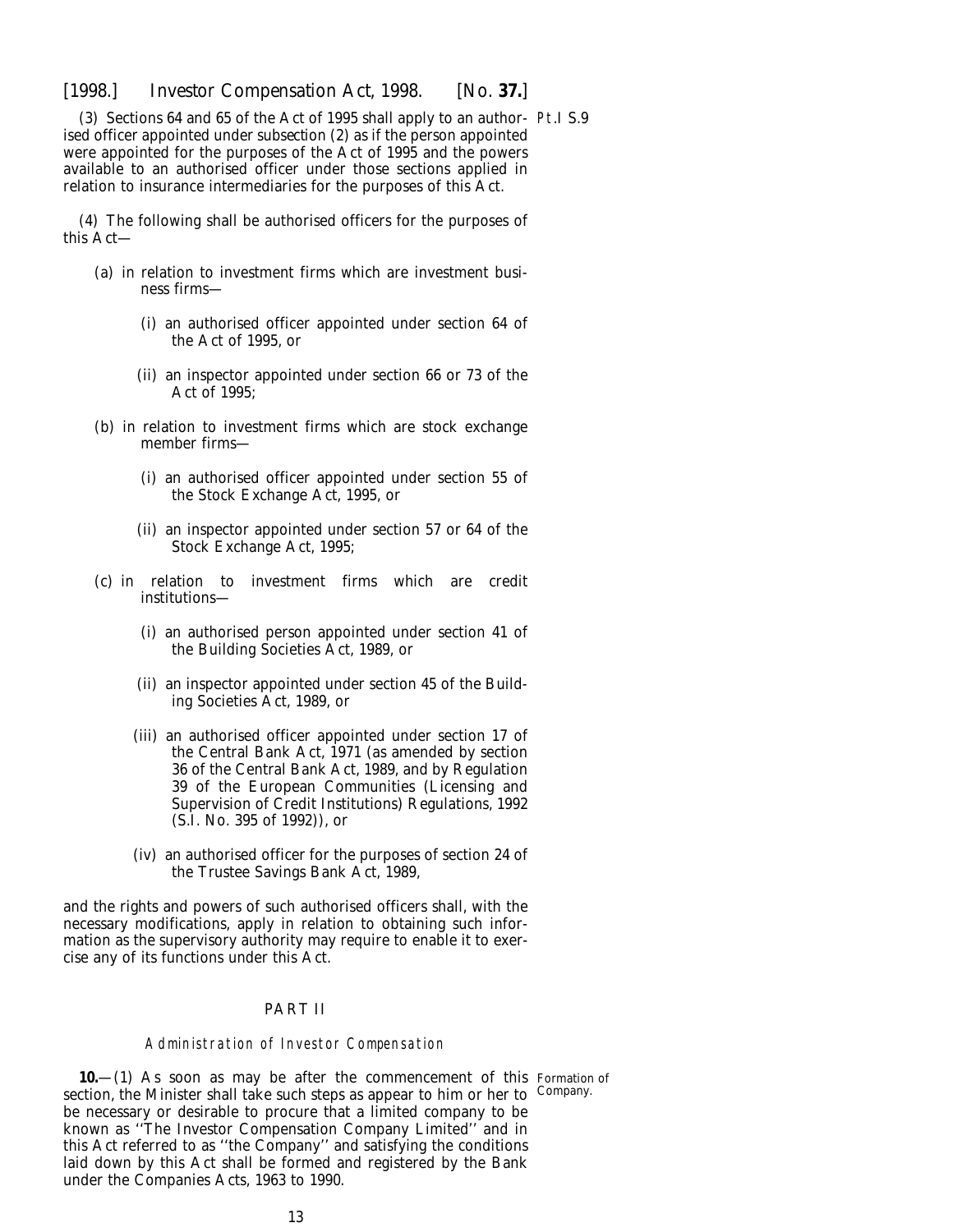<span id="page-13-0"></span>Pt.II S.10

- (2) The following conditions shall be satisfied by the Company—
	- (*a*) the Company shall be a company limited by guarantee,
	- (*b*) the name of the Company shall be ''The Investor Compensation Company Limited'', and
	- (*c*) the memorandum of association and articles of association of the Company shall be in a form consistent with this Act.

**11.**—(1) Notwithstanding anything contained in the Companies Acts, 1963 to 1990, no alteration in the memorandum of association or articles of association of the Company which has been made shall be valid unless made with the prior approval of the supervisory authority.

(2) The supervisory authority shall have power to require changes to be made to the memorandum of association and the articles of association of the Company.

Objects and powers **12.**—(1) The principal objects of the Company shall be stated in its memorandum of association to be—

- (*a*) to establish and maintain, having consulted the supervisory authority, arrangements for the making of payments to clients of investment firms in accordance with this Act,
- (*b*) to maintain a fund or funds out of which payments shall be made in accordance with this Act and, where appropriate, the Investor Compensation Directive, and to meet such other payments or expenses as may be paid out of the fund or funds in accordance with this Act,
- (*c*) to advise the supervisory authority on matters relating to compensation for clients of investment firms, and
- (*d*) to process claims for compensation by clients of investment firms as expeditiously as possible and to ensure that compensation is paid without undue delay.

(2) Nothing in this section shall prevent or restrict the inclusion among the objects of the Company as stated in its memorandum of association of all such objects and powers as are reasonably necessary or proper for or incidental or ancillary to the attainment of the principal objects referred to in *subsection (1)* and are not inconsistent with this Act or with any conditions or requirements imposed on the Company by the supervisory authority.

(3) The Company shall have power to do anything which appears to it to be requisite, advantageous or incidental to, or which appears to it to facilitate, either directly or indirectly, the performance by it of its functions as specified in this Act or in its memorandum of association.

**13.**—(1) The Company shall have power to borrow or raise money, subject to the approval of the supervisory authority.

(2) Subject to the approval of the supervisory authority, the Company may place monies paid into the fund or funds maintained by

Alteration of memorandum of association and articles of association of Company.

of Company.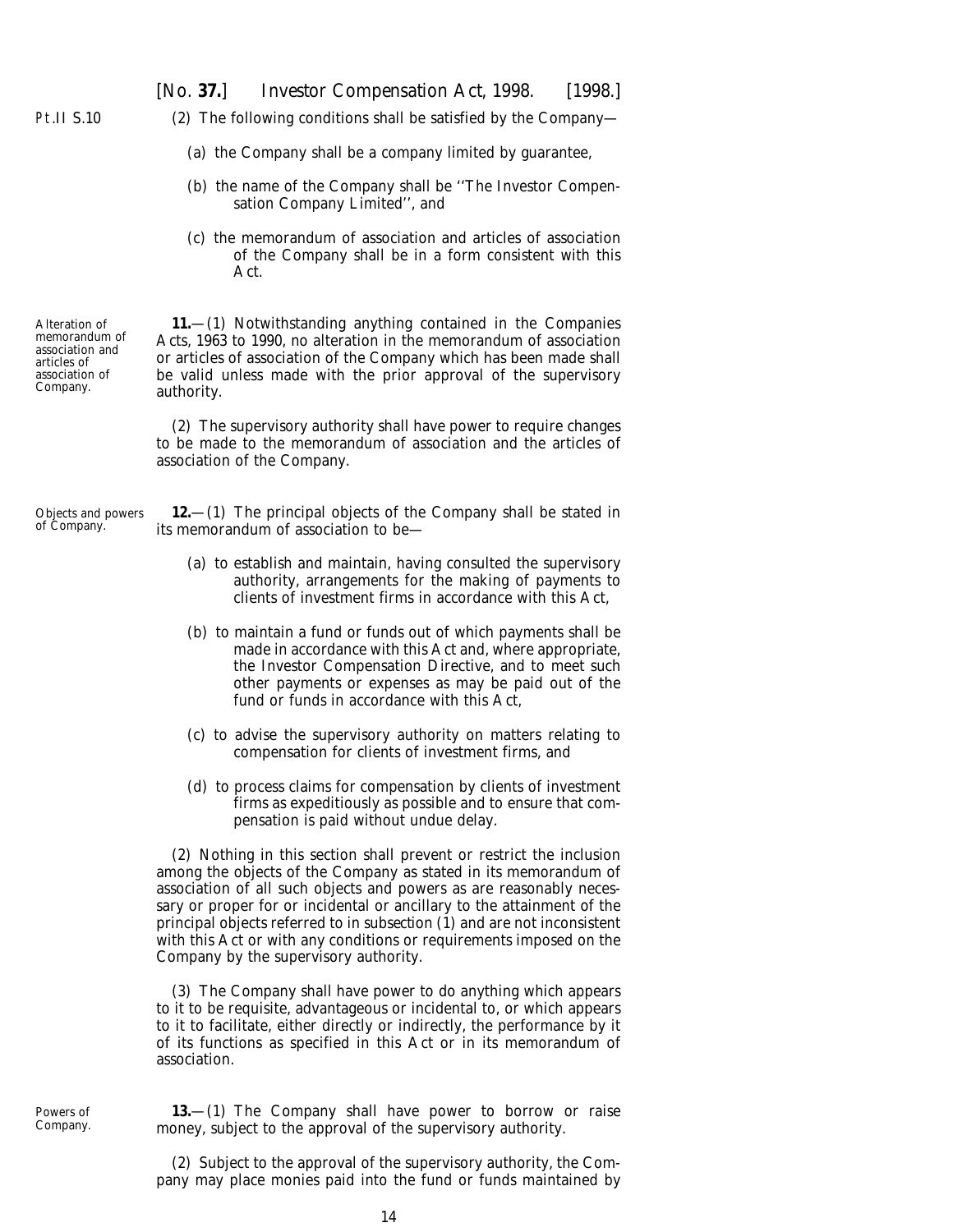<span id="page-14-0"></span>the Company in accordance with *section 19* on deposit or may invest Pt.II S.13 such monies in securities in which trustees are authorised by law to invest trust funds.

**14.** (1) The Company shall keep all proper and usual accounts Accounts of of all monies paid into the fund or funds maintained by the Company Company and in accordance with *section 19* and of all disbursements from such fund or funds including an income and expenditure account and a balance sheet.

(2) The supervisory authority shall have power to request an audit or audits of the accounts of the Company from time to time.

**15.—The Company may, if it reasonably considers it is appropriate** Performance of to do so, having regard to its duties generally under this Act, perform functions. any of its functions through or by any of its officers or employees or any other person duly authorised by the Company.

**16.**—Section 182 (Removal of directors) of the Act of 1963 shall Non-application of the Actor of the Actor of the Section 182 not apply to the Company.

**17.**—The Minister may, with the consent of the Minister for Members of Enterprise, Trade and Employment, prescribe bodies or persons to Company. be members of the Company, or, where a body is an unincorporated body of persons, to nominate an individual or body corporate to be a member of the Company.

**18**—(1) The articles of association of the Company shall provide Directors of that the appointment of directors shall be subject to this Act.

(2) The number of directors of the Company, including the chairperson and deputy chairperson, shall be such number as shall be prescribed from time to time by the Minister, with the agreement of the Minister for Enterprise, Trade and Employment.

(3) The Minister, with the agreement of the Minister for Enterprise, Trade and Employment, may from time to time prescribe bodies which appear to the Minister to represent the financial services industry and each such body may nominate a director to be appointed by the Company.

(4) The Minister for Enterprise, Trade and Employment, with the agreement of the Minister, may from time to time prescribe bodies or individuals which appear to the Minister for Enterprise, Trade and Employment to represent the interests of the clients of investment firms and.

- (*a*) in the case of bodies so prescribed, each such body may nominate a director to be appointed by the Company, and
- (*b*) in the case of individuals so prescribed, the Company shall appoint each such individual to be a director of the Company.

(5) The Governor of the Bank shall nominate and appoint the chairperson and deputy chairperson of the Board.

15

audits.

(Removal of directors) of Act of 1963.

Company.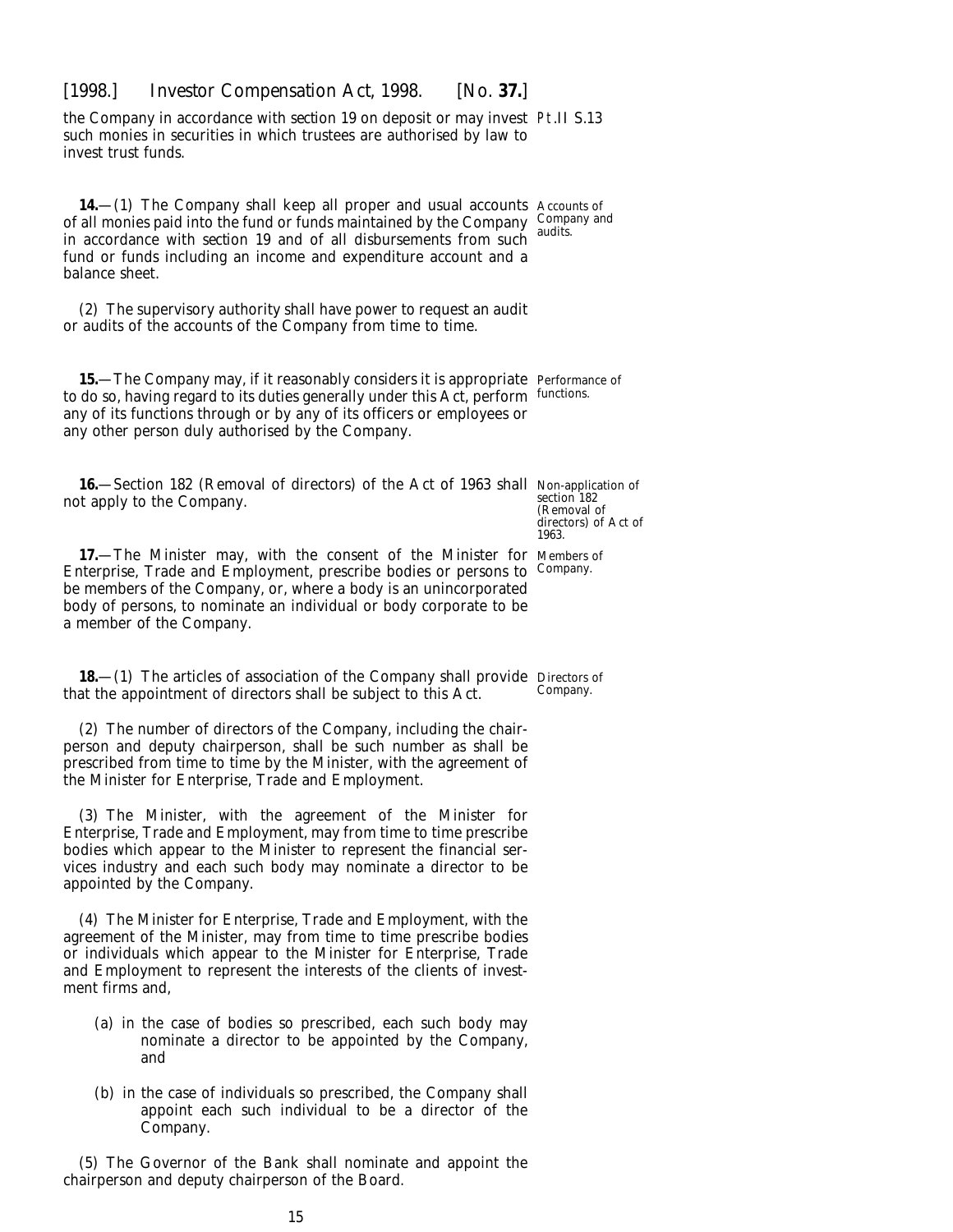(6) The Minister may, with the agreement of the Minister for Enterprise, Trade and Employment, prescribe that a body (or its successors) prescribed in accordance with *subsection (3)* or *(4)* may nominate and appoint more than one director where it appears to the Minister to be in the interests of ensuring the equal representation of the financial services industry and of investors, provided that the number of directors to be nominated by bodies representing the financial services industry shall be equal to the number representing the interests of investors.

(7) The Governor of the Bank and each body or person referred to in *subsection (3)* may nominate and appoint one or more persons to be each an alternate director to the director or directors of the Company appointed by him or her.

(8) The directors of the Company may act notwithstanding one or more vacancies in their number.

**19.**—(1) The Company shall establish and maintain a fund or funds out of which payments shall be made in accordance with this Act to clients of investment firms and may establish and maintain in respect of specified classes or categories of investment firms particular funds in accordance with this Act.

(2) A fund shall not be established by the Company unless it has been approved of by the supervisory authority.

(3) The supervisory authority shall not approve of the establishment of a fund unless it is satisfied that the approval is not liable to prejudice the operation of any other funds maintained by the Company or by an investor compensation scheme approved of under *section 25*.

(4) The supervisory authority may, following consultation with the Company, revoke the approval of the establishment of a fund or funds under *subsection (2)* where the supervisory authority considers that conditions have materially changed since the granting of the approval such that, if approval for the establishment of the fund were sought at that time, a different decision would be taken in relation to the approval.

(5) The supervisory authority may, when approving of a fund under *subsection (2)* or subsequently, impose conditions or requirements on the Company.

(6) Conditions or requirements imposed under *subsection (5)* may relate *inter alia* to the fund or funds maintained by the Company or to such other matters as the supervisory authority may consider appropriate.

(7) Where funds are credited by the Company to a fund established in respect of a particular class or category of investment firm, those funds shall be used exclusively for making payments to clients in accordance with *section 34* in respect of those investment firms and no other.

(8) Notwithstanding *subsection (7)*, where the Company, having consulted the supervisory authority, considers it appropriate to do so, the Company may make payments from a fund maintained to make payments in respect of a class or category of investment firm in order to meet its obligations under this Act in respect of other

Establishment of fund.

<span id="page-15-0"></span>Pt.II S.18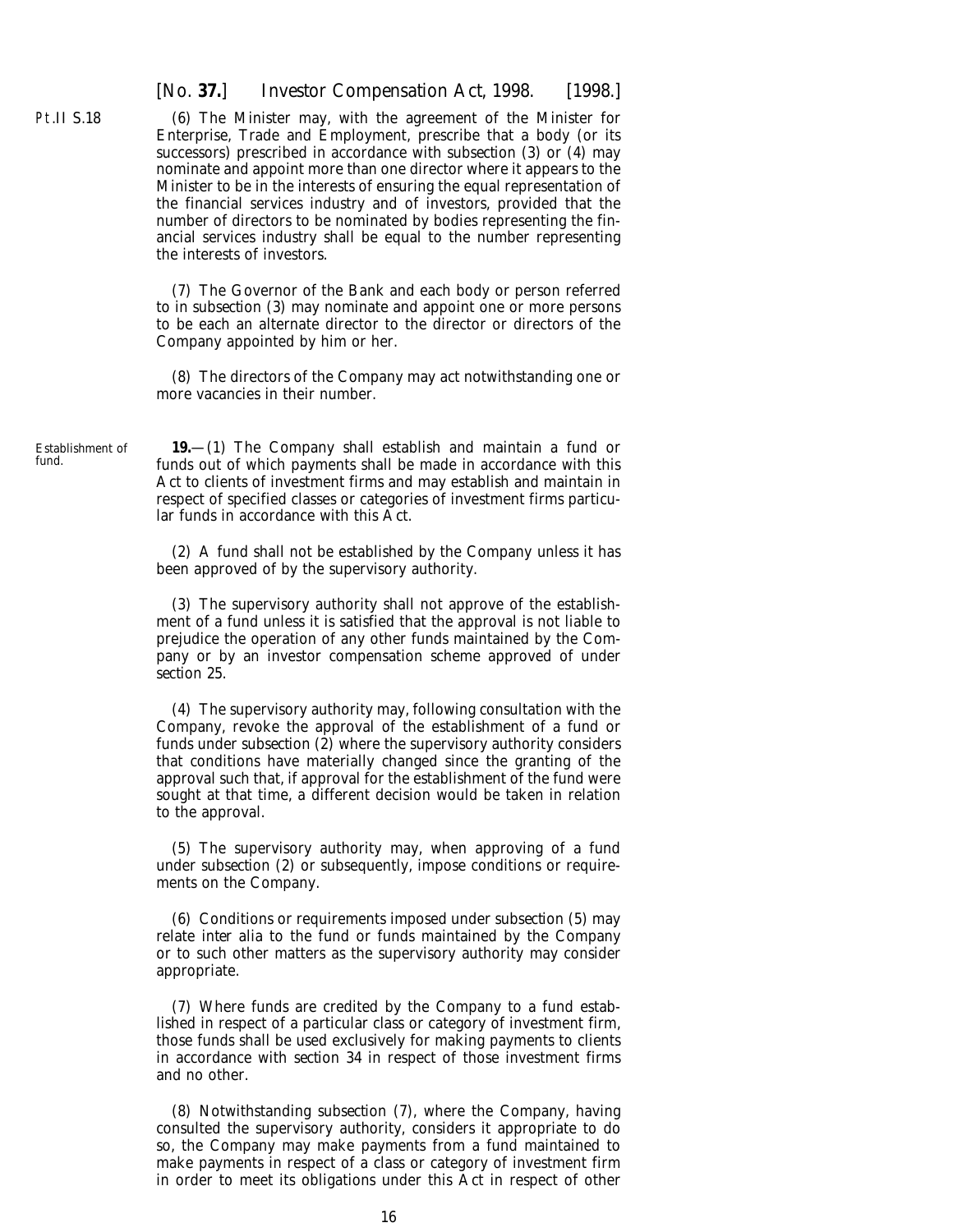<span id="page-16-0"></span>investment firms, subject to such payments being repaid from the Pt.II S.19 assets of the fund or funds maintained by the Company to make payments under *section 34* in respect of such other investment firms, together with payment of interest on the amount of such payments at a rate of interest to be determined by the Company.

**20.**—(1) The Bank may provide administrative services to the Administrative Company or may establish a subsidiary in accordance with section services for 23 of the Central Bank Act, 1997, which may, among other things, provide those services.

(2) The expenses of the Bank or of a subsidiary of the Bank in providing administrative services to the Company, including the expenses of an administrator appointed in accordance with *section 33*, shall be met from the resources of the company.

**21.**—(1) This section applies to investment firms but does not Contributions of apply to certified persons in respect of whom an investor compen- investment firms. sation scheme has been approved of under *section 25*.

(2) An authorised investment firm shall pay to the Company such contribution to the fund or funds maintained by the Company as the Company may specify from time to time.

- (3) (*a*) The Company may specify different rates or amounts of contributions or different bases for the calculation of contributions for different classes or categories of investment firm.
	- (*b*) Notwithstanding the generality of *paragraph (a)*, the Company, when specifying rates or amounts of contributions or bases for the calculation of contributions for investment firms which are investment firms for the purposes of the Investment Services Directive, may take account of any money or investment instruments entrusted to such a firm, before or after the commencement of this Act, where such money or investment instruments were entrusted by the client in connection with the provision of investment business services which are investment business for the purposes of the Investor Compensation Directive.

(4) Where an investment firm does not comply with its obligations under this section, the investment firm shall, in addition to the payment of a sum to discharge its obligations under *subsection (2)*, be liable to pay interest to the Company on all or any part of a contribution which has not been paid by the date or dates specified by the Company at a rate of 1.25 per cent. per month (or part of a month), on and from the date on which the contribution becomes due or such other amount of interest as may be prescribed by the Minister under this section.

(5) Any sums due under this section shall be recoverable as a simple contract debt in any court of competent jurisdiction.

(6) (*a*) The supervisory authority may impose conditions or requirements on authorised investment firms in relation to its functions under this Act.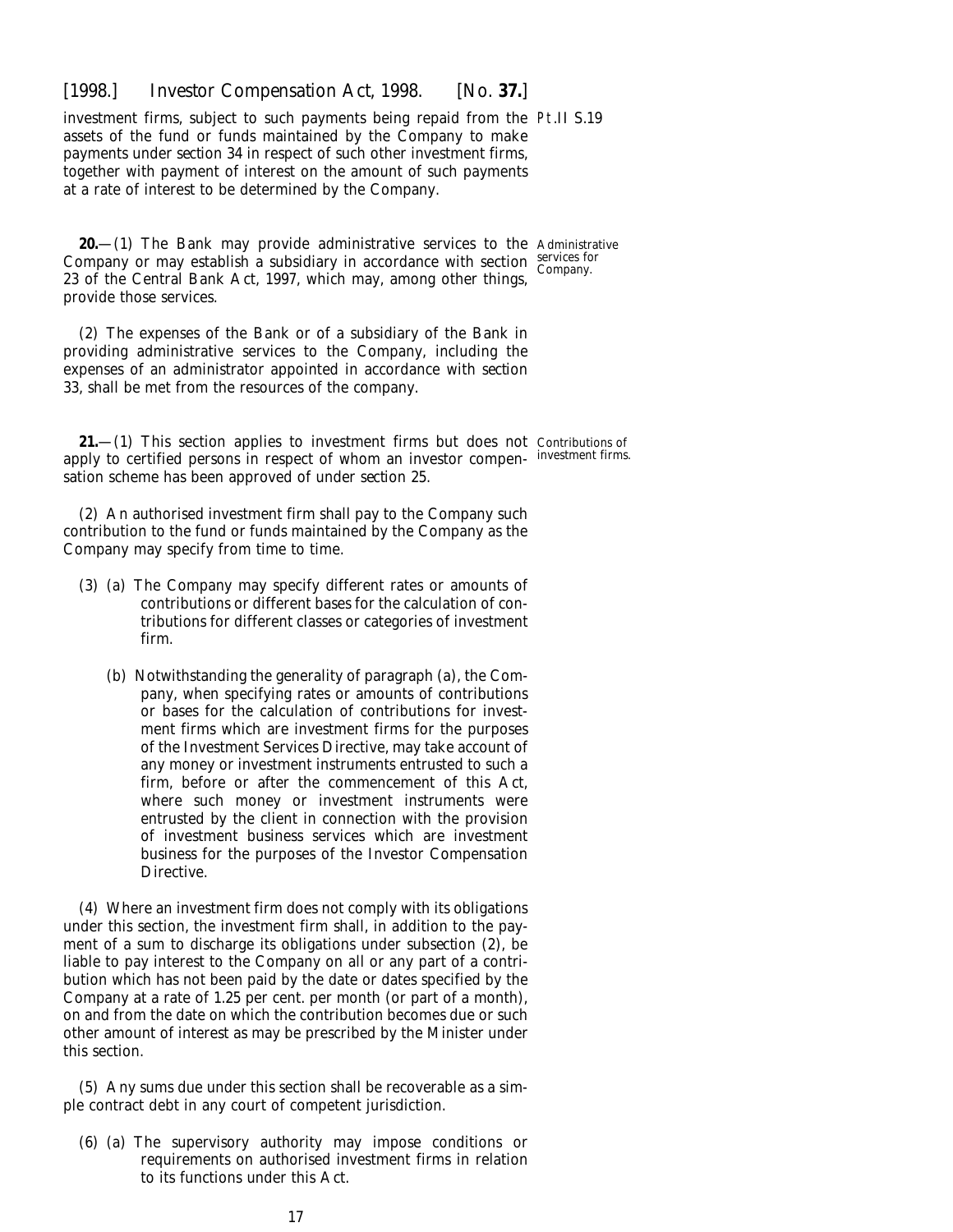- (*b*) Without prejudice to the generality of *paragraph (a)*, the supervisory authority may impose conditions or requirements in relation to the provision of information which the supervisory authority requires to exercise its functions under this Act.
- (*c*) An authorised investment firm may appeal to the Court against the imposition of any condition or requirement imposed under *paragraph (a)* and, on hearing an appeal under this section, the Court may confirm, vary or rescind any condition or requirement imposed on an authorised investment firm under this section.

**22.**—(1) Where the Company has specified that amounts standing to the credit of a fund maintained by the Company in accordance with *section 19* shall be used to make payments in accordance with this Act solely to clients of a class or classes or category or categories of investment firm specified by the Company, the contributions paid by such investment firms under *section 21(2)* shall stand to the credit of that fund.

(2) Subject to *subsection (3)*, the Company shall, having consulted the supervisory authority, decide—

- (*a*) the contributions to be paid by authorised investment firms to the fund or funds maintained by the Company in accordance with *section 19(1)*, and
- (*b*) the amount of the balance to be maintained by the Company in a fund or funds maintained by the Company under *section 19(1).*
- (3) In making a decision under *subsection (2)*, the Company—
	- (*a*) shall endeavour to ensure that—
		- (i) the Company is in a position to meet any reasonably foreseeable obligation under this Act,
		- (ii) the Company maintains a sufficient balance in all funds maintained by it which will enable it to meet such obligations, and
	- (*b*) shall have regard to—
		- (i) the amount standing to the credit of the fund or funds maintained by the Company,
		- (ii) the funding capacity of those authorised investment firms which are obliged to make contributions to those funds in accordance with this section, and
		- (iii) any other matter which the Company, or the Company on the advice of the supervisory authority, considers relevant.

Costs of administration.

**23.**—Notwithstanding *section 19*, the costs of administration and management of the Board and of the Company shall be defrayed from the resources of the Company, including contributions paid by investment firms in accordance with *section 21(2)* to the fund or funds maintained by the Company.

<span id="page-17-0"></span>Pt.II S.21

Maintenance of funds.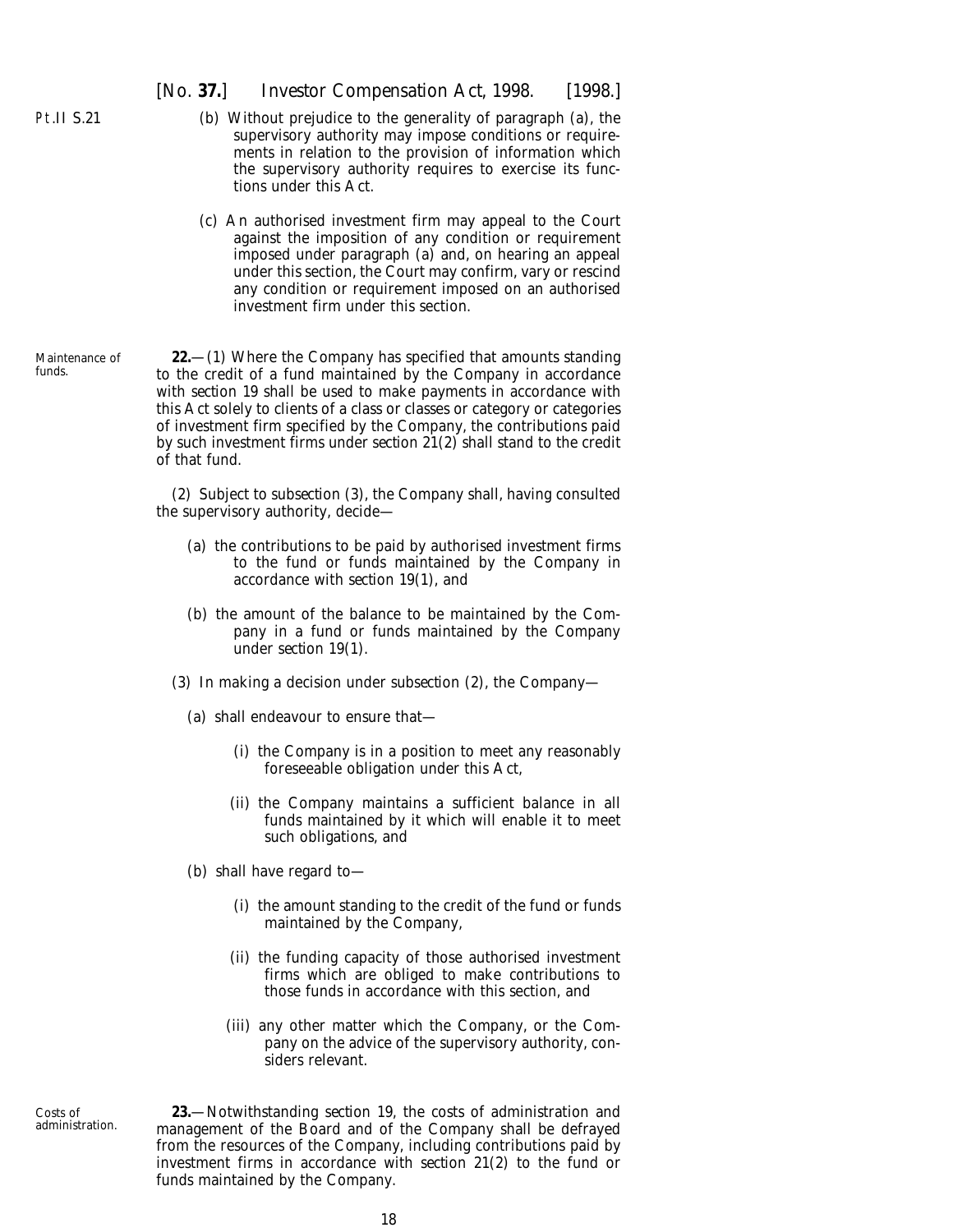<span id="page-18-0"></span>24. The Board shall establish and maintain procedures to investi- Pt.II gate complaints against it by investment firms and by investors.

Procedures to investigate complaints.

**25.**—(1) The supervisory authority may, following an application Approval of being made to it by an approved professional body and following investor compensation consultation with the Company, approve of or refuse to approve of a schemes. proposal for the establishment of a compensation scheme to provide compensation in accordance with this Act for a specified category or categories of certified person.

(2) An approved professional body which has applied under *subsection (1)* shall be informed—

- (*a*) whether or not the approval has been granted, within six months of the date of receipt of the application for approval, or
- (*b*) where additional information in relation to the application for approval has been sought by the supervisory authority, within a period of six months after the receipt by the supervisory authority of the additional information, or the period of twelve months after the receipt of the application for approval, whichever is the sooner.

(3) The supervisory authority may impose conditions or requirements in relation to a compensation scheme for which approval has been sought under *subsection (1)* or which has been approved of under that subsection.

(4) Conditions or requirements imposed under *subsection (3)* may relate among other things to—

- (*a*) the terms and conditions under which investment firms may participate in an investor compensation scheme,
- (*b*) the amount of the contributions to be made by members of the compensation scheme, and
- (*c*) procedures for the enforcement of compliance by members of the compensation scheme with the obligations to which they are subject by virtue of being members of the compensation scheme.

(5) An application for approval under *subsection (1)* shall be in such form and contain such particulars as the supervisory authority shall specify from time to time.

(6) A proposed investor compensation scheme shall not be approved of by the supervisory authority unless the approved professional body applying to establish the scheme satisfies the supervisory authority—

- (*a*) that it will enable compensation to be paid to clients of investment firms in accordance with this Act,
- (*b*) that the rules of the proposed scheme contain sufficient provisions so as to enable it to operate in accordance with this Act and in accordance with any conditions or requirements, or both, as the supervisory authority may impose,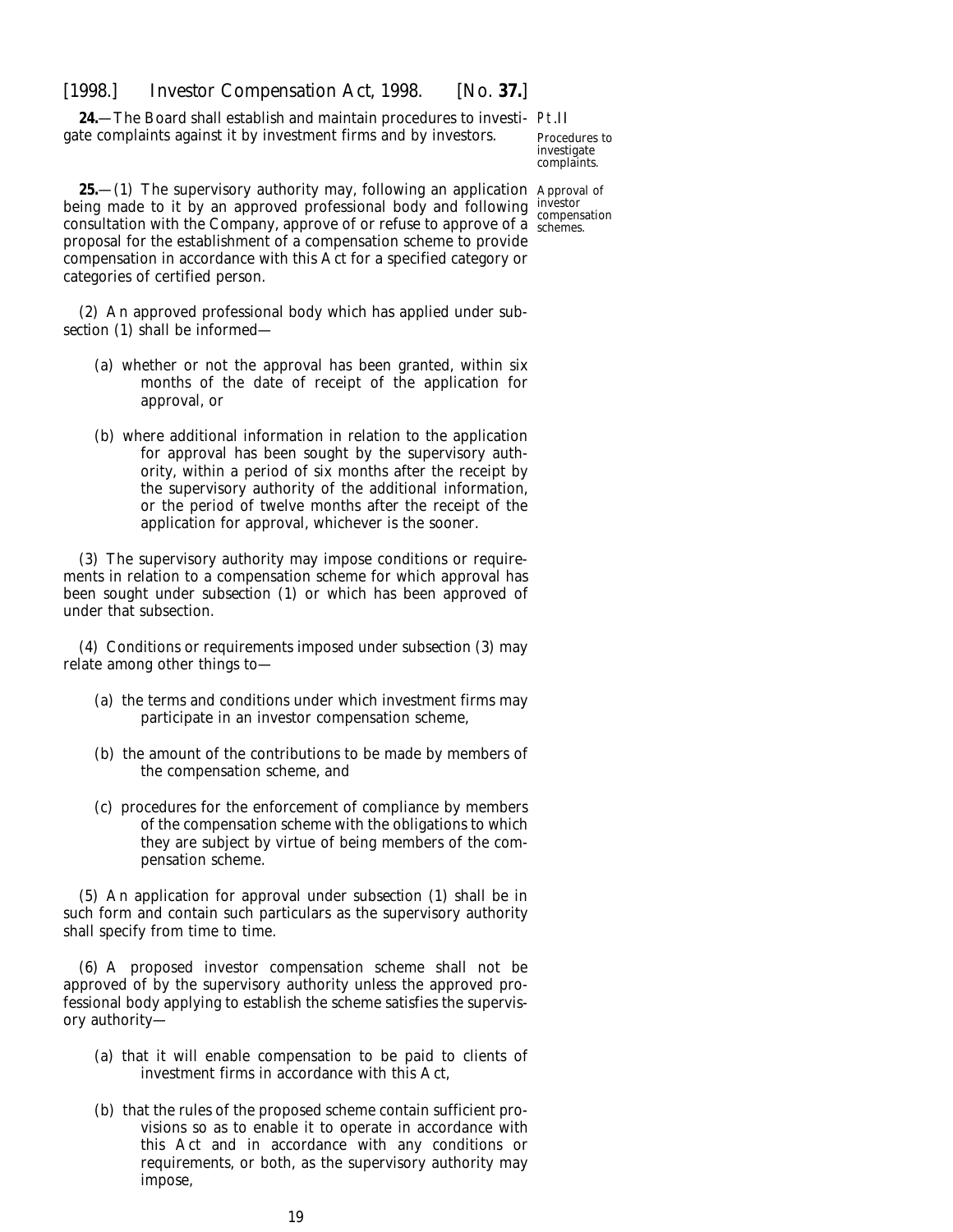<span id="page-19-0"></span>

- (*c*) as to the probity and competence of each of the directors and managers or other responsible persons of the proposed scheme,
- (*d*) that the funding arrangements to be put in place and the manner in which the proposed scheme is to be constituted are such that the scheme shall have reasonable provisions in place to provide for compensation for investors, and
- (*e*) that the operation of the scheme is not likely to prejudice the operation of any other investor compensation scheme approved by the supervisory authority or of the investor compensation arrangements established by the Company.

(7) Whenever the supervisory authority refuses to approve of a compensation scheme in accordance with this section, it shall serve notice on the persons proposing the compensation scheme stating that it refuses to approve of the compensation scheme and setting out the reasons for that refusal in the notice and the persons proposing the compensation scheme may, within 21 days of receipt of such notice, appeal to the Court against the decision.

(8) The supervisory authority may, at any time prior to the grant or refusal of approval, request further information from the approved professional body or may instruct an authorised officer to make such inquiries or carry out such investigation as may be necessary for the purpose of evaluating an application under this section.

(9) Any proposed amendment of or addition to, as appropriate, the memorandum of association or articles of association or rules of a company operating an investor compensation scheme approved under this section or of the rules of such a compensation scheme shall not be made without the consent in writing of the supervisory authority, and the supervisory authority may approve of, or refuse to approve of, such amendment or addition as it thinks fit.

(10) The supervisory authority may require changes to be made to the memorandum of association or articles of association of a company operating an investor compensation scheme under this section or to the rules under which such a compensation scheme operates.

Revocation of approval of compensation scheme.

**26.**—The supervisory authority may, following consultation with the Company, apply to the Court in a summary manner for an order revoking the approval of a compensation scheme under *section 25* where—

- (*a*) the supervisory authority considers that the compensation scheme has not complied with conditions or requirements imposed by the supervisory authority under *section 25,*
	- or
- (*b*) conditions have materially changed since the granting of the approval such that, if an application for approval were made at the time of the application to the Court, a different decision would be taken in relation to the application for approval.

Failure by investment firms to comply with obligations.

**27.**—(1) The Company shall notify the supervisory authority where an investment firm which is not a member of a compensation scheme approved of by the supervisory authority under *section 25* fails to comply with the obligations imposed on it by and under this Act.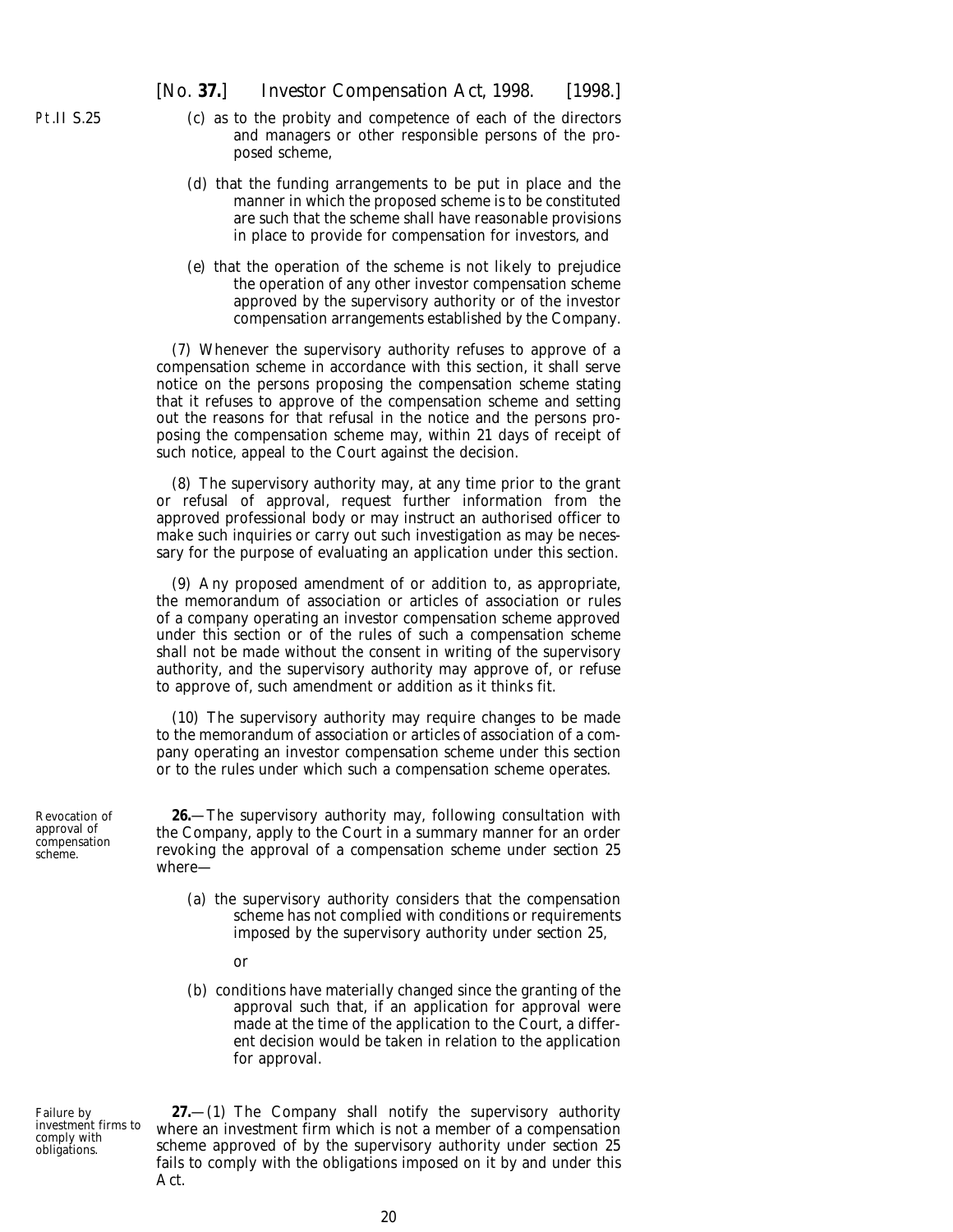<span id="page-20-0"></span>(2) An approved professional body which has established a com-Pt.II S.27 pensation scheme approved of by the supervisory authority under *section 25* shall notify the supervisory authority where it has failed to ensure compliance by an investment firm which is a member of the scheme with the obligations to which it is subject by virtue of its membership of that scheme.

(3) Where the supervisory authority has been informed in accordance with *subsection (1)* or *(2)* that an investment firm has failed to comply with obligations or where an investment firm has failed to comply with conditions or requirements imposed under *section 21*, the supervisory authority may give a direction in writing to the investment firm and to the directors and those responsible for the management of that investment firm requiring the investment firm to do either or both of the following:

- (*a*) to comply with such obligations, or with those conditions or requirements imposed under *section 21* including the payment of any outstanding sums owed by it to the Company or to the compensation scheme approved of under *section 25* by a date specified by the supervisory authority, or
- (*b*) to suspend for such period (not exceeding twelve months) as shall be specified in the direction any or all of the following:
	- (i) the carrying on of the business of an investment firm;
	- (ii) the making of payments to which *paragraph (a)* does not relate;
	- (iii) the acquisition or disposal of any assets or liabilities;
	- (iv) entering into transactions of any kind specified by the supervisory authority or entering into them except in specified circumstances or to a specified extent;
	- (v) soliciting business from persons of a kind specified by the supervisory authority or otherwise than from such persons;
	- (vi) carrying on business in a manner specified by the supervisory authority or otherwise than in such a manner.

(4) A direction under *subsection (3)* shall have effect from the date specified by the supervisory authority.

(5) The *Second Schedule* shall apply as respects a direction by the supervisory authority under this section.

**28.**—(1) Where the supervisory authority gives a direction under *section 27*, and, following a reasonable period, is satisfied that the said direction is not being complied with, it may apply to the Court direction. in a summary manner for an order confirming the direction.

Application to Court for confirmation of

(2) The Court may, on an application being made under *subsection (1)*, hear evidence from creditors and the Court may make such interim or interlocutory order, if any, as it considers fit, in any application under this section.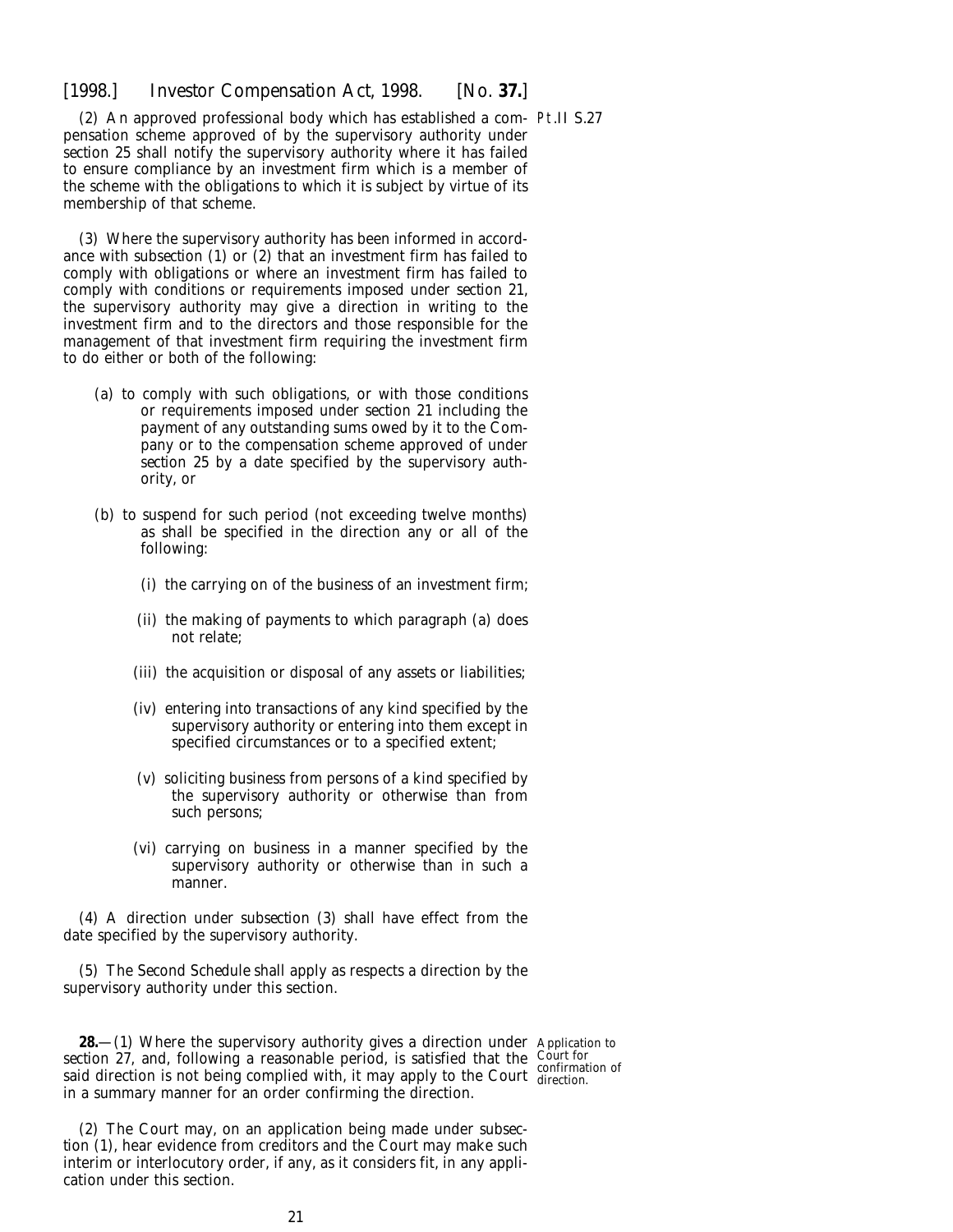Pt.II S.28

(3) While a direction made under *section 27* is in force, no winding-up proceedings in relation to the investment firm or, in the case of an investment firm which is constituted as an unincorporated body of persons, no proceedings for an order of dissolution, or, in the case of an investment firm which is constituted as a sole trader, no bankruptcy proceedings, may be commenced or resolution for winding-up passed in relation to the investment firm, and no receiver shall be appointed over the assets or over any part of the assets of the investment firm and such assets shall not be attached, sequestered or otherwise distrained except with the prior sanction of the Court.

(4) The Court may hear proceedings or part of proceedings under this section otherwise than in public.

(5) A creditor who is affected by a direction under *section 27(3)* may apply to the Court to vary or set aside that direction where it affects the interests of the creditor to a material degree.

(6) Subject to *subsection (7)*, where an investment firm fails to comply with a direction given under *section 27*, the supervisory authority shall—

- (*a*) in the case of an investment firm which is an authorised investment business firm for the purposes of the Act of 1995, apply to the Court for an order revoking the authorisation of the investment firm in accordance with section 16(2) of the Act of 1995 and, for these purposes, the failure of the investment firm to comply with its obligations under this Act shall constitute circumstances in which the supervisory authority may apply to the Court in summary manner for an order revoking the authorisation of the investment business firm in accordance with section 16(2) of the Act of 1995,
- (*b*) in the case of an investment firm which is an authorised member firm for the purposes of the Stock Exchange Act, 1995, apply to the Court for an order revoking the authorisation of the investment firm in accordance with section 24 of that Act and, for these purposes, the failure of the investment firm to comply with its obligations under this Act shall constitute circumstances in which the Bank may apply to the Court in summary manner for an order revoking the authorisation of the authorised member firm in accordance with section 24(2) of the Stock Exchange Act, 1995;
- (*c*) in the case of an investment firm which is a credit institution, the Bank shall amend the authorisation of the credit institution under Council Directive No. 77/780/EEC of 12 December 1977 and Council Directive No. 89/646/EEC of 15 December 1989 so that the authorisation of the credit institution no longer permits the provision of investment services listed in the Annex to the Investment Services Directive and shall so inform the credit institution immediately, or
- (*d*) in the case of an investment firm which is an insurance intermediary, inform the Company and the investment firm that the investment firm has failed to comply with its obligations under this Act.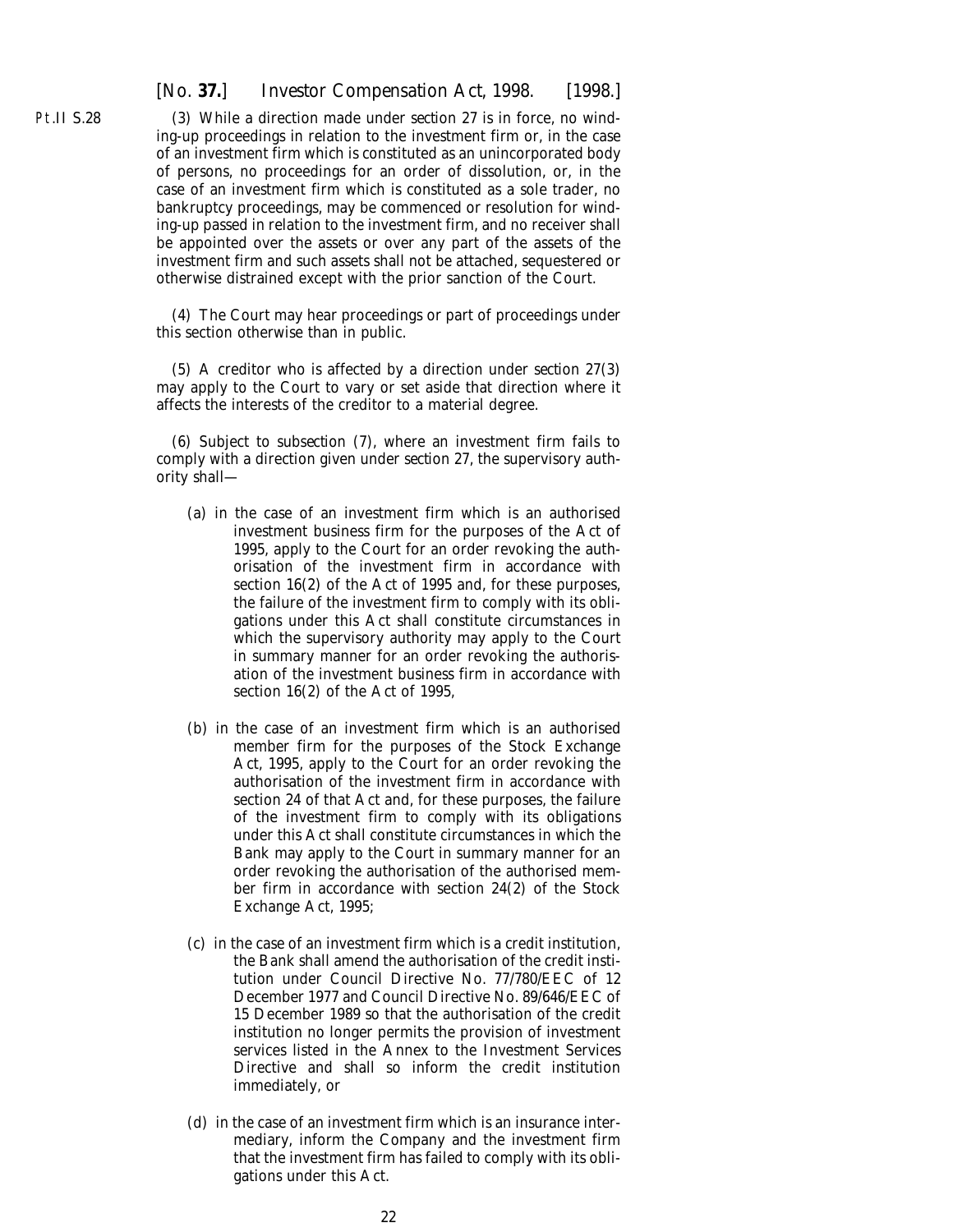<span id="page-22-0"></span>(7) In the case of an investment firm which is subject to the Inves-Pt.II S.28 tor Compensation Directive, the supervisory authority shall give not less than twelve months notice to the investment firm of its intention to take action against the investment firm in accordance with *paragraph (a)*, *(b)* or *(c)* of *subsection (6)* as appropriate.

**29.**—(1) Notwithstanding section 16 of the Central Bank Act, 1989, Product producers. where the supervisory authority has revoked the authorisation of an investment business firm or, in the case of an investment firm which is an insurance intermediary, informed the Company that the investment firm has failed to comply with its obligations under this Act, the supervisory authority shall inform those product producers from whom the investment firm held a valid written appointment at that time that the investment firm has failed to comply with its obligations under this Act.

(2) Product producers who have been informed by the supervisory authority in accordance with *subsection (1)* that an investment firm has failed to comply with its obligations under this Act shall, on being so informed, cancel the written appointments of the investment firm.

(3) It shall be an offence for a product producer who has been informed by the supervisory authority in accordance with *subsection (1)* that an investment firm has failed to comply with its obligations under this Act to accept any orders transmitted by the investment firm on behalf of a client or any moneys belonging to a client after it has been so informed except with the approval in writing of the supervisory authority.

(4) A product producer shall not give a written appointment to an investment firm unless, to the best of its knowledge and belief, having caused reasonable inquiry to be made, the investment firm is not an investment business firm the authorisation of which has been revoked under section 16 of the Act of 1995 without being subsequently re-instated.

(5) A product producer shall not give a written appointment to an investment firm which is an insurance intermediary, except with the approval in writing of the supervisory authority, unless, to the best of its knowledge and belief, having caused reasonable inquiry to be made, the investment firm is not an investment firm to which *section 28(6)(d)* applies, and notwithstanding section 16 of the Central Bank Act, 1989, the supervisory authority may give such approval in writing.

#### PART III

#### Payment of Compensation to Investors

**30.**—(1) In this Part—

Interpretation for *Part III*.

''compensatable loss'' means 90 per cent. of the amount of an investor's net loss or 20,000 ECUs whichever is the lesser;

"net loss", in relation to every client of an investment firm, means the amount of the liability of the investment firm in respect of—

(*a*) money owed to or belonging to the client and held on behalf of the client by the investment firm in connection with the provision of investment business services by the investment firm, and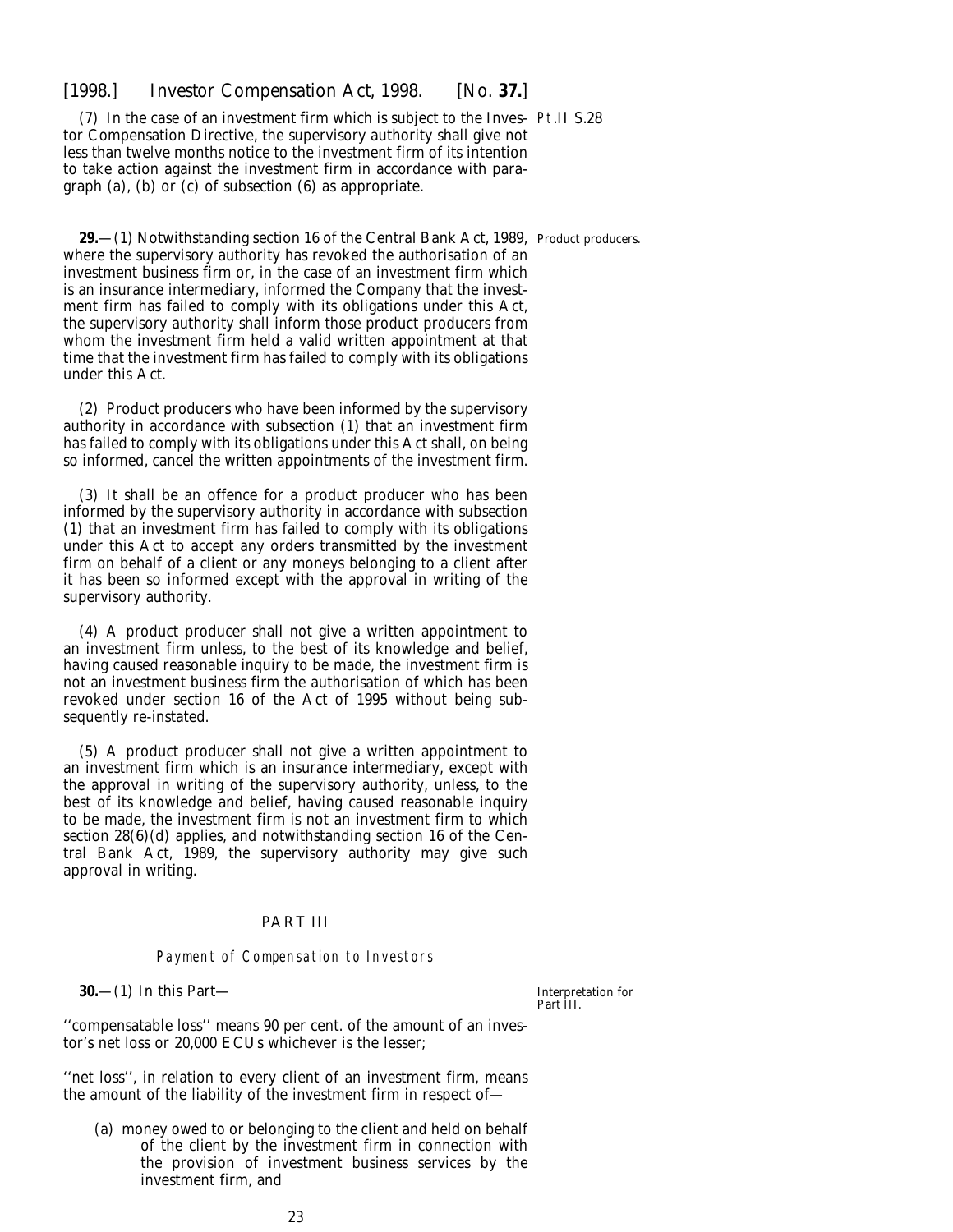Pt.III S.30

(*b*) investment instruments, the value of the investment instruments being determined, where possible, by reference to their market value, belonging to the client and held, administered or managed on behalf of the client by the investment firm in connection with the provision of investment business services by the investment firm,

on the day of a determination made under *section 31(3)* or a ruling, as appropriate, which the investment firm is unable to discharge in accordance with the legal and contractual conditions applicable but shall not include—

- (i) any amount to which *subsection (2)* relates,
- (ii) any monies or investment instruments held or maintained by an investment firm on behalf of an excluded investor,
- (iii) money or investment instruments arising out of transactions in respect of which an offence has been committed under Part IV or section 57 or 58 of the Criminal Justice Act, 1994, or in respect of which there has been a criminal conviction for money laundering as defined in Article 1 of Council Directive No. 91/308/EEC of 10 June 1991<sup>(1)</sup> on prevention of the use of the financial system for the purpose of money laundering.
- (2) In calculating the amount of a client's net loss—
	- (*a*) there shall be deducted from the total liability of the investment firm to the client of the investment firm the amount of any liability of any person to that investment firm in respect of which a right of set-off against that net loss existed immediately before the determination by the supervisory authority under *section 31(3)* or ruling or in respect of which such a right would have existed had—
		- (i) the money or investment instruments been repayable on demand, and
		- (ii) such liability fallen due,

immediately before such determination or ruling;

- (*b*) no account shall be taken of any debt of the investment firm unless it has been proved;
- (*c*) no account shall be taken of—
	- (i) money owed to or belonging to a client and held on behalf of the client by an investment firm in connection with the provision of investment services by the investment firm to the client and
	- (ii) investment instruments belonging to a client and held, administered or managed on behalf of the client by the investment firm in connection with the provision of investment services to the client,

<sup>(1)</sup>O.J. No. L166, 28.06.1991.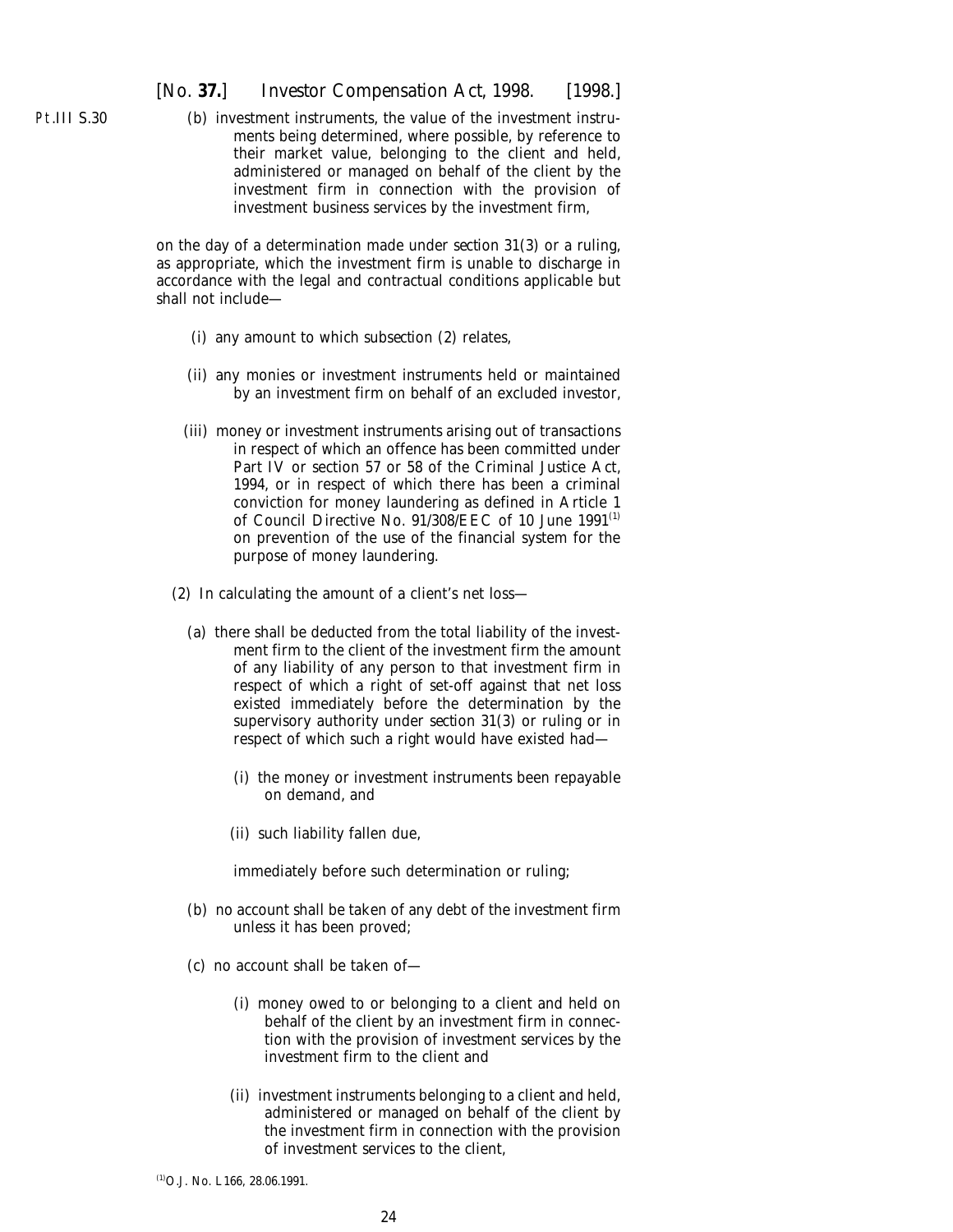<span id="page-24-0"></span>where the money or investment instruments were Pt.III S.30 entrusted by the client to the investment firm at any time when the investment firm was not an authorised investment firm, unless the supervisory authority is satisfied that, at the time the money or investment instruments were so entrusted, the client did not know and could not reasonably be expected to have known that the investment firm was not an authorised investment firm;

- (*d*) account shall be taken, in the case of an insurance intermediary, of the amount of an insurance policy premium paid by the client to the insurance intermediary but not remitted to an insurance undertaking or, where a client of an insurance intermediary has suffered financial loss arising from the failure of the insurance intermediary to place on behalf of the client insurance of a class specified in Annex 1 to the European Communities (Life Assurance) Framework Regulations, 1994 or Annex 1 to the European Communities (Non-Life Insurance) Framework Regulations, 1994, the amount of that financial loss.
- (3) Without prejudice to *subsection (2)*,
	- (*a*) ''net loss'' includes money or investment instruments entrusted by a client to an investment firm, being an investment firm for the purposes of the Investor Compensation Directive, before or after the commencement of this Act, where such money or investment instruments were entrusted by the client in connection with the provision of investment business services which are investment business for the purposes of the Investor Compensation Directive;
	- (*b*) ''net loss'' includes, in the case of an investment firm which is not an investment firm for the purposes of the Investor Compensation Directive, money or investment instruments entrusted by a client to the investment firm after the commencement of this Act.

(4) Proof of debt for the purposes of *subsection (2)(b)* may be furnished by way of detailed statement of account, affidavit of debt or any prescribed means.

**31.**—(1) Where it appears to the supervisory authority that an Determination that investment firm is unable for the time being, for reasons which are an investment firm directly related to its financial circumstances, to meet its obligations obligations. arising from claims by clients and to have no reasonably foreseeable opportunity of being able to do so, the supervisory authority shall serve notice on the investment firm that it proposes to make a determination to that effect.

(2) An investment firm which has been informed by the supervisory authority that the supervisory authority proposes to make a determination in accordance with *subsection (1)* may, within three weeks, appeal to the Court against the proposal of the supervisory authority and the Court may allow or disallow the appeal.

(3) Where there has been no appeal or the Court has disallowed the appeal under *subsection (2)*, the supervisory authority may make a determination within the meaning of *subsection (1)*.

cannot meet its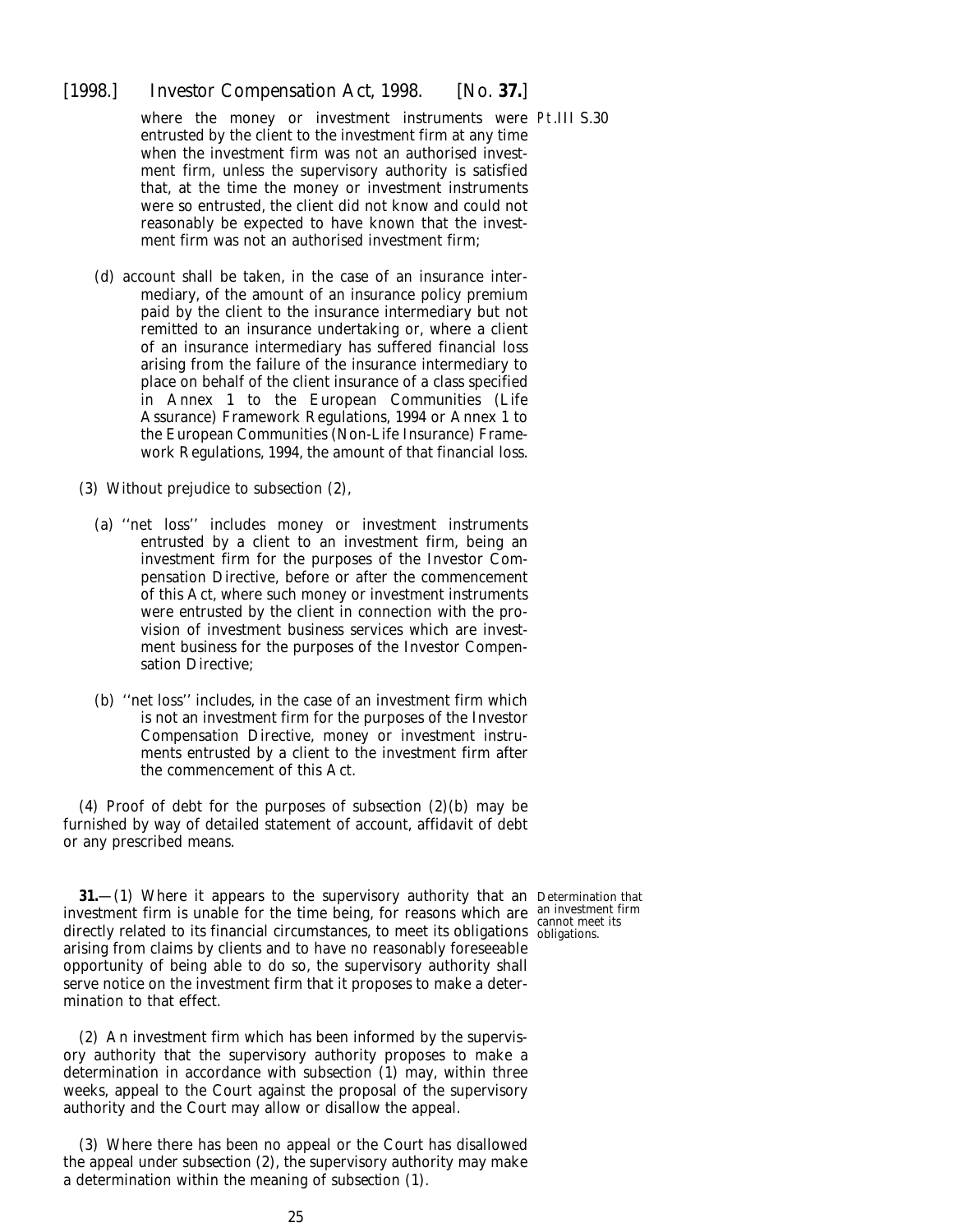<span id="page-25-0"></span>Pt.III S.31

Applications for compensation.

(4) In making a determination in accordance with *subsection (3)*, the supervisory authority shall have regard to—

- (*a*) any report of an authorised officer,
- (*b*) any report of an authorised officer which indicates that a director, manager or shareholder of the investment firm has been unable, having been given reasonable notice to do so, to produce evidence of the existence of the assets and liabilities of the investment firm, or
- (*c*) any other information in the possession of the supervisory authority.
- **32.**—(1) On being informed by the supervisory authority that—
	- (*a*) a determination has been made under *section 31(3)*, or
	- (*b*) a court has made a ruling,

the Company or, where applicable in the case of an investment firm which is or was a member of a compensation scheme approved of under *section 25*, the person responsible for administering that compensation scheme, shall—

- (i) where possible, inform clients of the investment firm concerned by ordinary pre-paid post of the determination or ruling and invite applications for payments under *section 34*, by a date which shall not be less than five months from the date of the determination or ruling, and
- (ii) publish notices in any of the newspapers circulating in the State or elsewhere or in the *Iris Oifigiúil* giving notice of the determination or ruling and inviting applications for payments under *section 34*, by a date which shall not be less than five months from the date of the determination or ruling.

(2) Where the supervisory authority is satisfied that an investor was unable for good reason to make an application for a payment under *section 34* within the period of time stipulated by the Company or compensation scheme, the supervisory authority shall direct the Company or compensation scheme to treat the application as if it were made within the period of time stipulated.

(3) The Company and a compensation scheme approved of under *section 25* shall not be liable to make a payment under *section 34* where an application for payment is not made within the period of time stipulated by the Company or compensation scheme, where the supervisory authority has not directed the Company or compensation scheme to treat the application as if it were made within the period of time stipulated in accordance with the provisions of *subsection (2)*.

(4) Nothing in this section shall prohibit an individual from applying for payment under *section 34*.

Appointment of an administrator.

**33.**—(1) The supervisory authority may appoint an administrator to an investment firm in respect of which a determination has been made in accordance with *section 31(3)* or in respect of which a court has made a ruling.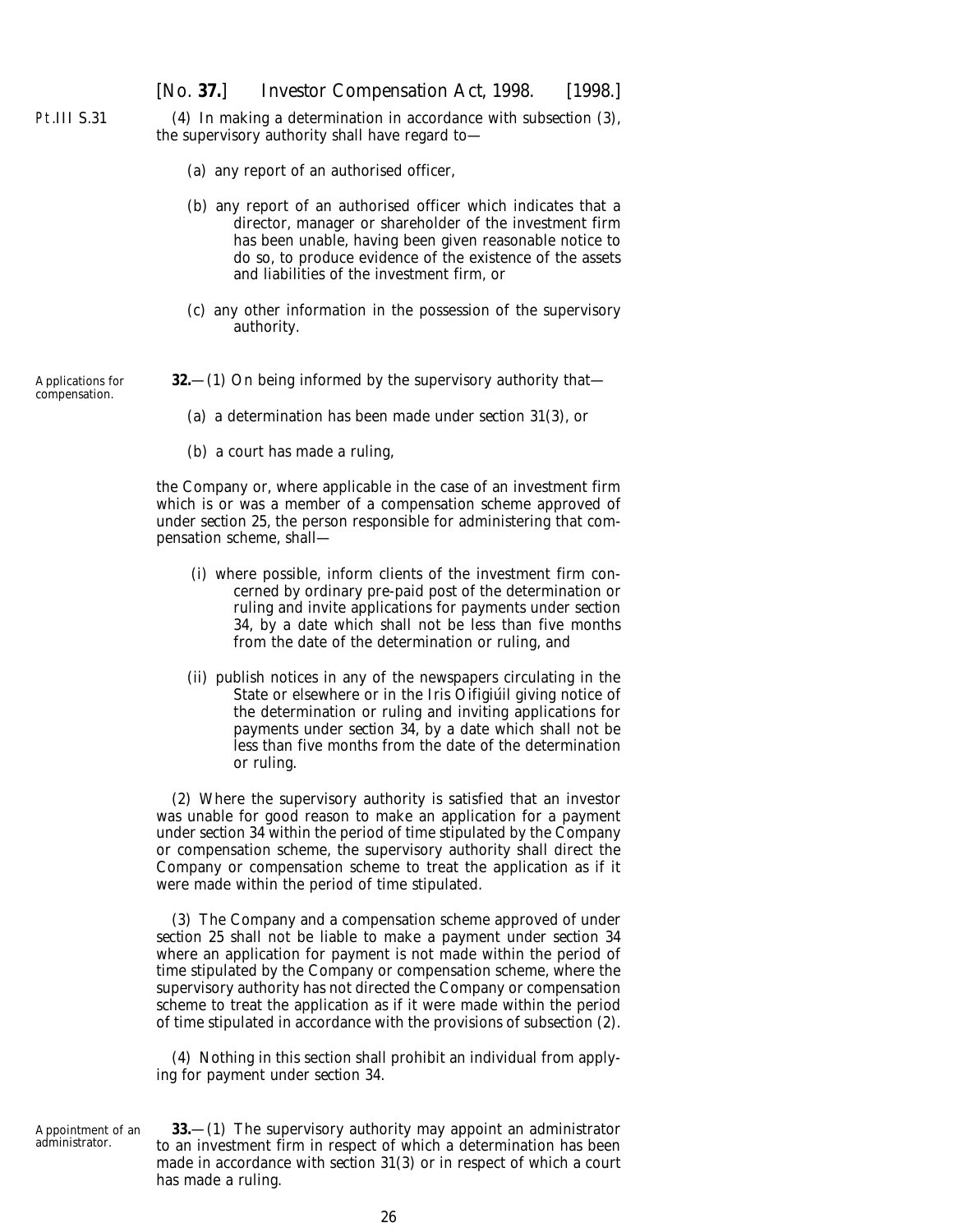<span id="page-26-0"></span>(2) An administrator appointed by the supervisory authority to an Pt.III S.33 investment firm under *subsection (1)* shall have the powers of an authorised officer under the Act of 1995 in relation to the investment firm and the powers available to an authorised officer under that Act shall apply in relation to investment firms accordingly.

(3) The administrator shall deliver to the Company or to the compensation scheme approved of under *section 25*, of which the investment firm is or was a member, as appropriate, and to the supervisory authority, as soon as practicable, the names of eligible investors and a statement of the net loss of each such investor and a statement of the compensatable loss of each such investor.

(4) An administrator may apply to the Court to determine any question arising in relation to his or her functions under this Act.

**34.**—(1) In the case of an investment firm in respect of which the Payment of supervisory authority has made a determination under *section 31* or compensation.a court has made a ruling, where the investment firm was not a member of a compensation scheme approved of under *section 25* at the time of the determination or ruling, the Company shall pay to each eligible investor an amount equal to the compensatable loss of that eligible investor.

(2) In the case of an investment firm in respect of which the supervisory authority has made a determination under *section 31* or a court has made a ruling, where the investment firm was a member of a compensation scheme approved of under *section 25* at the time of the determination or ruling, that compensation scheme shall pay to each eligible investor an amount equal to the compensatable loss of that eligible investor.

- (3) Until the 31st day of December, 1999, where—
	- (*a*) compensatable loss arises from the provision of investment business services by an authorised investment firm in another Member State, and
	- (*b*) the investment business services provided are investment business for the purposes of the Investor Compensation Directive,

the Company shall pay to the eligible investor an amount which is equal to the lesser of—

- (i) that compensatable loss, or
- (ii) the amount to which the eligible investor would be entitled in accordance with Article 7 of the Investor Compensation Directive if the investment firm was an investment firm authorised in accordance with the Investment Services Directive in that other Member State or a credit institution authorised in accordance with Council Directive 77/780/EEC as amended by Council Directive 89/646/EEC in that other Member State.

(4) Where the Company has made a payment under *subsection (1)* and all or part of such payment relates to net losses of a client arising from investment business services provided by the investment firm while it was a member of a compensation scheme approved of under *section 25*, the relevant compensation scheme shall pay to the Company an amount which bears to the compensatable loss of the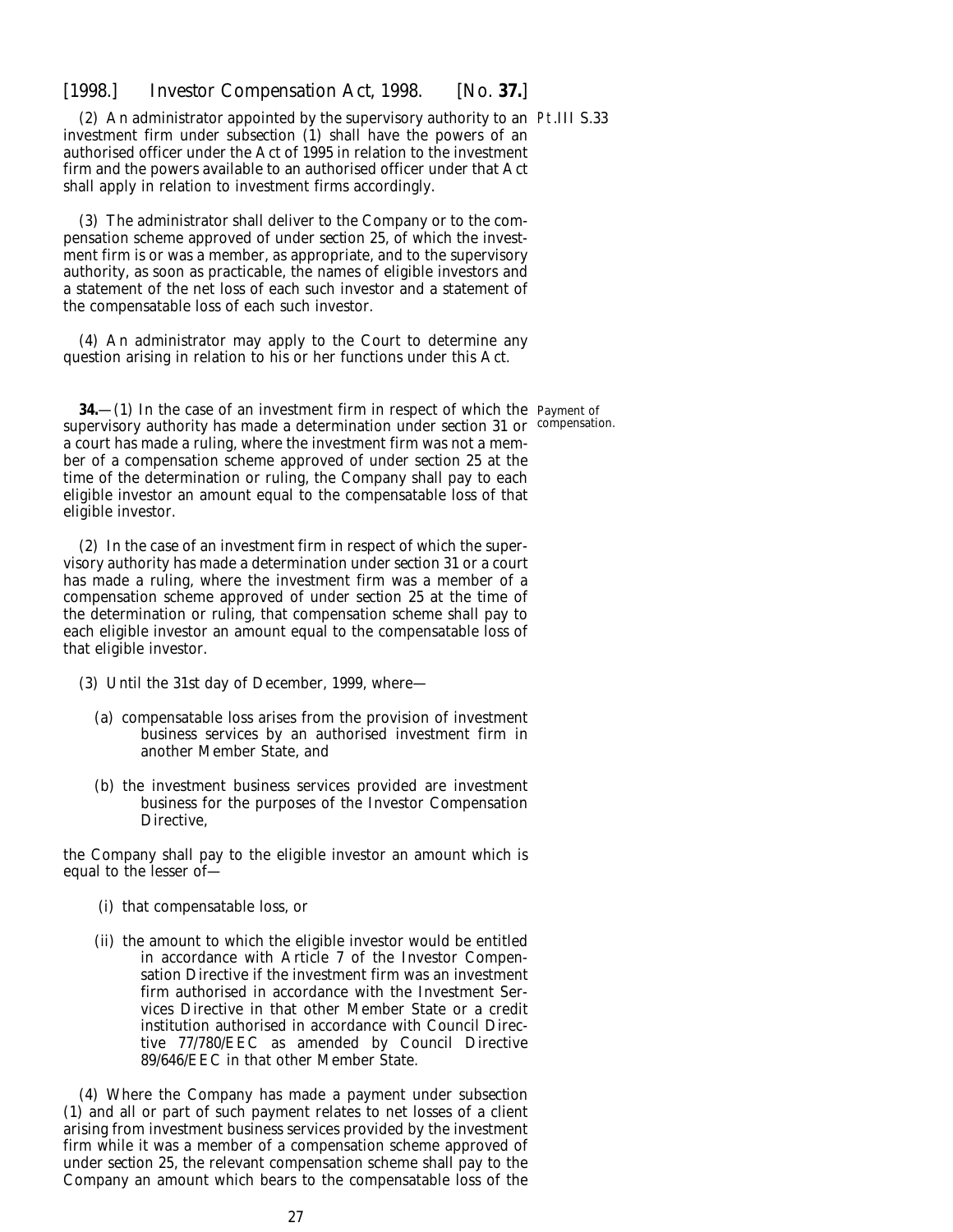<span id="page-27-0"></span>Pt.III S.34

client the same proportion as the client's net loss arising while the investment firm was a member of the compensation scheme bears to the client's net loss.

(5) Where a compensation scheme approved of under *section 25* has made a payment under *subsection (2)* and all or part of such payment relates to net losses of a client arising from investment business services provided by the investment firm while it was not a member of a compensation scheme approved of under *section 25*, the Company shall pay to the relevant compensation scheme an amount which bears to the compensatable loss of the client the same proportion as the client's net loss arising while the investment firm was not a member of the compensation scheme approved of under *section 25* bears to the client's net loss.

(6) Where an investment firm has paid contributions to different funds maintained by the Company by virtue of a change in the class or category of investment firm to which the investment firm belonged, and net losses of clients of the investment firm arose while the investment firm belonged to such different classes or categories, the Company shall endeavour to ensure that payments made under this section shall be made from the fund maintained in respect of the appropriate class or category of investment firm.

(7) Where a dispute or difference arises in respect of payments under *subsection (4)*, *(5)* or *(6)*, that dispute or difference shall be resolved under regulations made by the Minister on the advice of the supervisory authority.

Further provisions relating to payment of compensation.

**35.**—(1) Subject to *subsections (2)* and *(3)*, the Company or a compensation scheme approved of under *section 25* shall make payments under *section 34* in respect of compensatable losses of which it has been informed by the administrator under *section 33(3)* as soon as practicable and at the latest within three months of the date on which the administrator advises the Company or compensation scheme of the amount of an eligible investor's compensatable loss.

- (2) (*a*) Subject to the approval of the supervisory authority and to such conditions or requirements as may be specified by the supervisory authority, the Company or a compensation scheme approved of under *section 25* may, in exceptional circumstances, postpone the making of a payment under *section 34*.
	- (*b*) The supervisory authority, when giving approval or prescribing conditions or requirements for the purposes of *paragraph (a)*, shall have regard to the requirements of Article 9 of the Investor Compensation Directive.

(3) Notwithstanding the time limits provided for in *subsections (1)* and *(2)*, where an eligible investor has been charged with an offence under Part IV or section 57 or 58 of the Criminal Justice Act, 1994, or otherwise arising out of or in relation to money laundering as defined in Article 1 of Council Directive No. 91/308/EEC of 10 June 1991, the supervisory authority may direct the Company or a compensation scheme approved under *section 25*, as appropriate, to suspend any payment to the eligible investor pending the judgment of the court concerned in respect of the charge or charges.

(4) Where the Company or a compensation scheme approved of under *section 25* has made a payment under *section 34* to an eligible investor, proof of those payments shall be given to the Company or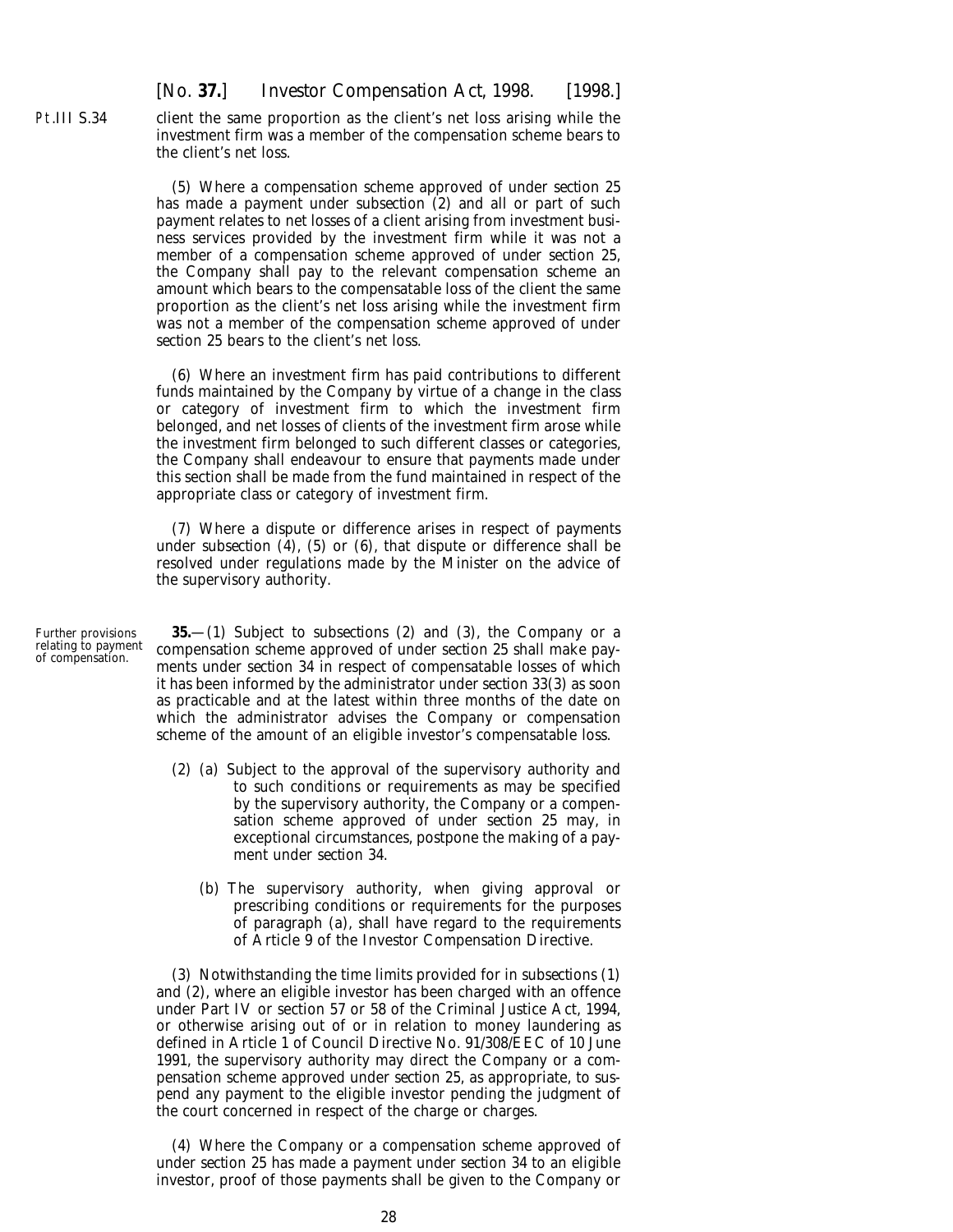<span id="page-28-0"></span>the investor compensation scheme by the person to whom the mon-Pt.III S.35 ies were so paid.

(5) Where the Company or an investor compensation scheme approved of under *section 25* has made a payment under *section 34* to an eligible investor, the Company or compensation scheme shall be subrogated to the rights of that eligible investor in liquidation proceedings against the investment firm for an amount equal to the amount paid by the Company or the compensation scheme under *section 34* to that eligible investor.

(6) Where the Company or an investor compensation scheme approved of under *section 25* has made a payment under *section 34* to an eligible investor, the Company or compensation scheme shall be subrogated to the rights of that eligible investor in respect of any payments made under a bond held by the investment firm in accordance with section 51 of the Act of 1995 or section 47 of the Act of 1989 and in respect of any payments made under a policy of professional indemnity insurance held by the investment firm in respect of the eligible investor's net loss.

(7) A client of an investment firm may appeal to the Court against any refusal to make a payment under *section 34* or against the amount of any payment made under that section.

(8) Where a claim for payment under *section 34* arises in respect of monies belonging to an investor and held by an investment firm which is a credit institution in connection with investment business such that a claim for payment could also be made under the European Communities (Deposit Guarantee Schemes) Regulations, 1995 (S.I. No. 168 of 1995), in respect of those monies, the supervisory authority shall specify that the client is either—

- (*a*) an excluded depositor for the purposes of the European Communities (Deposit Guarantee Schemes) Regulations, 1995, or
- (*b*) an excluded investor for the purposes of this Act.

**36.**—(1) In this section—

Provisions relating to restricted intermediaries.

''receipted monies'' means the value of client money or investment instruments forming part of the net loss of an eligible investor which were entrusted by the eligible investor to a restricted intermediary for transmission to an identifiable product producer from which the restricted intermediary held a valid written appointment at the time the money or investment instruments were so entrusted;

''restricted intermediary'' means an investment firm which is or was—

- (*a*) a restricted activity investment product intermediary, or
- (*b*) an insurance intermediary which is not an authorised investment business firm (unless the investment firm is a restricted activity investment product intermediary),

or both and is not a member of a compensation scheme approved of under *section 25*.

(2) A product producer from which a restricted intermediary held a valid written appointment shall pay to the Company, in respect of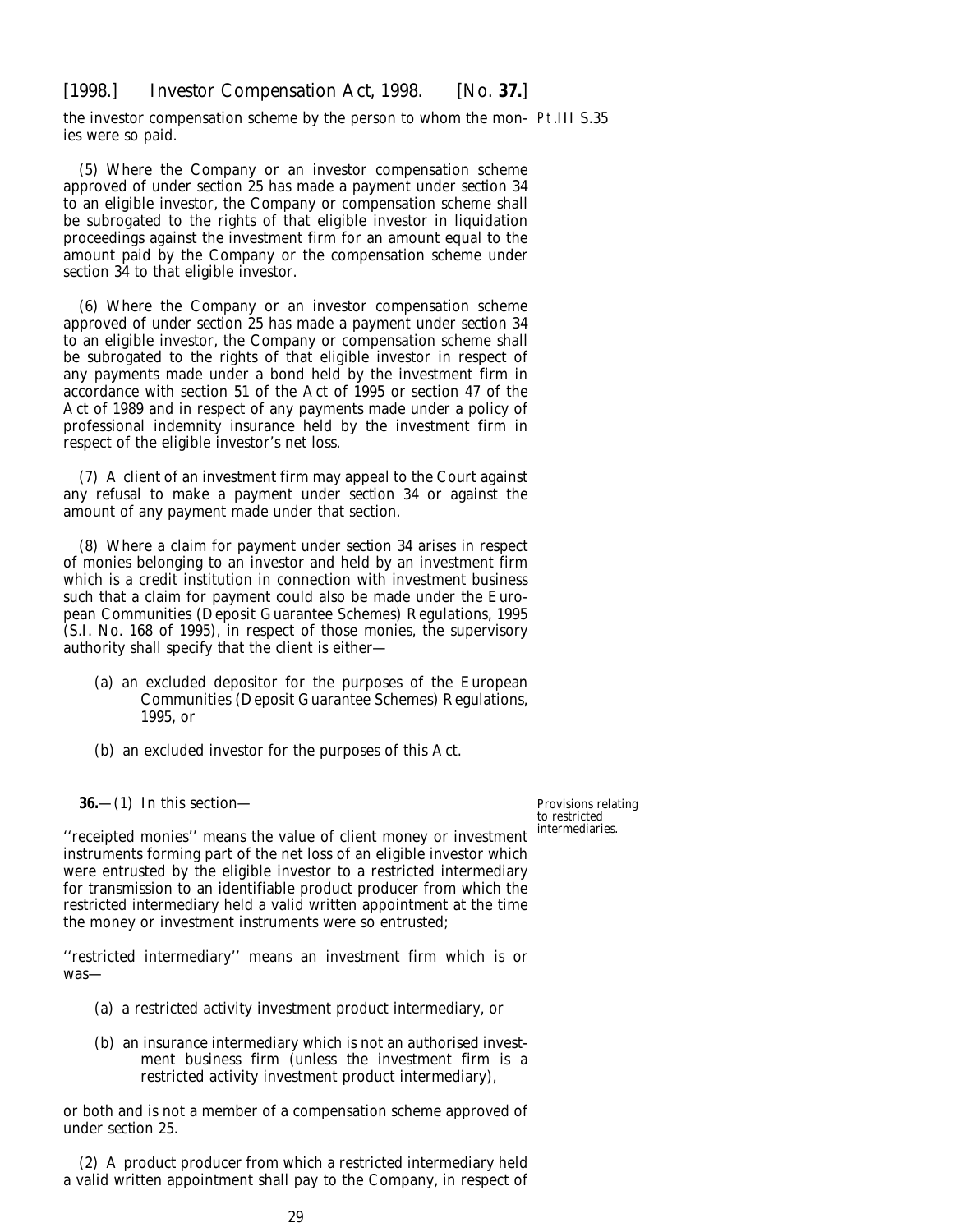<span id="page-29-0"></span>Pt.III S.36

each eligible investor to whom the Company is liable to make a payment under *section 34* in respect of that restricted intermediary, an amount which bears to the compensatable loss of each such eligible investor the same proportion as the receipted monies of the eligible investor intended for transmission to that product producer bear to the net loss of the eligible investor.

(3) Product producers shall be subrogated to the Company in respect of any claim of the Company against an investment firm in respect of monies paid to the Company by product producers under this section.

(4) Nothing in any contract shall limit or vary the liability of a product producer under this section.

### PART IV

#### Miscellaneous

Joint accounts and trustees. **37.**—(1) Where—

- (*a*) an eligible investor is a trustee making an application for payment under *section 34* on behalf of a trust, and
- (*b*) any beneficiary of the trust concerned is beneficially entitled against the trustees to any identifiable part of the amount so claimed, either absolutely or jointly with a fixed number of other beneficiaries,

then, the net loss in respect of which the trustee makes an application for payment under *section 34* shall be treated, but only for the purpose of ascertaining a compensatable loss—

- (i) where the beneficiary is entitled absolutely, as if legal ownership of the money and investment instruments which comprise the net loss had passed to the beneficiary,
- (ii) where the beneficiary is entitled jointly with a number of other beneficiaries, as if the money and investment instruments which comprise the net loss were joint investment business maintained by the beneficiaries and legal and joint ownership had passed to the beneficiaries concerned.

(2) Where persons (being persons other than trustees or persons to whom *subsection (1)* applies) having, or treated by virtue of *subsection (1)* as having, joint ownership of money or investment instruments comprising a net loss are entitled to the money or investment instruments by virtue of their joint ownership of the monies or investment instruments, then, they shall, in the absence of special terms and conditions, each be treated, but only for the purpose of ascertaining a compensatable loss, as having a separate investment equal to the amount that would be produced by dividing equally the money and the value of the investment instruments concerned among the number of persons having joint ownership.

(3) Where two or more persons are entitled to money or investment instruments received, held, controlled or paid by an investment firm as members of a partnership, association or grouping of a similar nature, without legal personality (whether or not in equal shares), such money or investment instruments shall be treated as a single investment.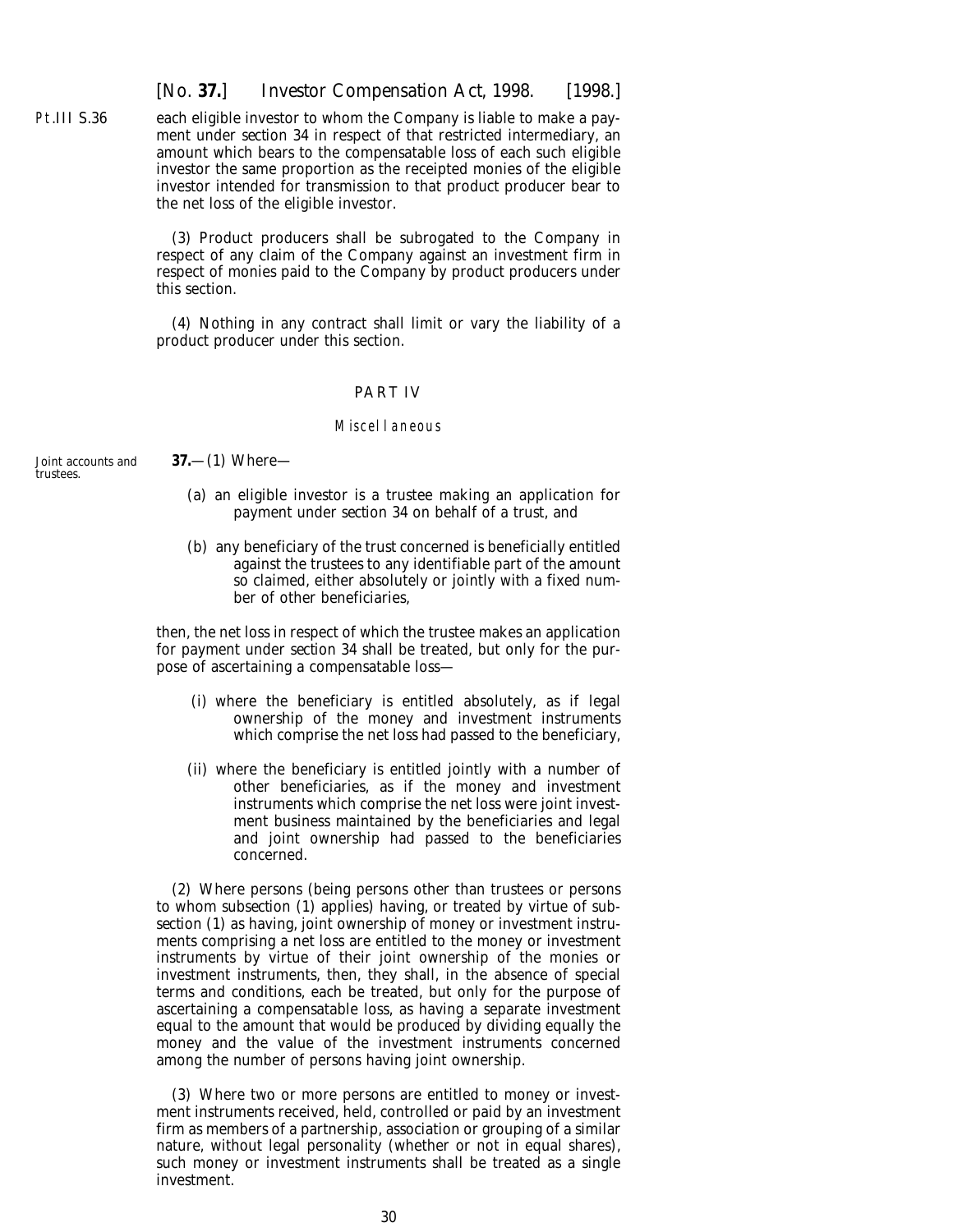<span id="page-30-0"></span>(4) The supervisory authority and, where necessary for the pur-Pt.IV S.37 poses of ascertaining a net loss, the administrator concerned may require any person claiming payment under *section 34* to supply sufficient information to enable a decision to be made as to whether this section applies to such money or investment instruments.

(5) Where, in a case to which *subsection (1)* or *(2)* applies, a client's claim for payment under *section 34* also relates to other money or investment instruments, that other money or investment instruments shall, for the purpose of ascertaining a net loss, be aggregated with any amount of money or investment instruments maintained by that person for the purpose of either or both *subsections (1)* and *(2)* and the compensatable loss so ascertained shall be divided and duly paid to the person concerned and either or both (as the circumstances may require) the trustees concerned and the said person jointly with others, in the same proportion or proportions as the amounts so aggregated bear to each other.

**38.** - (1) Except where *subsection (2)* applies, investment firms Information to shall make available to actual and intending investors such infor-investors and mation concerning investor compensation as may be specified by the supervisory authority in a manner and form specified by the supervisory authority.

(2) Where a branch of an investment firm authorised or formerly authorised by the supervisory authority is established in another Member State in accordance with the provisions of the Investment Services Directive, the information provided for in *subsection (1)* shall be made available in the prescribed manner in the official language or languages of the Member State in which the branch is established.

(3) Except with the prior written consent of the supervisory authority, an investment firm shall not advertise or cause to be advertised the fact (however expressed) that monies or investment instruments placed with the investment firm are protected by or through an investor compensation fund.

**39.**—(1) This section applies where an investment firm has estab- Investment firms lished a branch in another Member State in accordance with the joining provisions of Article 17 of the Investment Services Directive or in schemes in other accordance with the provisions of Article 18 of Council Directive Member States.No. 89/646/EEC of 15 December, 1989 and has under the provisions of Article 7 of the Investor Compensation Directive joined an investor compensation scheme within the territory of that Member State.

(2) Where the supervisory authority has been notified that a branch established in another Member State which has joined an investor compensation scheme for the purposes of *subsection (1)* has not complied with the obligations imposed on it as a consequence of its membership of that investor compensation scheme, the supervisory authority shall, in collaboration with that investor compensation scheme, take all appropriate measures to ensure that those obligations are complied with.

(3) *Sections 27* and *28* shall apply to an investment firm to which *subsection (2)* applies as if the obligations to which the investment firm is subject as a consequence of its membership of a compensation scheme in another Member State in accordance with Article 7 of the Investor Compensation Directive were obligations imposed on the investment firm by or under this Act.

advertising.

compensation

31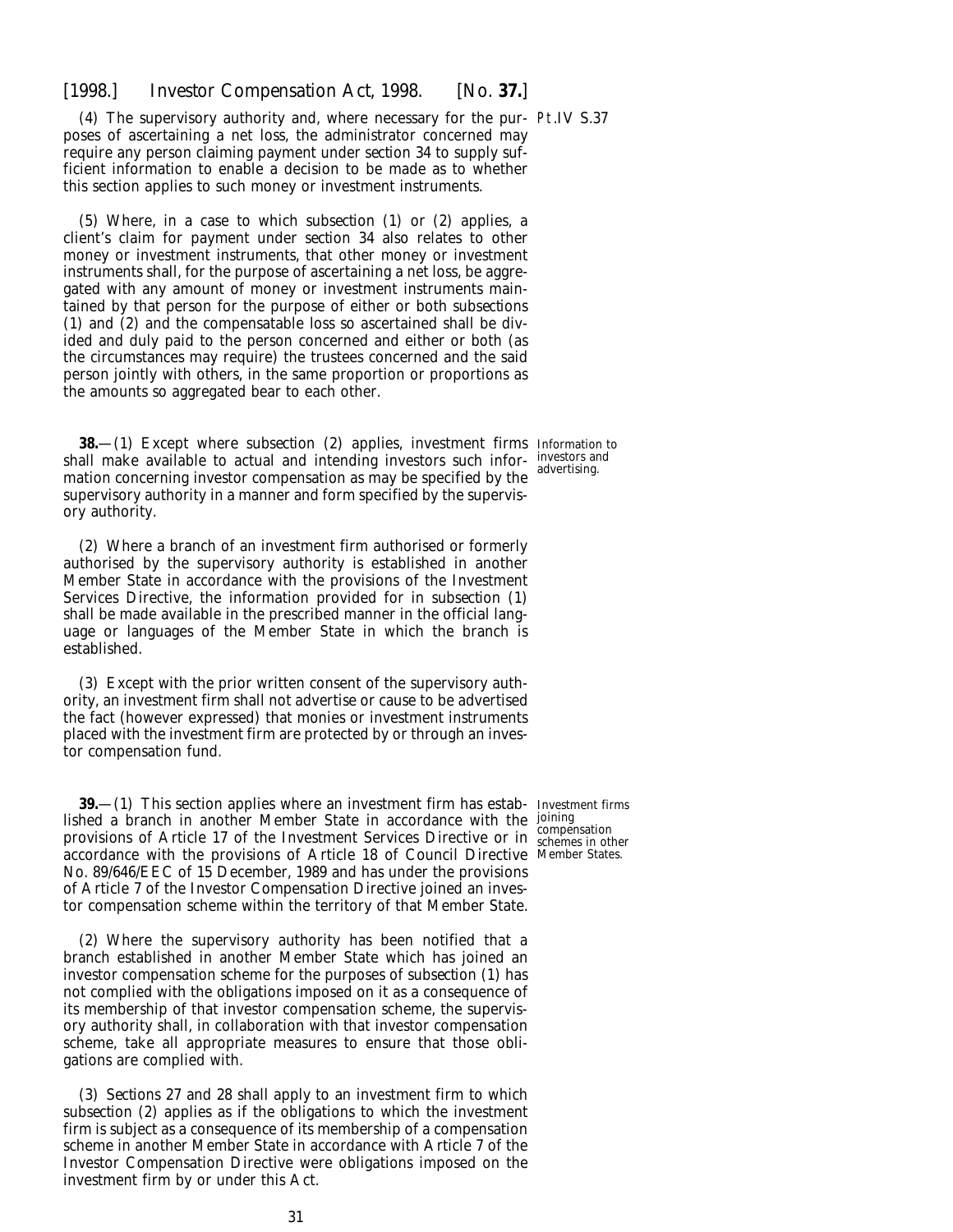**40.**—(1) In this section—

''client'' means an investor who has, in connection with investment business, entrusted money or investment instruments to a branch established in the State by an investment firm in accordance with the provisions of Article 17 of the Investment Services Directive or in accordance with the provisions of Article 18 of Council Directive No. 89/646/EEC;

''competent authority'', in relation to an investment firm, means a competent authority for the purposes of the Investor Compensation Directive in another Member State;

''eligible investor'' means a client of an investment firm who is entitled to compensation in accordance with Article 2 and the first paragraph of Article 7.1 of the Investor Compensation Directive and who has made an application for compensation within the meaning of Article 2 of that Directive;

''investment business'' has the same meaning as it has in the Investor Compensation Directive;

''investment firm'' means an investment firm within the meaning of *subsection (2)*;

''investor'' has the same meaning as it has in the Investor Compensation Directive.

(2) An investment firm (within the meaning of the Investment Services Directive) which is authorised in another Member State for the purposes of that Directive or of Council Directive No. 89/646/EEC of 15 December 1989 which has established a branch in the State in accordance with the provisions of Article 17 of the Investment Services Directive and which wishes to exercise the option of participating in investor compensation arrangements in the State in accordance with Article 7.1 of the Investor Compensation Directive, shall notify the Company accordingly and shall then be and become an investment firm for the purposes of this Act.

(3) An investment firm shall supply all relevant information which the Company may request and shall pay a contribution to a fund maintained by the Company in accordance with *subsection (4)*.

(4) The contribution to be paid by an investment firm to the Company in accordance with *section 21* shall be determined by the Company, with the agreement of the supervisory authority, on an annual basis, having regard to Article 7 and the guiding principles set out in Annex II of the Investor Compensation Directive.

(5) The contribution to be paid by an investment firm to the Company in accordance with *section 21* shall stand to the credit of the fund maintained by the Company which, in the view of the supervisory authority, most closely meets the requirements of the fourth paragraph of Article 7.1 of the Investor Compensation Directive.

(6) *Sections 27*, *28*, *31*, *32* and *33* shall not apply to an investment firm within the meaning of this section.

(7) The amount payable under *section 34* to an eligible investor in the case of an investment firm shall be an amount equal to the amount by which the eligible investor's compensatable loss relating to money or investment instruments entrusted by the eligible investor to a branch of the investment firm in connection with investment

<span id="page-31-0"></span>Pt.IV

Membership of compensation scheme by investment firm authorised in another Member State.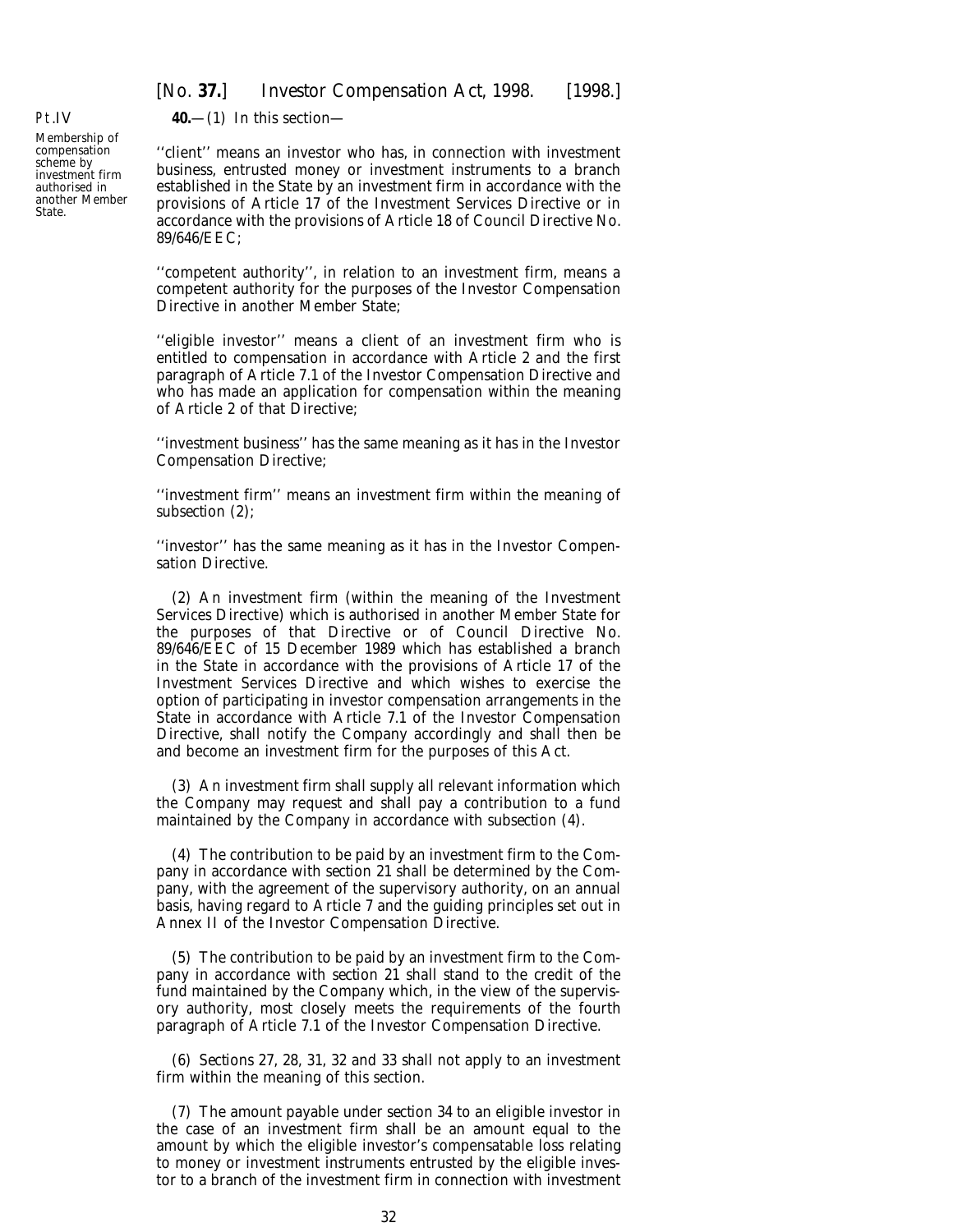<span id="page-32-0"></span>business exceeds the amount of compensation payable to the eligible Pt.IV S.40 investor in accordance with Article 2 and the first paragraph of Article 7.1 of the Investor Compensation Directive.

(8) The Company shall make payment under *subsection (8)* as soon as practicable and at the latest within three months of the date on which the Company is informed by the competent authority of the amount of compensation payable to the eligible investor in accordance with Articles 2 and 7.1, first paragraph, of the Investor Compensation Directive, unless the competent authority agrees that payment may be made later than three months after that date.

(9) Where an investment firm has not complied with its obligations under this Act, the Company shall inform the competent authority and the supervisory authority and may, with the consent of the competent authority, notify the investment firm that, with effect from a specified date, being a date not less than 12 months after the date of the notification, the Company shall not be liable to make payments under *section 34* to clients of the investment firm in respect of money or investment instruments entrusted by clients to the investment firm after the date specified by the Company unless the investment firm has complied in full with its obligations under this Act within 12 months of the date of the notification.

(10) If an investment firm does not comply fully with its obligations under this Act following a notification by the Company under *subsection (9)*, the Company shall not, with effect from the date specified by the Company in accordance with *subsection (9)*, be liable to make payments in accordance with *section 34* to clients of the investment firm in respect of money or investment instruments entrusted by clients to the investment firm in connection with investment business after the date specified by the Company.

(11) Where an investment firm has not complied in full with its obligations under this Act within 12 months of the date of the notification referred to in *subsection (9)*, the Company shall, on the expiry of that period of 12 months, inform the investment firm and clients of the investment firm that the Company shall not be liable to make payments under *section 34* to clients of the investment firm in respect of money or investment instruments entrusted by clients to the investment firm in connection with investment business after the date specified by the Company in accordance with *subsection (9)*.

(12) Where an investment firm notifies the Company that it no longer wishes to exercise the option of participating in investor compensation arrangements in the State in accordance with Article 7.1 of the Investor Compensation Directive, the Company shall not, with effect from the date of such notification, be liable to make payments under *section 34* to clients of the investment firm in respect of money or investment instruments entrusted by clients to the investment firm in connection with investment business after the date of such notification.

**41.**—(1) The supervisory authority may require authorised invest- Compulsory ment firms to effect a policy of professional indemnity insurance in  $\frac{2}{\text{subcritical}}$ a form specified by the supervisory authority (and different forms investment firms.may be specified for different classes of authorised investment firm), indemnifying the authorised investment firm up to such sum, in such manner, in respect of such matters and valid for such minimum period as the supervisory authority may specify from time to time.

authorised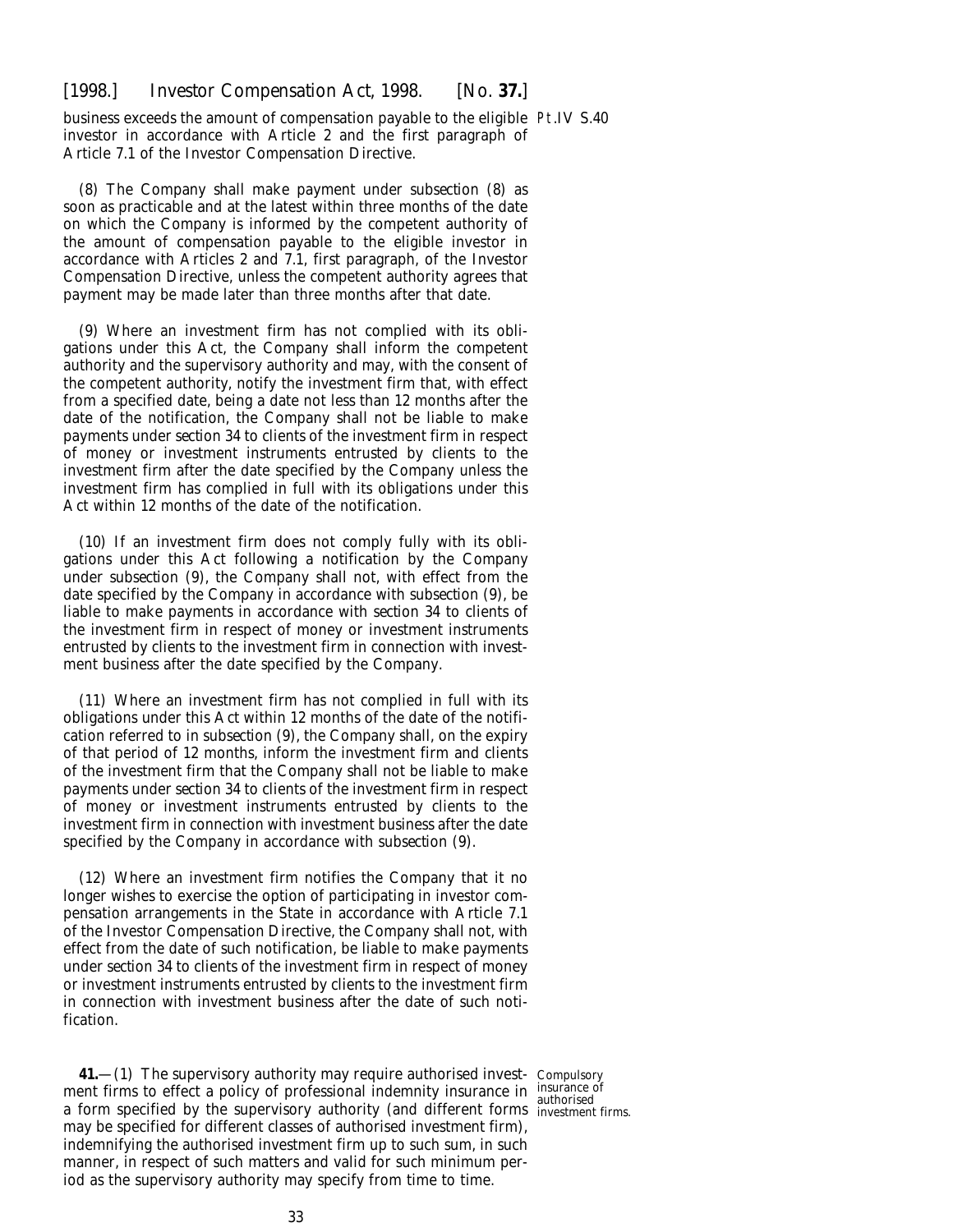(2) When the supervisory authority requires an authorised investment firm to effect a policy of professional indemnity insurance it shall have regard to any existing statutory requirements for a particular category or categories of investment firm to hold professional

<span id="page-33-0"></span>Pt.IV S.41

Exemption from liability for damages.

indemnity insurance.

**42.**—(1) The supervisory authority or any employee or officer of the supervisory authority or a subsidiary established by the Bank for the purposes of *section 20* or any employee or officer of the subsidiary or an authorised officer for the purposes of *section 9* or any member of the Board of the supervisory authority or any member of the Board of the subsidiary shall not be liable in damages for anything done or omitted in the discharge or purported discharge of any of its functions under this Act unless it is shown that the act or omission was in bad faith.

(2) The Board of the Company or any employee or officer of the Company shall not be liable in damages for anything done or omitted in the discharge or purported discharge of any of its functions under this Act unless it is shown that the act or omission was in bad faith.

(3) Without prejudice to the generality of *subsections (1)* and *(2)*, the approval, supervision, regulation or revocation of approval of a fund for the purposes of *section 19* or an investor compensation scheme under this Act shall not constitute a warranty or other claim as to the solvency or performance of the fund or any investment firm which has contributed to the fund or investor compensation scheme or any of its members and the State and the supervisory authority and the Company shall not be liable in respect of any loss or losses incurred through the insolvency, default or performance of the fund or investment firm or investor compensation scheme or any of its members.

Offences and penalties.

**43.**—(1) A person who is guilty of an offence under *section 29(3)* or subsection *(4)*, *(7)* or *(8)* of this section shall be liable—

- (*a*) on summary conviction to a fine not exceeding £1,500 or, at the discretion of the court in the case of an individual, to imprisonment for a term not exceeding 12 months, or both, or
- (*b*) on conviction on indictment, to a fine not exceeding £1,000,000 or, at the discretion of the court in the case of an individual, to imprisonment for a term not exceeding 10 years, or both.

(2) Summary proceedings in relation to an offence under this Act may be brought and prosecuted by the Director of Public Prosecutions or by the supervisory authority.

(3) Notwithstanding section 10(4) of the Petty Sessions (Ireland) Act, 1851, summary proceedings for any offence under this Act may be instituted within two years from the date of the discovery of the offence.

(4) Where an offence under this Act is committed by a body corporate or by an unincorporated body or person or by a sole trader and is proved to have been committed with the consent, connivance or approval of, or to be attributable to, or to have been facilitated by any neglect on the part of, any officer or employee of that entity or person purporting to act on behalf of that entity, that officer or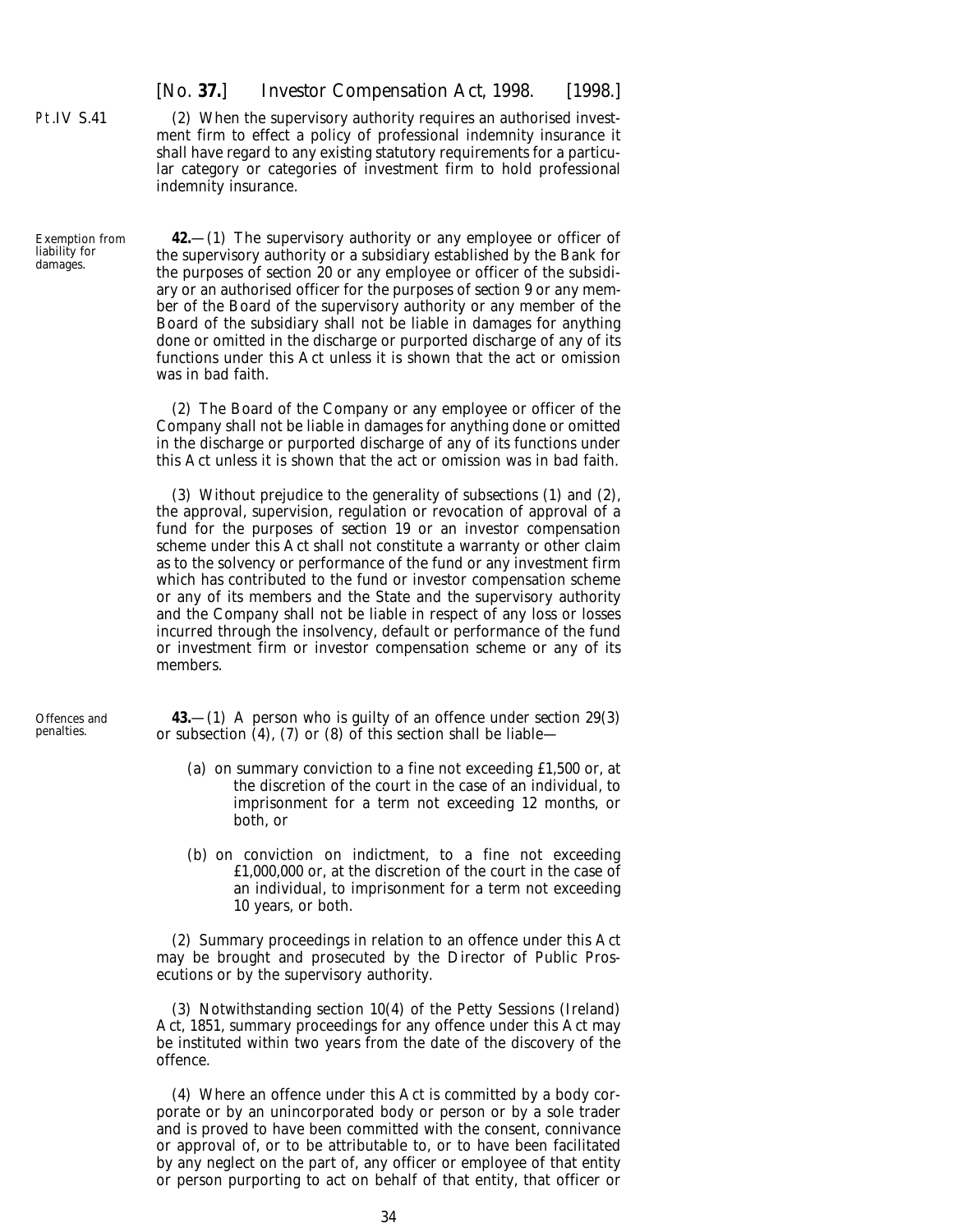employee shall be guilty of an offence and shall be liable to be pro-Pt.IV S.43ceeded against and punished as if that officer or employee were guilty of the first-mentioned offence, provided, however, that an officer or employee shall not be sentenced to imprisonment for such an offence unless in the opinion of the court the offence was committed wilfully.

- (5) (*a*) Where, on an application made in a summary manner by a supervisory authority, the Court is of the opinion that there has occurred or is occurring—
	- (i) a contravention of this Act, or
	- (ii) a failure to comply with a condition or requirement imposed by the supervisory authority in accordance with this Act or with a direction issued by the supervisory authority under *section 27*,

the Court may by order prohibit the continuance of the contravention or failure by the person or persons concerned.

- (*b*) The Court when considering the application may make such interim or interlocutory order as it considers appropriate.
- (*c*) This section is without prejudice to the statutory functions of the supervisory authority.
- (*d*) Where the Court is satisfied, because of the nature or circumstances of the case or otherwise in the interests of justice, that it is desirable, the whole or any part of proceedings under this section may be held otherwise than in public.

(6) If the contravention, breach or failure in respect of which a person was convicted under *subsection (1)* or *(4)* is continued after conviction, the officer or employee shall be guilty of a further offence on every day on which the contravention, breach or failure continues and for each such offence the officer or employee shall be liable on summary conviction to a fine not exceeding £1,500 or on conviction on indictment to a fine not exceeding £5,000.

(7) A person who, in purported compliance with any provision of this Act or any regulation made thereunder—

- (*a*) provides an answer or explanation, makes a statement or produces, lodges or delivers any return, report, certificate, balance sheet or other document false in a material particular, knowing it to be false, or
- (*b*) recklessly provides an answer or explanation, makes a statement or produces, lodges or delivers any return, report, certificate, balance sheet or other document false in a material particular, or
- (*c*) knowingly withholds or omits information,

shall be guilty of an offence.

(8) (*a*) An officer of a product producer or of an investment firm who destroys, mutilates or falsifies, or is privy to the destruction, mutilation or falsification of any record or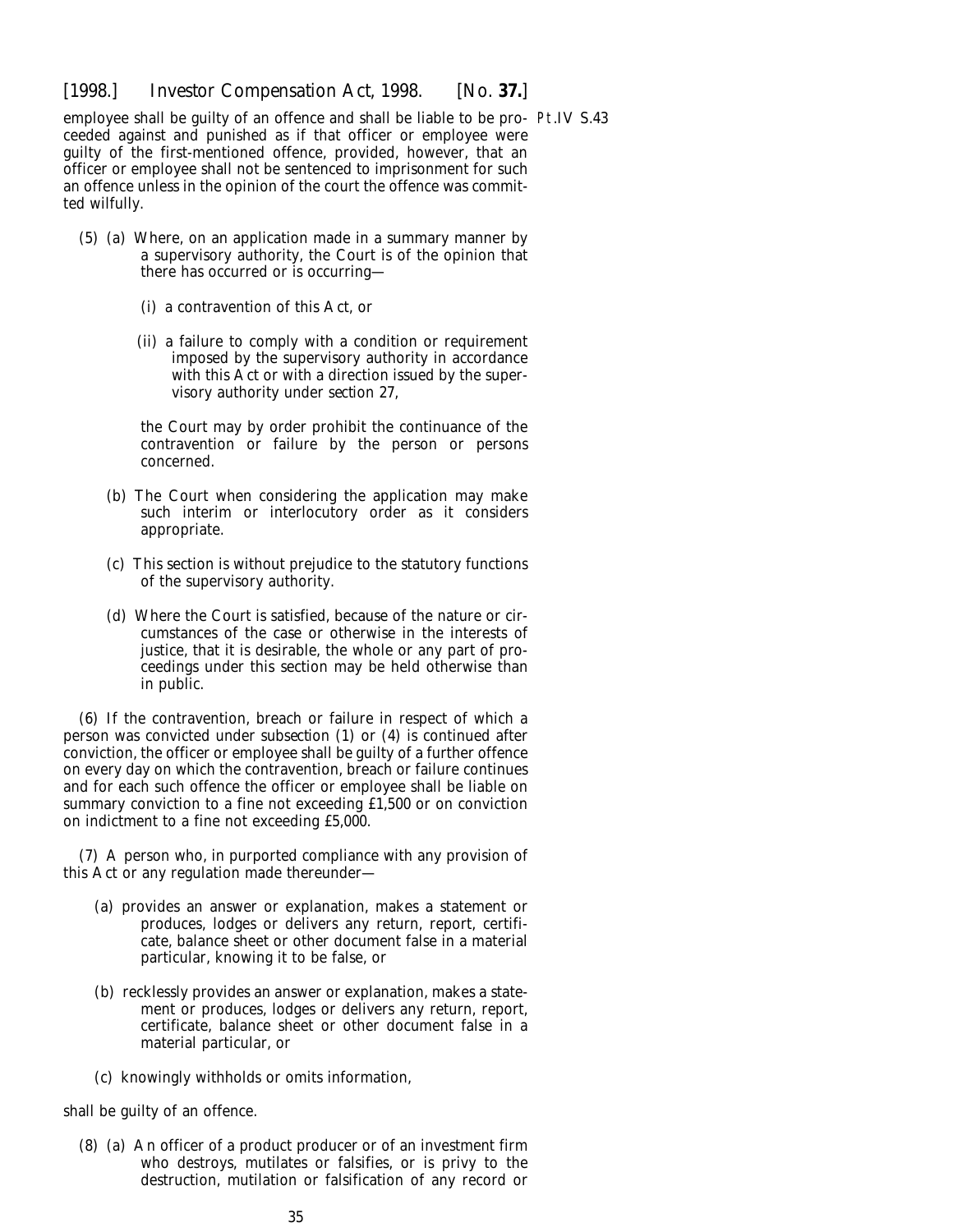document affecting or relating to the property or affairs of the product producer or any investment firm, or makes or is privy to the making of a false entry therein, shall, unless the officer proves that he or she had no intention not to comply with the law, be guilty of an offence.

(*b*) Any person mentioned in *paragraph (a)* who fraudulently disposes of, alters or makes an omission in any such record or document, or who is privy to the disposal of, altering or making of an omission in any such record or document shall be guilty of an offence.

(9) Where there is a contravention of this Act applicable to a partnership each partner may be charged alone or jointly with any one or more of the partners with any offence in respect of such contravention and on conviction shall be liable for the penalty imposed.

(10) In any proceedings for an offence under this Act applicable to partnerships it shall be a defence for a partner charged to prove—

- (*a*) that the commission of the offence was due to a mistake or the reliance on information supplied to the partner or to the act or default of another person, an accident or some other cause beyond his or her control, and
- (*b*) that the partner took all reasonable precautions and exercised all due diligence to avoid the commission of such an offence by himself or herself or any other person under his or her control.

(11) Nothing in this Act or any other enactment, and no rule of law, shall preclude the prosecution of a partner for an offence of which another partner or any other person has been previously charged or convicted.

Amendment of section 2(7) of Act of 1995.

**44.**—Section 2 of the Act of 1995 is hereby amended by the substitution for subsection (7) of the following:

''(7) Notwithstanding subsection (1) of this section, or any provision of Part VII of this Act, a solicitor in respect of whom a practising certificate (within the meaning of the Solicitors Acts, 1954 to 1994) is in force shall not be an investment business firm by virtue of the provision in a manner incidental to the provision of legal services of investment business services or investment advice, where—

- (*a*) he does not hold himself out as being an investment business firm, and
- (*b*) when acting as an investment product intermediary he does not hold an appointment in writing other than from—
	- (i) an investment firm authorised in accordance with Directive  $93/22/EEC$  of 10 May 1993<sup>(1)</sup> by a competent authority of another Member State, or an authorised investment business firm (not

<span id="page-35-0"></span>Pt.IV S.43

(1)O.J. No. L.141, 11/6/93.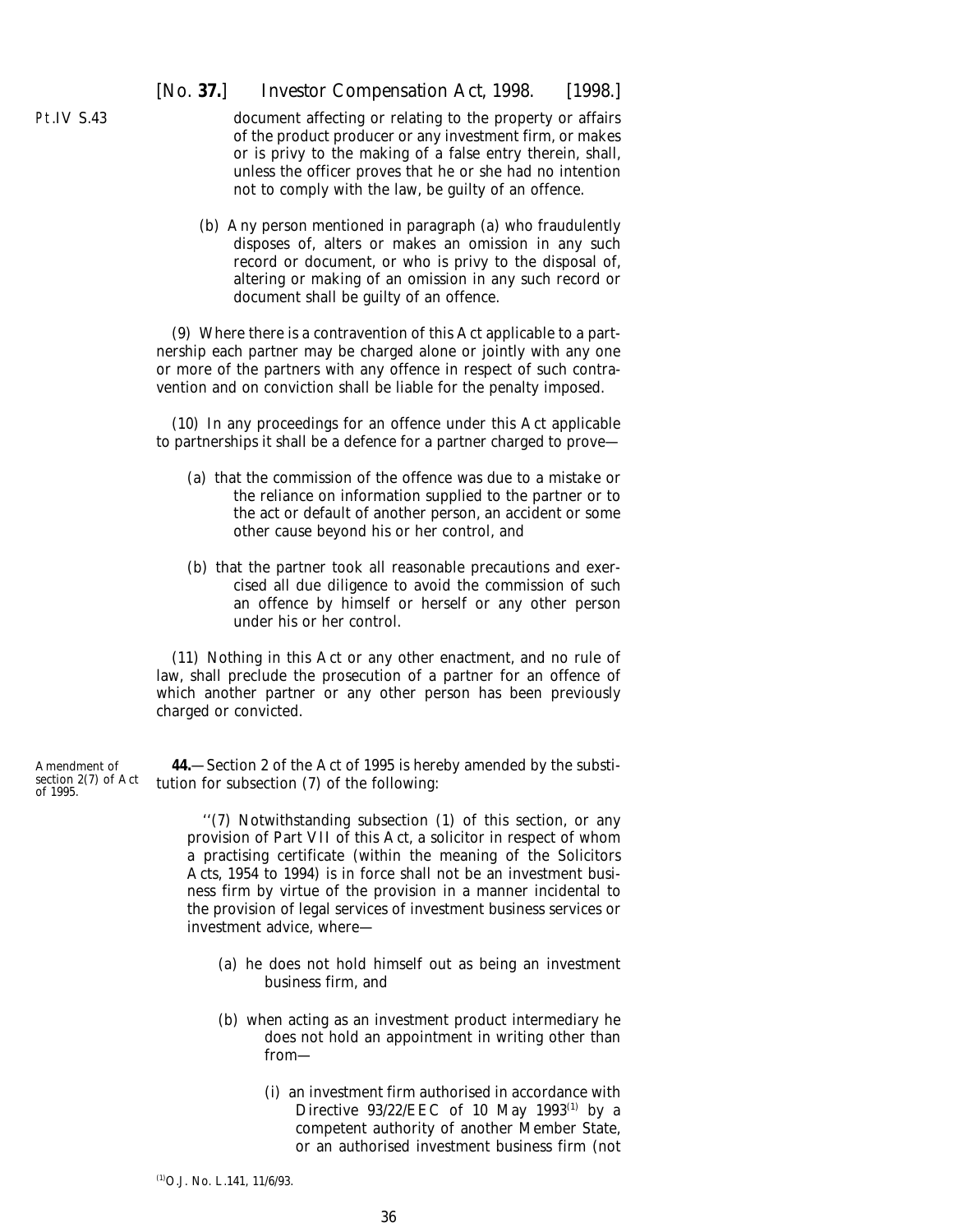[1998.] *Investor Compensation Act,* 1998. [*No.* **37.**] being a restricted activity investment productin-Pt.IV S.44 termediary or a certified person), or a member firm within the meaning of the Stock Exchange

- Act, 1995, or
- (ii) a credit institution authorised in accordance with Directives 77/780/EEC of 12 December, 1977<sup>(1)</sup> and 89/646/EEC of 15 December, 1989<sup>(2)</sup>, or
- (iii) a manager of a collective investment undertaking authorised to market units in collective investments to the public,

which is situate in the State or the relevant branch of which is situate in the State.''.

**45.**—Section 2 of the Act of 1994 is hereby amended by—

Amendment of section 2 of Act of 1994.

(*a*) the insertion of the following definitions:

'''authorised investment business firm' has the meaning assigned to it in *section 2* of the *Investor Compensation Act, 1998*;'';

'''investment business services' has the meaning assigned to it in *section 2* of the *Investor Compensation Act, 1998*;'', and

(*b*) the substitution of the following definition for the definition of legal services:

> '''legal services' means services of a legal or financial nature provided by a solicitor arising from that solicitor's practice as a solicitor, and includes any part of such services; and, for the avoidance of doubt, includes any investment business services provided by a solicitor who is not an authorised investment business firm;''.

**46.**—The Act of 1994 is hereby amended by the insertion of the Insertion of new following section after section 30:

section in Act of 1994.

''30A.—(1) Where it appears to the Society, after consultation with the Minister, that it is necessary to do so for the purpose of ensuring the fair and reasonable implementation in the public interest of the provisions of section 26 of the Act of 1994 and the provisions of sections 21 and 22 (as substituted by the Act of 1994) of the Act of 1960 (or regulations made by the Society relating thereto), the Society may make regulations, with the consent of the Minister, providing that a solicitor who—

- (*a*) is an authorised investment business firm, or
- (*b*) is, or who holds himself out as being, an insurance intermediary,

shall, as a condition of being issued with a practising certificate, effect and maintain, in respect of—

(1)O.J. No. L.322, 17/12/77. (2)O.J. No. L.386, 30/12/89.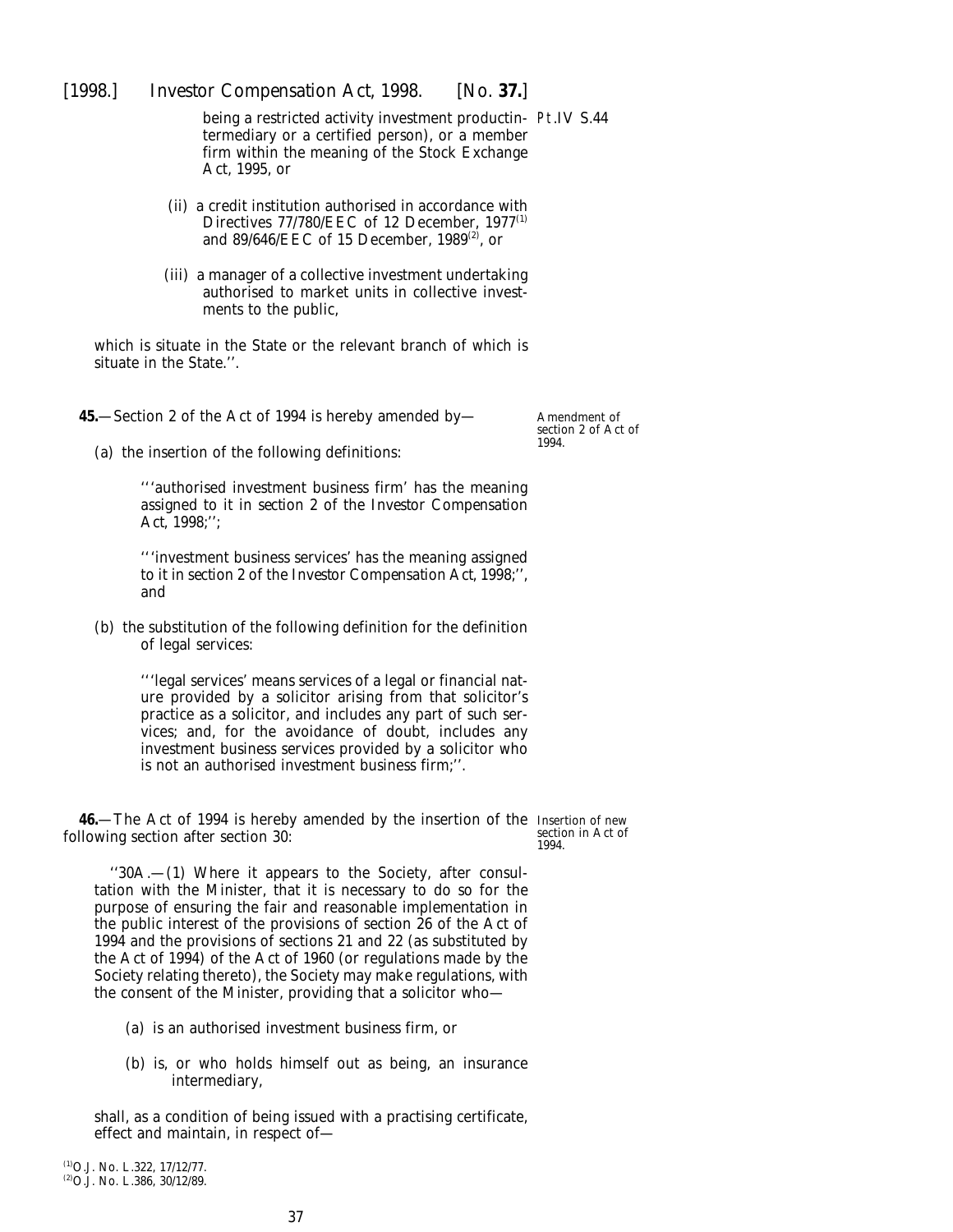- Pt.IV S.46
- (i) the provision of investment business services as an authorised investment business firm, or
- (ii) activities as an insurance intermediary,

such form or forms of indemnity against losses suffered by a client in consequence of the default, howsoever arising, of the solicitor or any employee, agent or independent contractor of the solicitor as shall be equivalent to the indemnity that would be provided to a client of a solicitor in the provision of legal services by means of the Compensation Fund or by means of the indemnity cover maintained pursuant to section 26 of this Act (or regulations made by the Society relating thereto).

(2) The Society shall not amend regulations made pursuant to subsection (1) of this section without the consent of the Minister.

- (3) The Minister may—
	- (*a*) direct the Society to make regulations under subsection (1) of this section or to amend regulations made under subsection (1) or (2) of this section;
	- (*b*) by regulations vary upwards the maximum amount of indemnity against losses specified in regulations made by the Society pursuant to subsection (1) or (2) of this section having regard to changes in the value of money generally in the State since the said maximum amount was first specified.

(4) In this section, 'insurance intermediary' has the meaning assigned to it in section 2 of the *Investor Compensation Act, 1998.*''.

- **47.**—(1) (*a*) A solicitor in respect of whom a practising certificate (within the meaning of the Solicitors Acts, 1954 to 1994) is in force shall be an investment business firm—
	- (i) where the solicitor provides investment business services or investment advice in a manner which is not incidental to the provision of legal services, or
	- (ii) where the solicitor holds himself or herself out as being an investment business firm, or
	- (iii) where, when acting as an investment product intermediary in a manner incidental to the provision of legal services, the solicitor holds an appointment in writing other than from—
		- (I) an investment firm authorised in accordance with the Investment Services Directive by a competent authority of another Member State, or an authorised investment business firm (not being a restricted activity investment product intermediary or a certified person), or a member firm within the meaning of the Stock Exchange Act, 1995, or

Provisions relating to solicitors.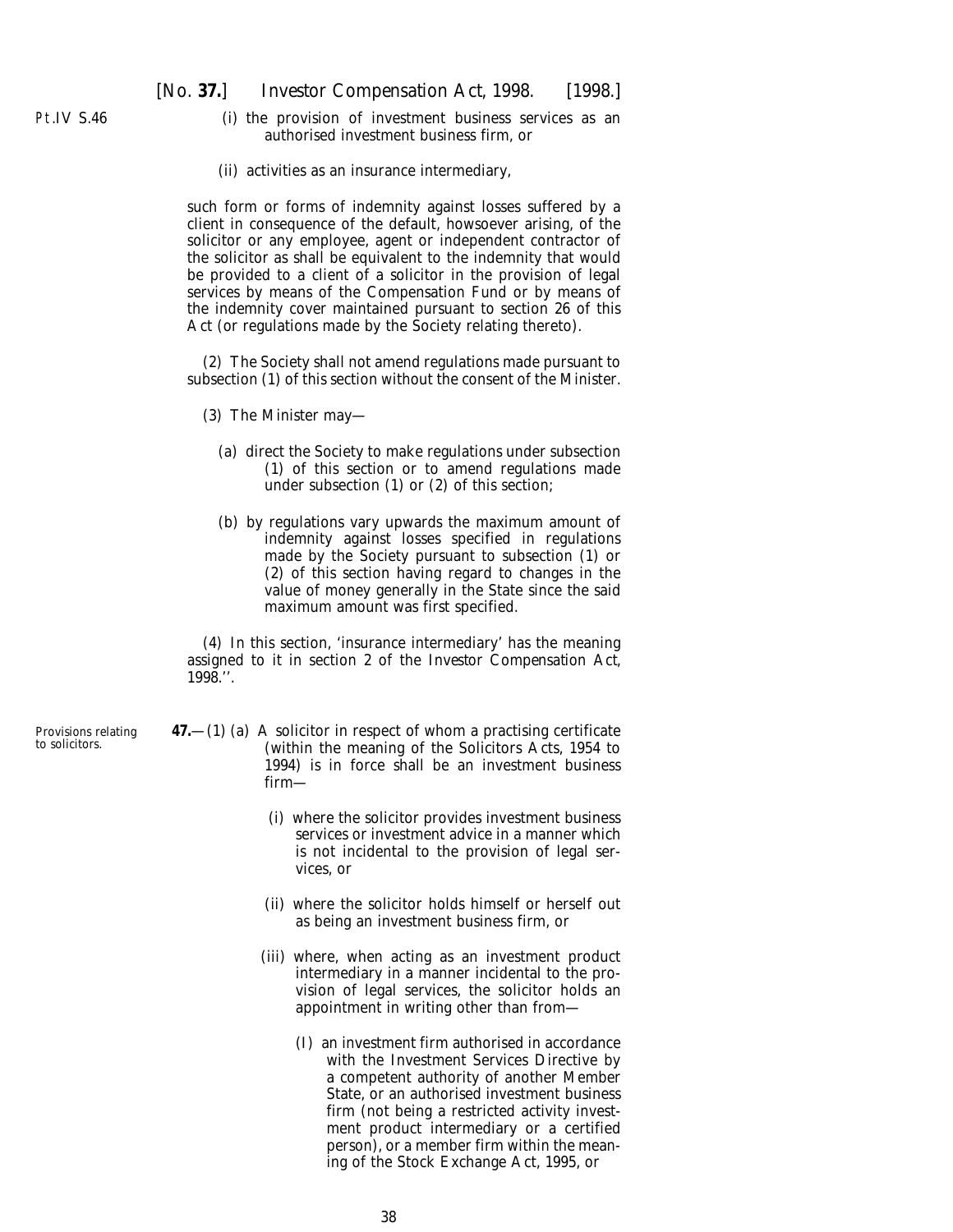- (II) a credit institution authorised in accordance Pt.IV S.47with Directives 77/780/EEC of 12 December, 1977, and 89/646/EEC of 15 December, 1989, or
- (III) a manager of a collective investment undertaking authorised to market units in collective investments to the public,

which is situate in the State or the relevant branch of which is situate in the State,

and shall be required to be authorised as an authorised investment business firm pursuant to the provisions of the Act of 1995.

- (*b*) A solicitor, in respect of whom a practising certificate (within the meaning of the Solicitors Acts, 1954 to 1994) is in force, who is an insurance intermediary or who holds himself out to be an insurance intermediary shall be an investment firm for the purposes of this Act and shall inform the supervisory authority and the Company that he or she is an investment firm for the purposes of this Act.
- (2) (*a*) Section 26 of the Act of 1994 and sections 21 and 22 (as substituted by the Act of 1994) of the Act of 1960 (or regulations made by the Society relating thereto) shall not apply to a solicitor in respect of whom a practising certificate (within the meaning of the Solicitors Acts, 1954 to 1994) is in force in relation to the provision by the solicitor of investment business services (whether or not including the activities of an insurance intermediary) as an authorised investment business firm, or in relation to a solicitor who is an insurance intermediary and who has informed the supervisory authority and the Company pursuant to *subsection*  $(1)(b)$  that he or she is an investment firm.
	- (*b*) No client of a solicitor in respect of whom a practising certificate (within the meaning of the Solicitors Acts, 1954 to 1994) is in force and who is an authorised investment business firm, or who is an insurance intermediary and has informed the supervisory authority and the Company pursuant to *subsection (1)(b)* that he or she is an investment firm, shall, in respect of any loss suffered in consequence of the default, howsoever arising, of the solicitor, or any employee, agent or independent contractor of the solicitor in relation to the provision of investment business services as an authorised investment business firm or in relation to the solicitor acting as an insurance intermediary, be entitled to make a claim against the Compensation Fund (within the meaning of the Act of 1994) or against the indemnity cover maintained pursuant to section 26 of the Act of 1994 and regulations made thereunder.
	- (*c*) Nothing in this section shall otherwise affect the obligations of a solicitor in respect of whom a practising certificate (within the meaning of the Solicitors Acts, 1954 to 1994) is in force or the rights of a client, arising under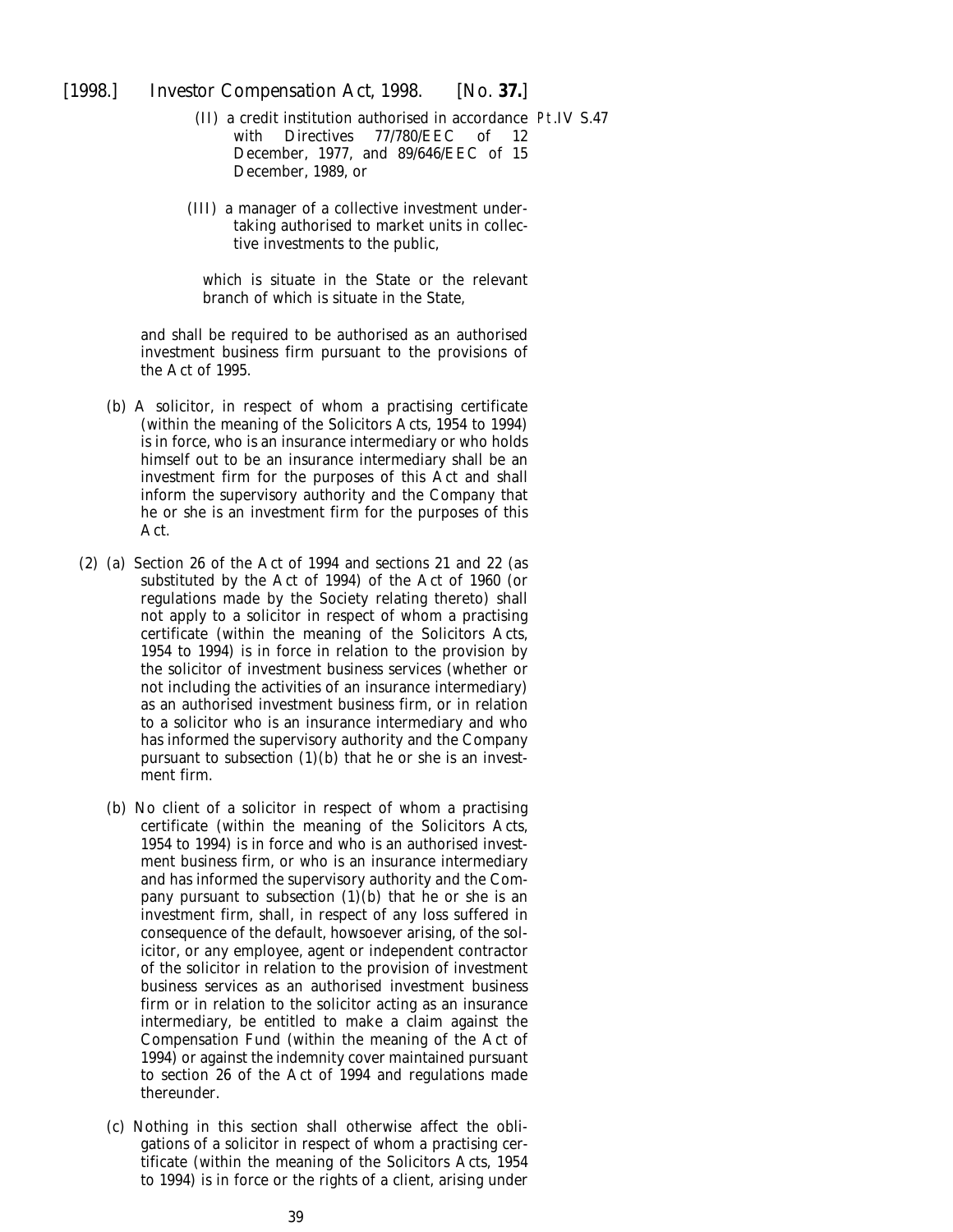Pt.IV S.47

section 26 of the Act of 1994 or sections 21 and 22 (as substituted by the Act of 1994) of the Solicitors (Amendment) Act, 1960 (or regulations made by the Society relating thereto), in respect of the provision by the solicitor of legal services.

# PART V

# Miscellaneous Amendments

Amendment of section 16 of Central Bank Act, 1989. **48.**—The Central Bank Act, 1989, is hereby amended in section 16(2) by the insertion of the following paragraph after paragraph (*t*):

> ''(*tt*) made to the Investor Compensation Company Limited or to a subsidiary established by the Bank for the purposes of providing administrative services to the Investor Compensation Company Limited,''.

Amendment of section 44 of Act of 1989. **49.**—Section 44 of the Act of 1989 is hereby amended by the insertion after subsection (2) of the following subsection:

> ''(3) A person shall not act as or hold himself out to be an insurance broker unless he complies with the provisions of the *Investor Compensation Act, 1998*.''.

Amendment of section 46 of Act of 1989. **50.**—Section 46 of the Act of 1989 is hereby amended in subsection (1) by the substitution for paragraph (*b*) of the following:

> ''(*b*) a person who complies with the requirements of this Act but is not a member of a recognised representative body,

and the person is in compliance with the *Investor Compensation Act, 1998*.''.

Amendment of section 49 of Act of 1989. **51.**—Section 49 of the Act of 1989 is hereby amended in subsection (1) by the insertion after paragraph (*a*) of the following paragraph:

> ''(*aa*) he complies with the *Investor Compensation Act, 1998*,''.

Amendment of section 2 of Act of 1995.

- **52.**—Section 2 of the Act of 1995 is hereby amended—
	- (*a*) in subsection  $(1)$ 
		- (i) in the definition of ''investment advice'' by the insertion in paragraph (*d*) after ''and the purchase'' of ''or sale'' and the paragraph as so amended is set out in the Table to this paragraph.

## TABLE

(*d*) advice to undertakings on capital structure, industrial strategy and related matters and advice relating to mergers and the purchase or sale of undertakings,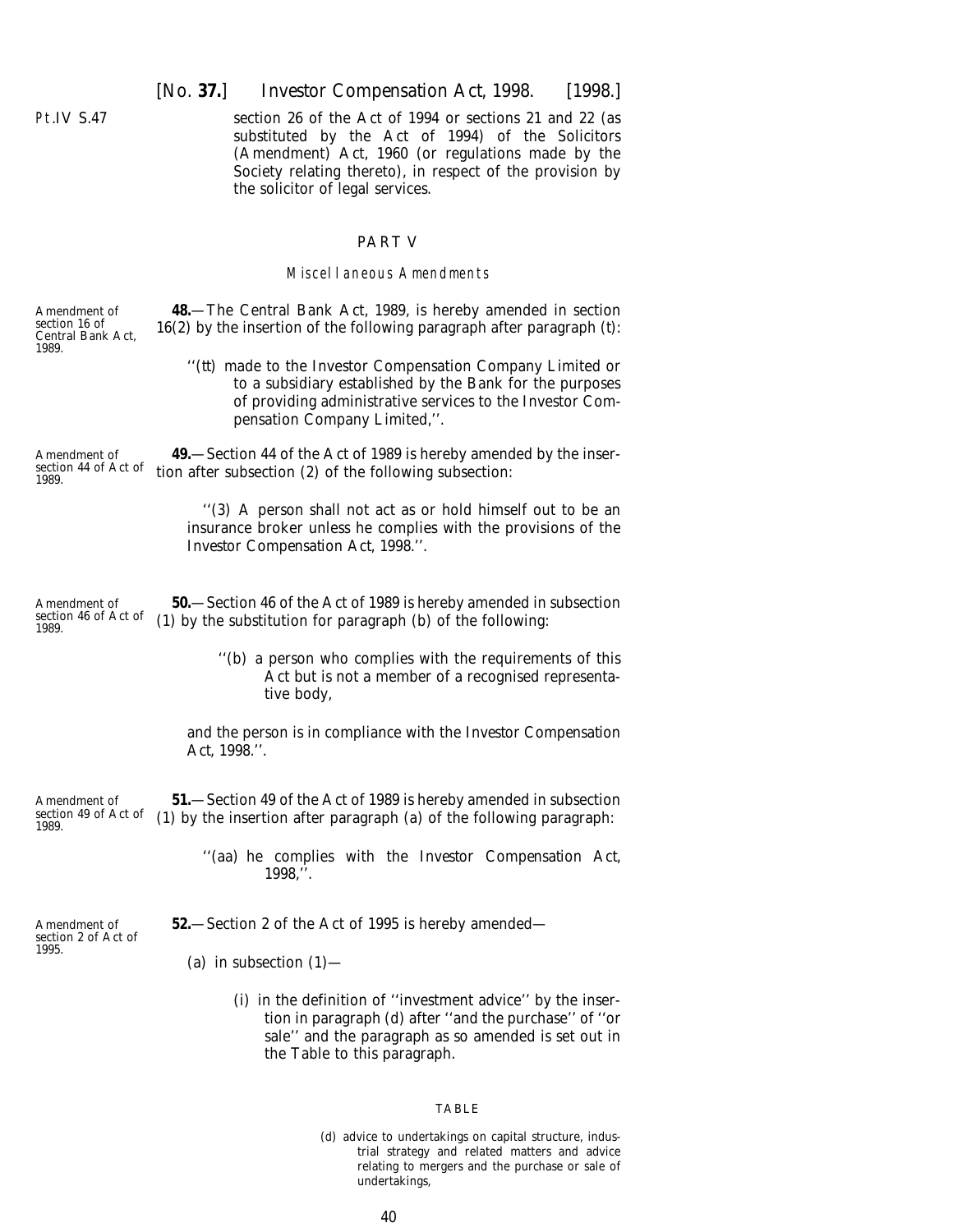(ii) in the definition of ''investment advice'' in paragraph Pt.V S.52(*e*) by the substitution for ''is a necessary part of'' of ''arises from'' and the paragraph as so amended is set out in the Table to this subparagraph.

#### TABLE

- (*e*) advice given by persons in the course of the carrying on of any profession or business not otherwise constituting the business of an investment business firm, where the giving of such advice arises from other advice or services given in the course of carrying on that profession or business, and where the giving of investment advice is not remunerated or rewarded separately from such other advice or services;
- (iii) in the definition of ''investment business firm'' by the insertion after ''credit institution'' of ''or member firm (within the meaning of the Stock Exchange Act, 1995)'' in each place it occurs and the definition as so amended is set out in the Table to this subparagraph.

#### TABLE

''investment business firm'' means any person, other than a member firm within the meaning of the Stock Exchange Act, 1995, who provides one or more investment business services or investment advice to third parties on a professional basis and for this purpose where an individual provides an investment business service and where that service is carried on solely for the account of and under the full and unconditional responsibility of an investment business firm or an insurance undertaking or a credit institution or member firm (within the meaning of the Stock Exchange Act, 1995) that activity shall be regarded as the activity of the investment business firm, insurance undertaking or credit institution or member firm (within the meaning of the Stock Exchange Act, 1995) itself;

- (iv) in the definition of ''investment instruments''—
	- (I) in paragraph (*a*) by the insertion after ''certificates representing securities,'' of ''or money market instruments,'',
	- (II) in paragraph (*g*) by the substitution for ''financial instruments'' of ''investment instruments'',
	- (III) by the insertion after paragraph (*j*) of the following paragraph:
		- ''(*jj*) a rolling spot foreign exchange contract,'',
	- (IV) by the insertion after paragraph (*k*) of the following paragraph:

''(*kk*) a tracker bond or similar instrument,'',

and

(V) by the insertion after subparagraph (III) of ''and the Minister may, by regulation, having consulted the supervisory authority, amend this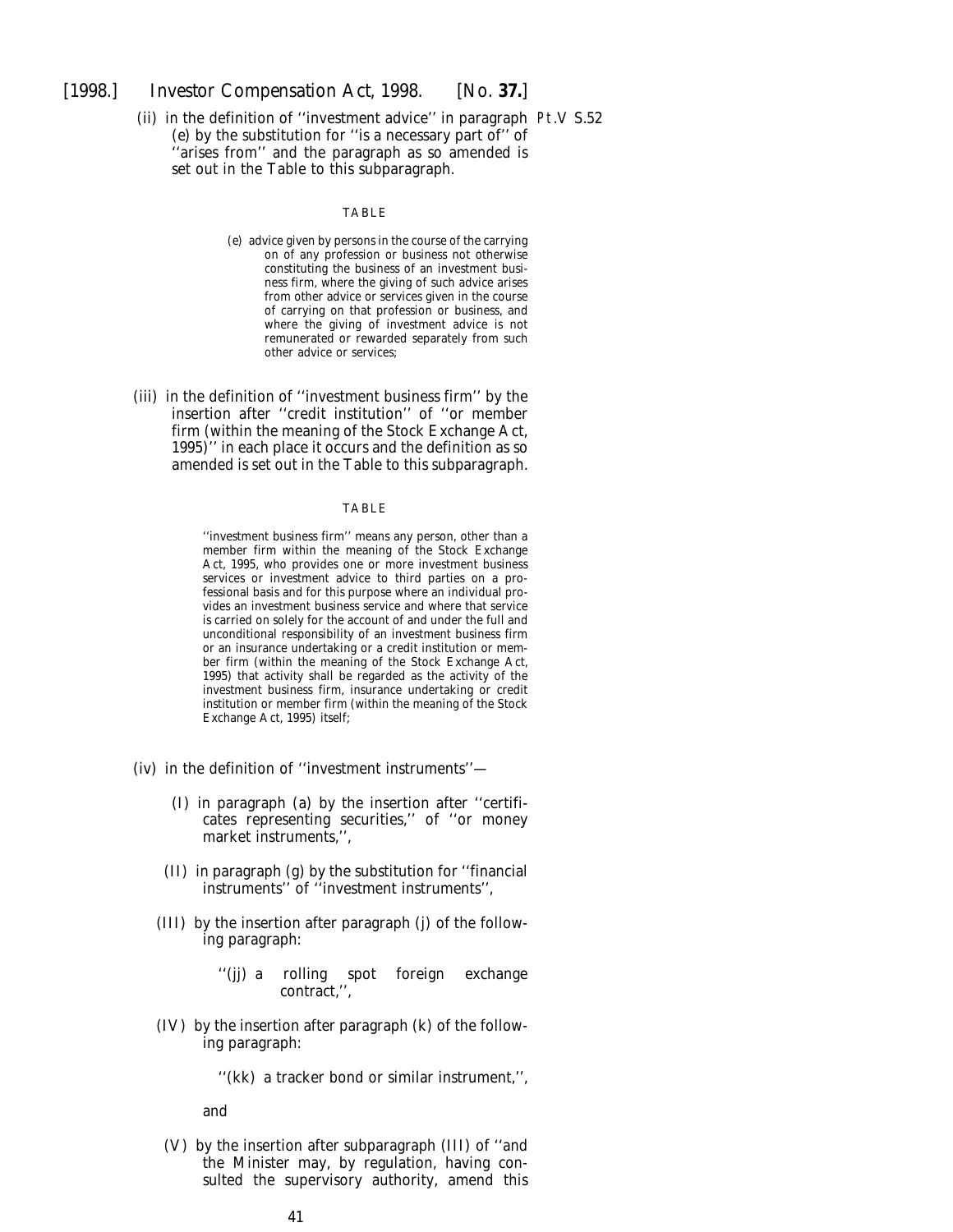definition from time to time by adding to the list of instruments in this definition any other instruments which, in the opinion of the Minister, have characteristics similar to the instruments listed in this definition.'',

and the definition as so amended is set out in the Table to this subparagraph.

#### TABLE

''investment instruments'' includes—

- (*a*) transferable securities including shares, warrants, debentures including debenture stock, loan stock, bonds, certificates of deposits and other instruments creating or acknowledging indebtedness issued by or on behalf of any body corporate or mutual body, government and public securities, including loan stock, bonds and other instruments creating or acknowledging indebtedness issued by or on behalf of a government, local authority or public authority, bonds or other instruments creating or acknowledging indebtedness, certificates representing securities, money market instruments,
- (*b*) non-transferable securities creating or acknowledging indebtedness issued by or on behalf of a government, local authority or public authority,
- (*c*) units or shares in undertakings for collective investments in transferable securities within the meaning of European Communities (Undertakings for Collective Investments in Transferable Securities) Regulations, 1989 (S.I. No. 78 of 1989), and any subsequent amendments thereto, units in a unit trust, shares in an investment company, capital contributions to an investment limited partnership,
- (*d*) financial futures contracts, including currency futures, interest rate futures, bond futures, share index futures and comparable contracts,
- (*e*) commodity futures contracts,
- (*f*) forward interest rate agreements,
- (*g*) agreements to exchange payments based on movements in interest rates, currency exchange rates, commodities, share indices and other investment instruments,
- (*h*) sale and repurchase and reverse repurchase agreements involving transferable securities,
- (*i*) agreements for the borrowing and lending of transferable securities,
- (*j*) certificates or other instruments which confer all or any of the following rights, namely—
	- (i) property rights in respect of any investment instrument referred to in *paragraph* (*a*) of this definition; or
	- (ii) any right to acquire, dispose of, underwrite or convert an investment instrument, being a right to which the holder would be entitled if he held any such investment to which the certificate or instrument relates; or
	- (iii) a contractual right (other than an option) to acquire any such investment instrument otherwise than by subscription,
- (*jj*) a rolling spot foreign exchange contract,
- (*k*) options including—
	- (i) options in any instrument in paragraphs (*a*) to (*jj*) of this definition, or
	- (ii) currency, interest rate, commodity and stock options including index option contracts,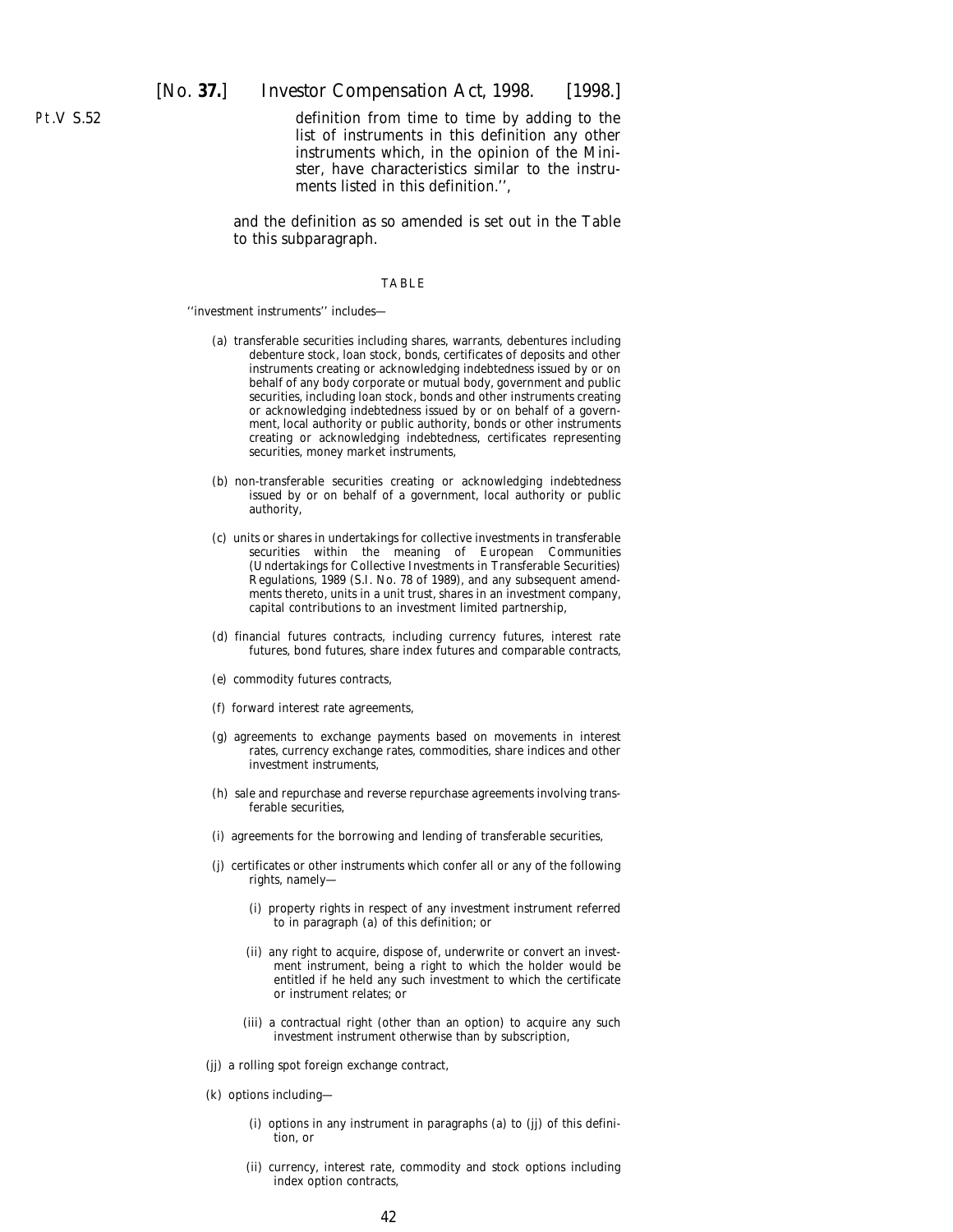(*kk*) a tracker bond or similar instrument,

Pt.V S.52

(*l*) hybrid instruments involving two or more investment instruments,

and includes any investment instrument in dematerialised form,

but this definition shall not be construed as applying to—

- (I) any instrument acknowledging or creating indebtedness for, or for money borrowed to defray, the consideration payable under a contract for the supply of goods or services; or
- (II) a cheque or other similar bill of exchange, a banker's draft or a letter of credit; or
- (III) a banknote, a statement showing a balance in a current, deposit or savings account or (by reason of any financial obligation contained in it) to a lease or other disposition of property, or an insurance policy;

and the Minister, may by regulation, having consulted the supervisory authority, amend this definition from time to time by adding to the list of instruments in this definition any other instruments which, in the opinion of the Minister, have characteristics similar to the instruments listed in this definition;

(*b*) in subsection  $(6)$ —

- (i) in paragraph (*a*) by the insertion after ''provides investment business services'' of ''or investment advice'',
- (ii) in paragraph (*e*) by the substitution for ''64/25'' of ''64/225'',
- (iii) by the substitution for paragraph (*f*) of the following paragraph—
	- ''(*f*) collective investment undertakings and the depositaries and managers of such undertakings, insofar as the activities of the collective investment undertaking or the depositaries or the managers are subject to regulation by the Bank, or'', and
- (iv) by the substitution for paragraph (*h*) of the following paragraphs:
	- ''(*h*) credit institutions which provide investment business services or investment advice and which, in so doing, do not exceed the terms of authorisations under Directive No. 77/780/EEC of 12 December 1977<sup>(1)</sup> as amended by Coun-<br>cil Directive  $89/646/EEC$  of 15 cil Directive 89/646/EEC of 15 December 1989<sup>(2)</sup> as amended and extended from time to time, or
		- (*i*) an investment business firm which the supervisory authority has determined does not require an authorisation because the provision of investment business services is only carried out because it is necessary to the main activities of the investment business firm, and, for these purposes, the determination of the supervisory authority shall be for a fixed period only

(1)O.J. No. L322, 17.12.1977. (2)O.J. No. L386, 30.12.1989.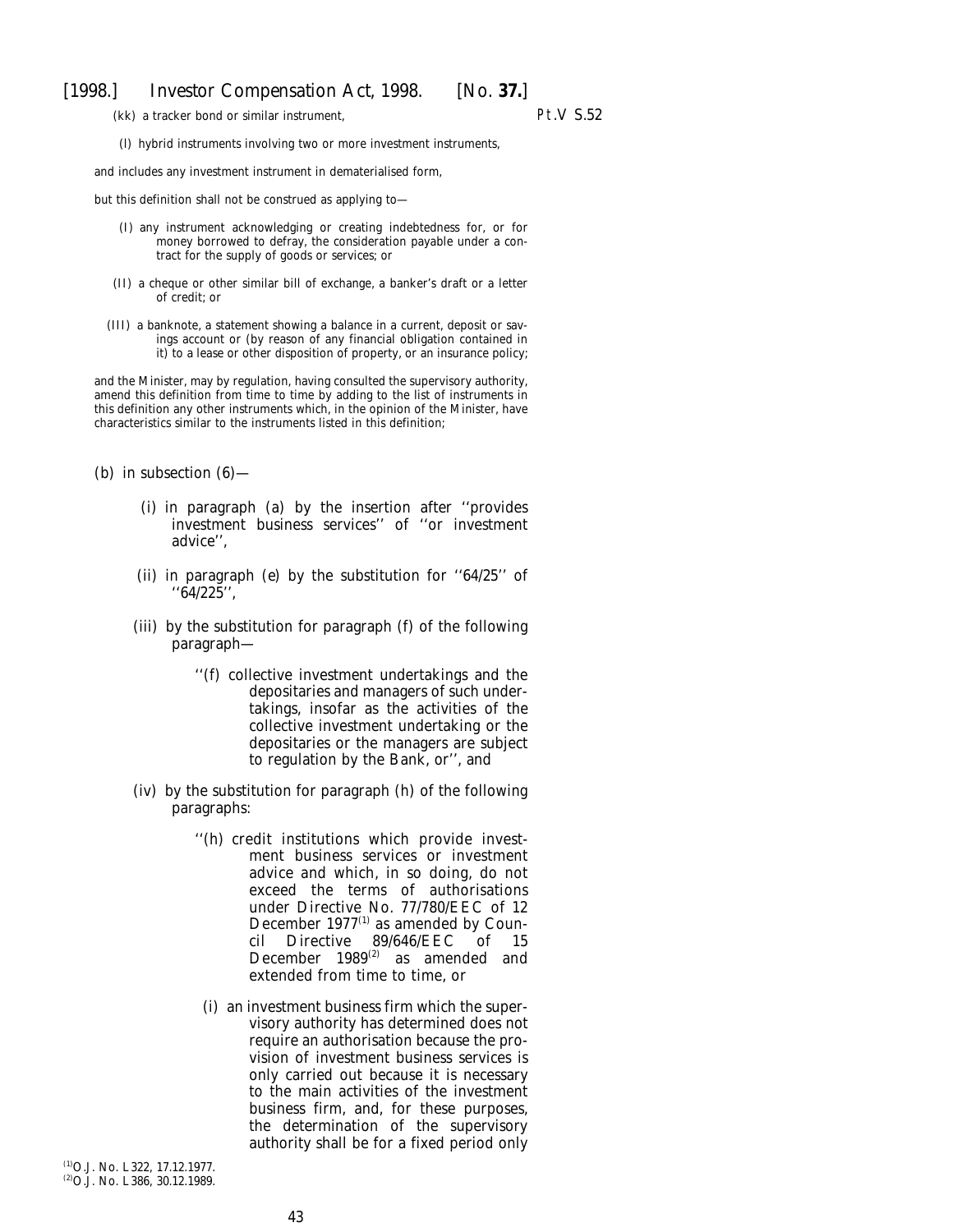Pt.V S.52

and shall be subject to whatever reporting requirements the supervisory authority deems appropriate, or

- (*j*) the personal representative of a deceased person in respect of his actions as a personal representative or a trustee in respect of his actions as a trustee of a trust, where 'personal representative' has the same meaning as it has in the Succession Act, 1965, and 'trustee' has the same meaning that it has in the Trustee Act, 1893, provided that this paragraph shall not apply where the principal objective of the trust is to provide investment services to members of the public, or
- (*k*) notwithstanding the obligations imposed on liquidators and receivers under this Act, a person appointed as a liquidator or receiver of a company in respect of any activities relating to the liquidation or receivership, or
- (*l*) any collective investment undertaking including its manager which is not established in the State but which:
	- (i) has received approval from the Bank, under the powers granted to it under other enactments, to market units of the undertaking in the State; or
	- (ii) has been authorised by the competent authority of another Member State under Council Directive 85/611/ $EEC^{(1)}$ , or
- (*m*) a practising member of an approved professional body, not being a certified person, who holds at his principal place of business, on behalf of clients, share certificates in private limited companies owned by those clients where the member holds the share certificates only in order to facilitate the orderly management of the private limited company's statutory records, where the holding of the share certificates arises from the provision of professional services by the member to the client.".

Amendment of section 9 of Act of 1995.

**53.**—Section 9 of the Act of 1995 is hereby amended by the insertion after subsection (2) of the following subsection:

''(3)(*a*) The supervisory authority may arrange for the publication of notices in any of the newspapers circulating in the State or elsewhere or in the *Iris Oifigiúil* where the supervisory authority reasonably believes that a company registered in the State or any other person operating in the State is acting as an investment business firm or claiming or holding itself out

(1)O.J. No. L375, 31.12.1985.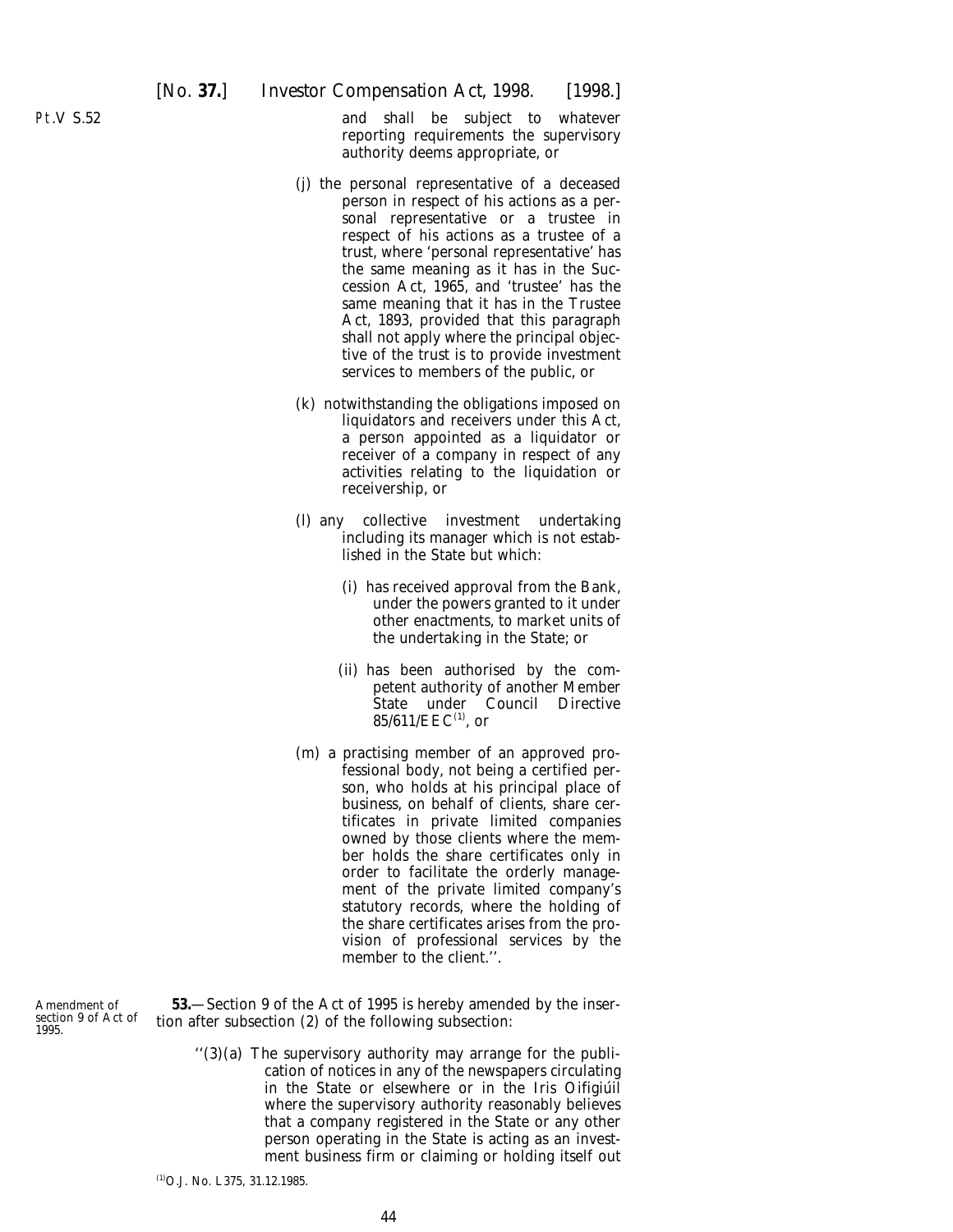to be an investment business firm without an author-Pt.V S.53 isation as required in paragraph (*a*) or (*b*) of subsection (1) of this section.

(*b*) The supervisory authority shall endeavour to provide the investment business firm with seven days notice of its intention to publish in accordance with paragraph (*a*) of this subsection.''.

**54.**—Section 10 of the Act of 1995 is hereby amended—

(*a*) in subsection (3)—

- (i) by the substitution for ''Whenever a supervisory authority refuses'' of ''Whenever a supervisory authority decides to refuse'',
- (ii) by the substitution for ''intention'' of ''decision'',
- (iii) by the designation of that subsection as paragraph (*a*) and the insertion after paragraph (*a*) of the following paragraphs:
	- ''(*b*) If the proposed investment business firm does not make an appeal within the period specified in paragraph (*a*) of this subsection, the supervisory authority shall issue to the proposed investment business firm notice of its decision to refuse to authorise it.
		- (*c*) The supervisory authority shall publish notice of the refusal of authorisation to a proposed investment business firm in the *Iris Oifigiu´il* and in one or more newspapers circulating in the State within 28 days of the decision to refuse the authorisation.'',

and the subsection as so amended is set out in the Table to this paragraph.

#### TABLE

- (3) (*a*) Whenever a supervisory authority decides to refuse to grant authorisation to a proposed investment business firm under this section it shall serve notice on the proposed investment business firm of its decision to refuse to authorise it and stating the reasons therefor and the proposed investment business firm may within 21 days of receipt of such notice appeal to the Court against the decision.
	- (*b*) If the proposed investment business firm does not make an appeal within the period specified in paragraph (*a*) of this subsection, the supervisory authority shall issue to the proposed investment business firm notice of its decision to refuse to authorise it.
	- (*c*) The supervisory authority shall publish notice of the refusal of authorisation to a proposed investment business firm in the *Iris Oifigiúil* and in one or more newspapers circulating in the State within 28 days of the decision to refuse the authorisation.
- (*b*) in subsection (5) by the insertion in paragraph (*a*) after ''does not already exist,'' of ''or is an industrial or provident society,'' and the paragraph as so amended is set out in the Table to this paragraph.

Amendment of section 10 of Act of 1995.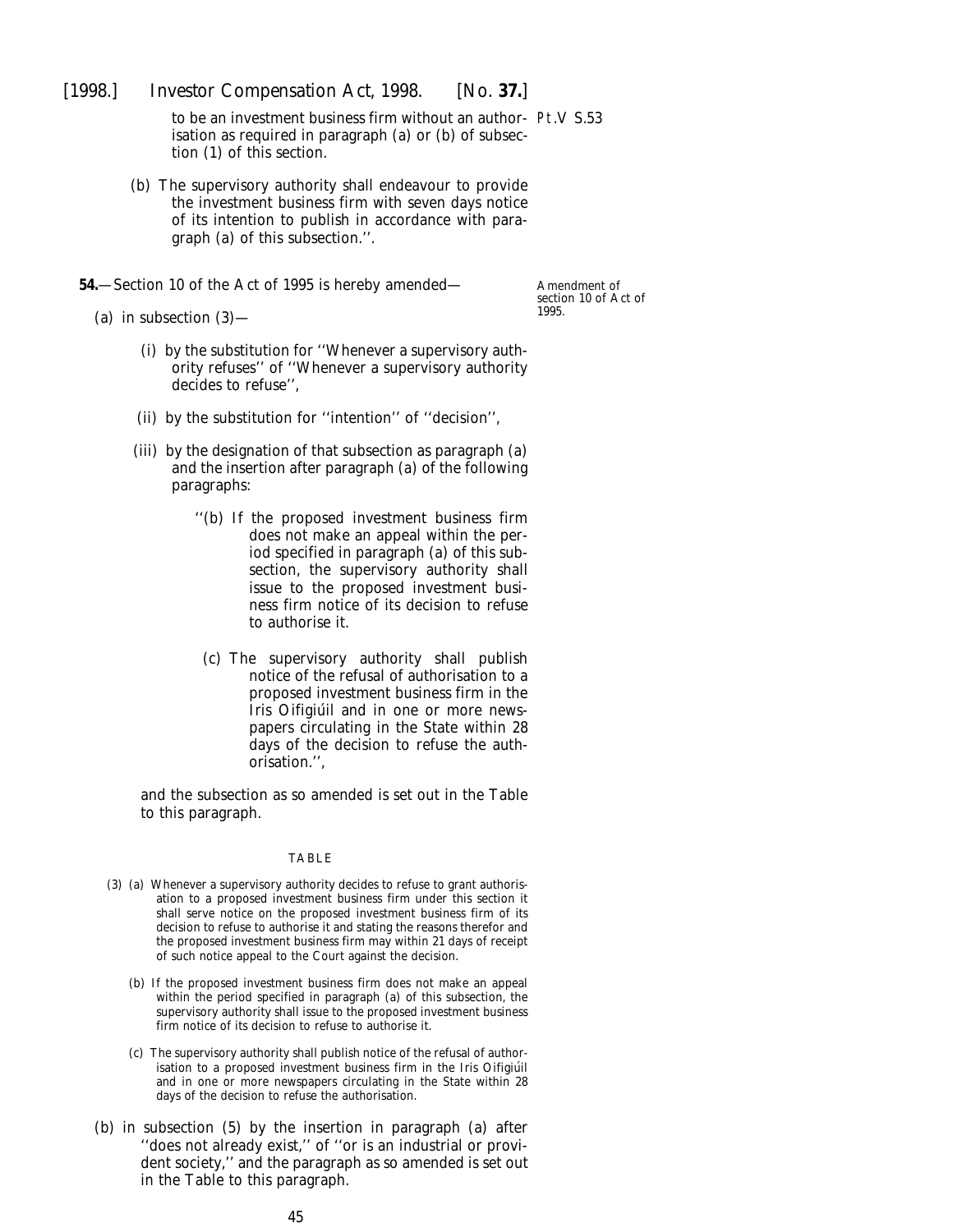#### TABLE

(*a*) it is a company incorporated by statute or under the Companies Acts, or is incorporated outside the State or is a company made under Royal Charter or it draws up a partnership agreement, where it is constituted as an unincorporated body of persons, if such an agreement does not already exist, or is an industrial or provident society, or is a sole trader and the proposed investment business firm has made arrangements to ensure that its activities will be carried out in such a manner that the requirements of Article 3 (3) of Council Directive No. 93/22/EEC of 10 May 1993<sup>(1)</sup>, are complied with.

Amendment of section 14 of Act of 1995.

**55.**—Section 14 of the Act of 1995 is hereby amended in subsection (1) by the substitution for ''Without prejudice to section 10 of this Act, where the supervisory authority grants an authorisation under that section, it may'' of ''The supervisory authority may, in respect of an authorised investment business firm, including an investment business firm which is deemed to be authorised under section 26 of this Act,'' and the subsection as so amended is set out in the Table to this section.

#### TABLE

(1) The supervisory authority may, in respect of an authorised investment business firm, including an investment business firm which is deemed to be authorised under section 26 of this Act, do all or any of the following, namely:

- (*a*) make its authorisation subject to such conditions or requirements, or both, as it considers fit, relating to the proper and orderly regulation and supervision of an authorised investment business firm,
- (*b*) impose conditions or requirements or both which relate to matters in an associated undertaking or a related undertaking,
- (*c*) at any time impose conditions or requirements or both on an authorised investment business firm and either amend or revoke any condition or requirement imposed under this paragraph or under paragraph (*a*) or (*b*) of this subsection:

Provided the said conditions or requirements do not contravene any guidelines in that behalf which may be issued by the Minister to the supervisory authority from time to time in the interests of the proper and orderly regulation of investment business firms or the protection of investors or both and that the guidelines are published in the *Iris Oifigiu´il*.

**56.**—Section 16 of the Act of 1995 is hereby amended in subsection (8) by the insertion after ''*Iris Oifigiu´il*'' of ''and in one or more newspapers circulating in the State'' and the subsection as so amended is set out in the Table to this section.

## TABLE

(8) The supervisory authority shall publish notice of revocation of an authorisation of an authorised investment business firm in the *Iris Oifigiúil* and in one or more newspapers circulating in the State within 28 days of such revocation.

Amendment of section 17 of Act of 1995.

Amendment of section 16 of Act of

1995.

**57.**—Section 17 of the Act of 1995 is hereby amended by the insertion after subsection (3) of the following subsection:

''(4) The supervisory authority shall maintain a register or registers of investment business firms of which it has been informed by a competent authority in another Member State under Articles 17 and 18 of the Council Directive No. 93/22/EEC of 10 May, 1993 on investment services in the securities field $(1)$ .".

(1)O.J. No. L141, 11.06.1993.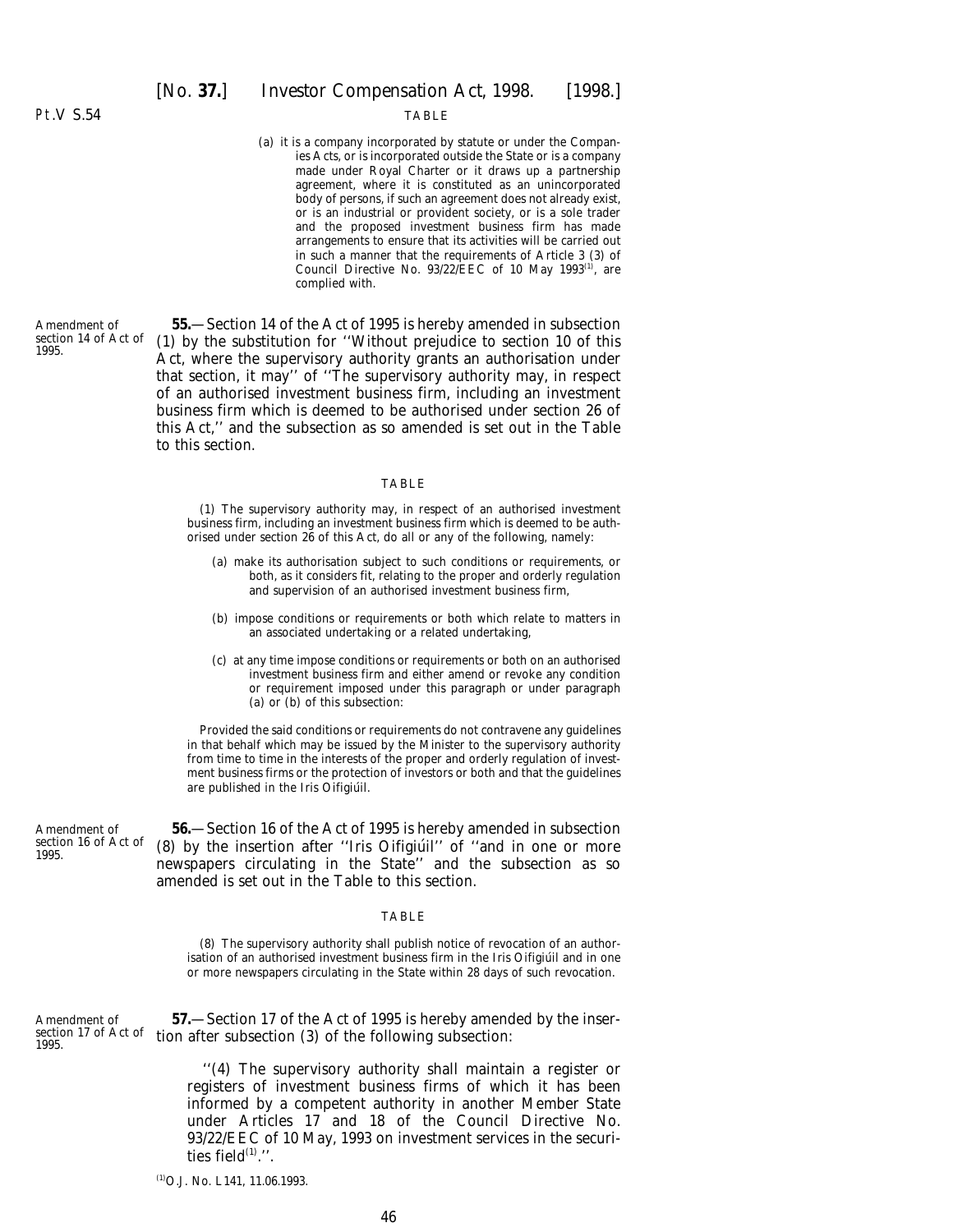**58.**—Section 21 of the Act of 1995 is hereby amended in subsection Pt.V  $(1)$ —

Amendment of section 21 of Act of 1995.

(*a*) in paragraph (*e*) by the insertion after ''authorised investment business firms'' of '', former authorised investment business firms, proposed investment business firms or investment business firms'' and the paragraph as so amended is set out in the Table to this paragraph.

### TABLE

- (*e*) directors and those responsible for the management of authorised investment business firms, former authorised investment business firms, proposed investment business firms or investment business firms,
- (*b*) in paragraph (*f*) by the insertion after ''acting as'' of ''or on behalf of'' and the paragraph as so amended is set out in the Table to this paragraph.

### TABLE

- (*f*) any person purporting to act or whom the supervisory authority reasonably believes is acting as or on behalf of an investment business firm,
- (*c*) by the insertion after paragraph (*f*) of the following paragraph:
	- ''(*g*) directors of that investment business firm or those responsible for the management of that investment business firm who have failed to co-operate with an authorised officer appointed under section 64 of this Act as amended by section 48 of the Central Bank Act, 1997, or an inspector appointed under sections 66, 67 or 73 of this Act,'',

and

(*d*) in subsection (5) by the substitution for ''which said direction shall have immediate effect,'' of ''the direction shall have effect from the date specified by the supervisory authority, and''.

**59.**—Section 26 (as amended by the Central Bank Act, 1997) of Amendment of the Act of 1995 is hereby amended—

section 26 of Act of 1995.

- (*a*) in subsection  $(1)$ 
	- (i) by the substitution for ''or engaging in all or any of these services and, in the course of engaging in any of these services transmits orders only to all or any of the following, namely—'' of ''or engaging in all or any of these services or providing investment advice in relation to these services and, in the course of engaging in any of these services transmits orders only to all or any of the following product producers, namely—'' and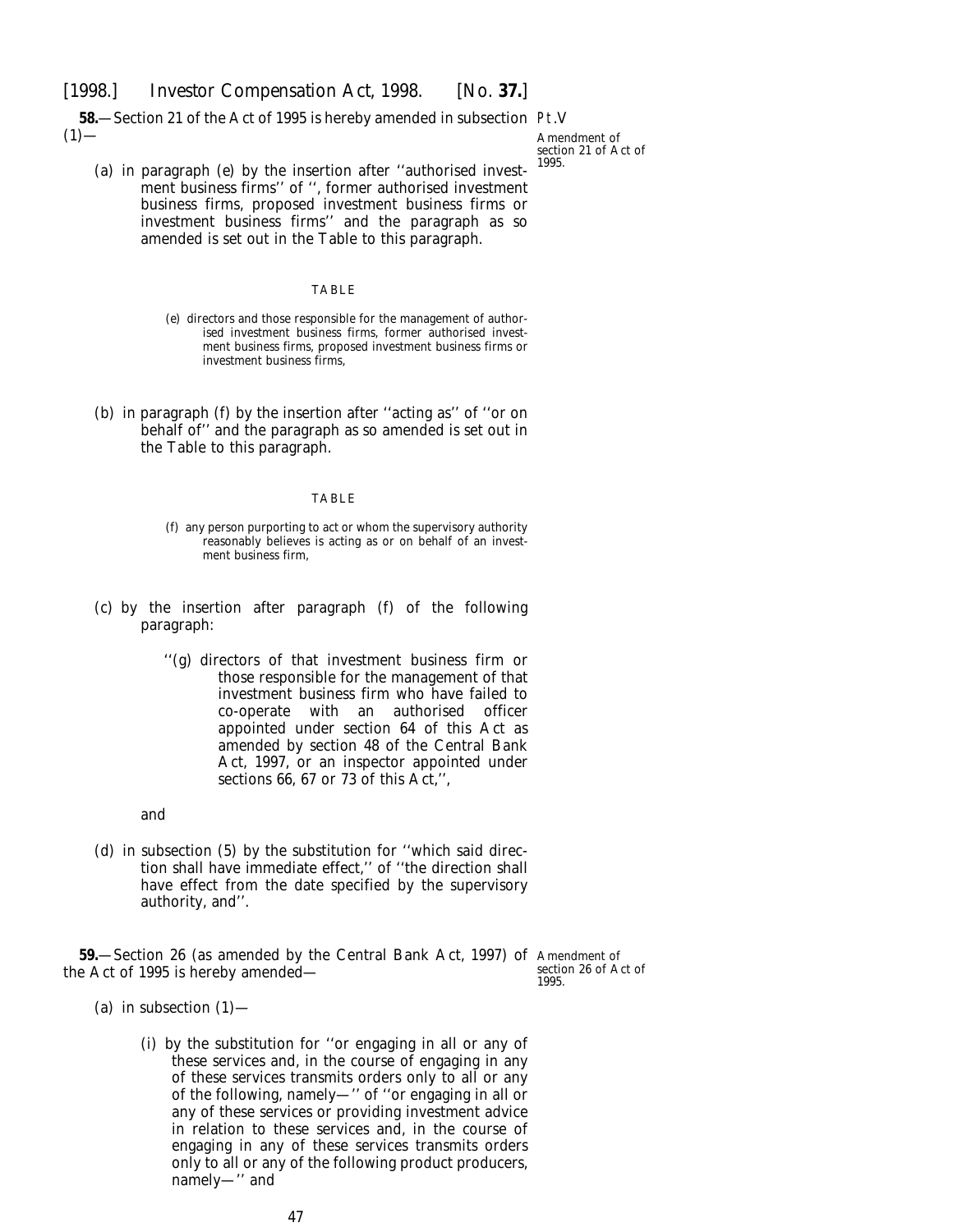(ii) in subparagraph (i) by the substitution for ''not being a restricted activity investment product intermediary, or a certified person,'' of ''not being a restricted activity investment product intermediary or a certified person,'',

and the subsection as so amended is set out in the Table to this paragraph.

#### TABLE

(1) In this Act ''restricted activity investment product intermediary'' means a person whose only investment business service is receiving and transmitting orders in units or shares in undertakings for collective investments in transferable securities within the meaning of the European Communities (Undertakings for Collective Investment in Transferable Securities) Regulations, 1989 (S.I. No. 78 of 1989), and any subsequent amendments thereto, units in a unit trust, other collective scheme instruments, or receiving and transmitting—

- (*a*) orders in shares in a company which are listed on a stock exchange or bonds so listed, or
- (*b*) orders in prize bonds, or
- (*c*) acting as a deposit agent or as a deposit broker,

or engaging in all or any of these services or providing investment advice in relation to these services and, in the course of engaging in any of these services transmits orders only to all or any of the following product producers, namely—

- (i) investment firms authorised in accordance with Directive  $93/22/EEC$  of 10 May,  $1993<sup>(1)</sup>$  by a competent authority of another Member State, or to an authorised investment business firm, not being a restricted activity investment product intermediary or a certified person, or to a member firm, within the meaning of the Stock Exchange Act, 1995, in the State;
- (ii) credit institutions authorised in accordance with Directives 77/780/EEC of 12 December, 1977<sup>(2)</sup> and 89/646/EEC of 15 December, 1989<sup>(3)</sup>;
- (iii) to such other branches of investment business firms or credit institutions authorised in a third country as the supervisory authority may approve from time to time;
- (iv) collective investment undertakings authorised under the law of a Member State of the European Union to market units in collective investments to the public, and to the managers of such undertakings;
- (v) investment companies with fixed capital as defined in Article 15(4) of Council Directive 77/91/EEC of 13 December, 1976<sup>(4)</sup> the securities of which are listed or dealt in on a regulated market in a Member State;
- (vi) the Prize Bond Company Ltd. or any successor to it as operator of the Prize Bond scheme,

and which does not hold clients' funds or securities, so that in its dealings with clients it does not become a debtor to its clients, but this shall not prevent it from—

- (I) taking non-negotiable cheques or similar instruments made out to one of the undertakings mentioned at subparagraphs (i) to (vi) of this subsection, for the purposes of the receipt and transmission of orders, or
- (II) when acting as a deposit agent, taking cash from a client for the client's account with a credit institution.

(1)O.J. No. L141, 11.06.1993. (2)O.J. No. L322, 17.12.1977. (3)O.J. No. L386, 30.12.1989. (4)O.J. No. L 26, 30.01.1977.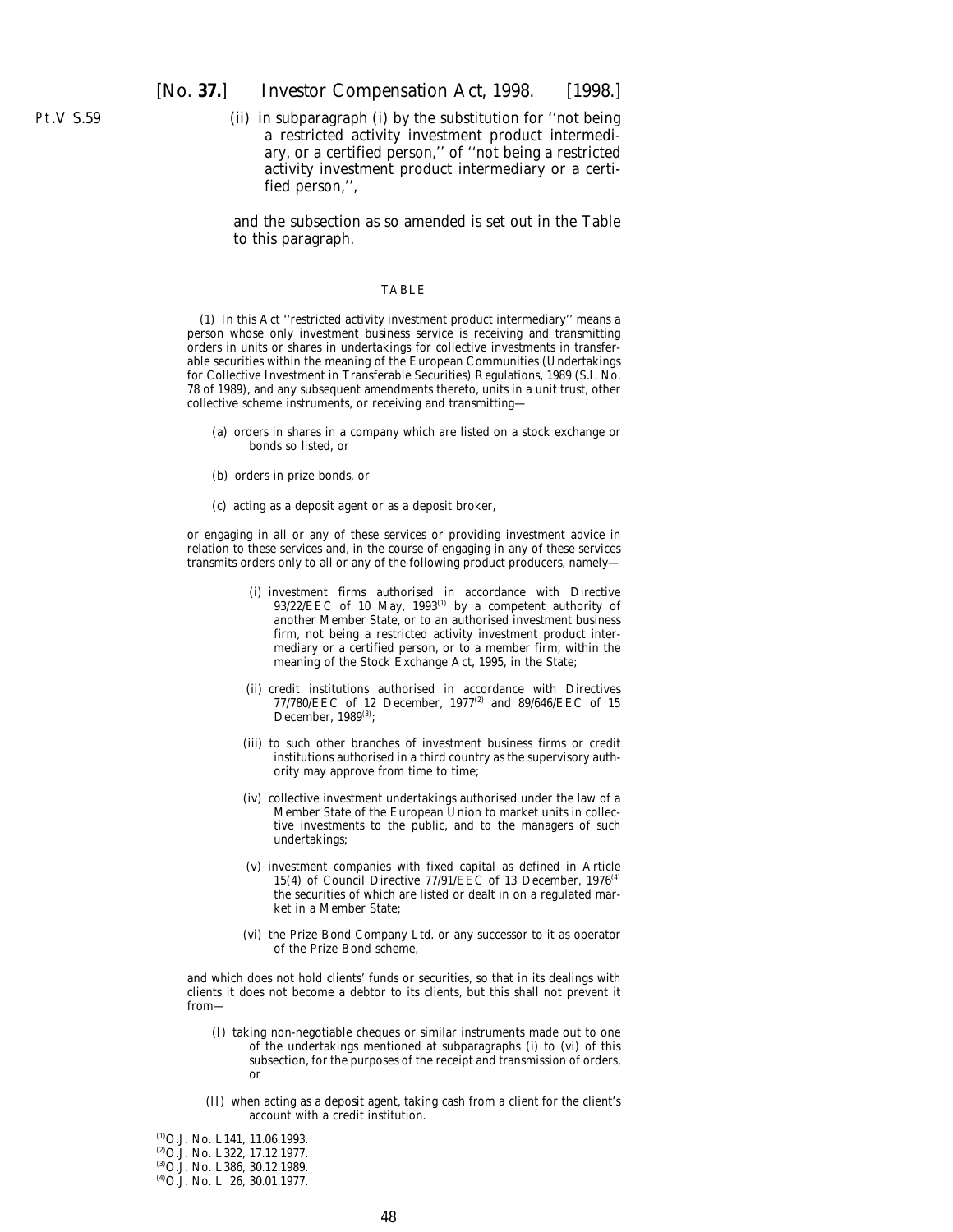(*b*) in subsection (2) by the substitution for ''A restricted Pt.V S.59 activity investment product intermediary shall, while it remains a restricted activity investment product intermediary, and notwithstanding section 10 of this Act, be deemed to be an authorised investment business firm for the purposes of this Act,'' of ''A person who is a restricted activity investment product intermediary on a day specified by the Minister shall, while it remains a restricted activity investment product intermediary, and notwithstanding section 10 of this Act, be deemed to be an authorised investment business firm for the purposes of this Act,'', and the subsection as so amended is set out in the Table to this paragraph.

#### TABLE

(2) A person who is a restricted activity investment product intermediary on a day specified by the Minister shall, while it remains a restricted activity investment product intermediary, and notwithstanding section 10 of this Act, be deemed to be an authorised investment business firm for the purposes of this Act, provided that the restricted activity investment product intermediary has not had its authorisation revoked under section 16(2) of this Act and not reinstated and that no director, officer or manager of the restricted activity investment product intermediary has been such a director, officer or manager of an investment business firm which has had its authorisation under section 16(2) of this Act revoked and not re-instated.

**60.**—Section 28 (as amended by the Central Bank Act, 1997) of Amendment of the Act of 1995 is hereby amended by the insertion after subsection  $\frac{\text{section 28 of Act of}}{1995}$ (4) of the following subsection—

''(5) It shall be an offence for a product producer to accept any orders transmitted by an investment business firm on behalf of a client or any moneys belonging to the client unless the investment business firm is an investment business firm—

- (*a*) which has been authorised under section 10 of this Act or is deemed to be authorised under section 26 or 63 of this Act, and
- (*b*) to whom the product producer has given an appointment in writing pursuant to Part IV of this Act and the product producer has not withdrawn, cancelled or revoked the said appointment in writing.''.

**61.**—Section 31 of the Act of 1995 is hereby amended by the insertion after subsection (5) of the following subsection:

Amendment of section 31 of Act of 1995.

- ''(6) (*a*) Where the appointment in writing of an investment product intermediary is discontinued, the investment product intermediary shall ensure the publication of a notice to be known as a 'notice of discontinuance', being a notice that the appointment in writing has been discontinued, in one or more of the newspapers circulating in the State within fourteen days of being informed by the product producer of the discontinuance of the appointment in writing.
	- (*b*) Where an investment product intermediary the appointment in writing of whom has been discontinued does not publish a notice of discontinuance in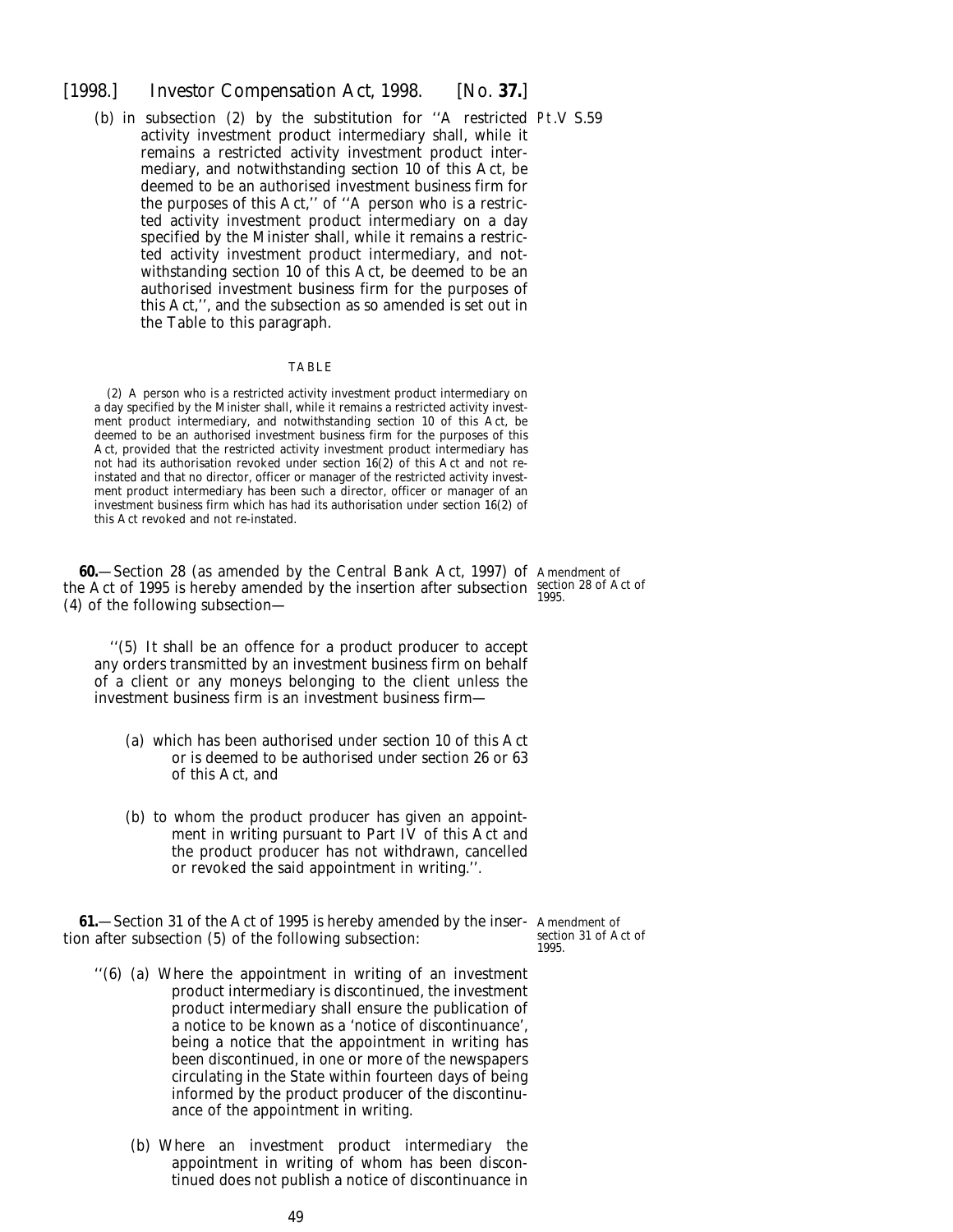Pt.V S.61

Amendment of section 33 of Act of

1995.

accordance with the requirements of paragraph (*a*), the product producer who discontinued the appointment in writing shall ensure the publication of a notice of discontinuance in one or more of the newspapers circulating in the State.''.

**62.**—Section 33 of the Act of 1995 is hereby amended—

- (*a*) by the substitution for subsection (2) of the following subsection:
	- ''(2) (*a*) A supervisory authority may set out requirements in respect of the accounts and audit of an authorised investment business firm which is constituted as an unincorporated body of persons or as a sole trader including requirements which are analogous to those set out in the Companies Acts and may impose duties or obligations on the auditor or on the authorised investment business firm concerned.
		- (*b*) The auditor of an authorised investment business firm shall inform the supervisory authority as soon as possible after an audit has been finalised whether, in the course of an audit of the authorised investment business firm, he identified any breaches of this Act.'';

### and

(*b*) by the insertion after subsection (15) of the following subsection:

> ''(16) The supervisory authority may require the auditor of a proposed investment business firm to furnish any information that is required to be furnished by the auditor of an authorised investment business firm under sections 32 and 35 and this section of this Act.''.

Amendment of section 38 of Act of 1995.

**63.**—Section 38 of the Act of 1995 is hereby amended in subsection (2) by the insertion in paragraph (*a*) before ''exceed'' of ''reach or'' and the subsection as so amended is set out in the Table to this section.

#### TABLE

(2) In this Part ''acquiring transaction'' means any direct or indirect acquisition by a person or more than one person acting in concert of shares or other interest in an authorised investment business firm:

Provided that after the proposed acquisition—

- (*a*) the proportion of voting rights or capital held by the person or persons making the acquiring transaction would reach or exceed a qualifying holding, or
- (*b*) the proportion of voting rights or capital held by the person or persons making the acquiring transaction would reach or exceed 20 per cent., 33 per cent. or 50 per cent., or
- (*c*) an authorised investment business firm would become a subsidiary of the acquirer.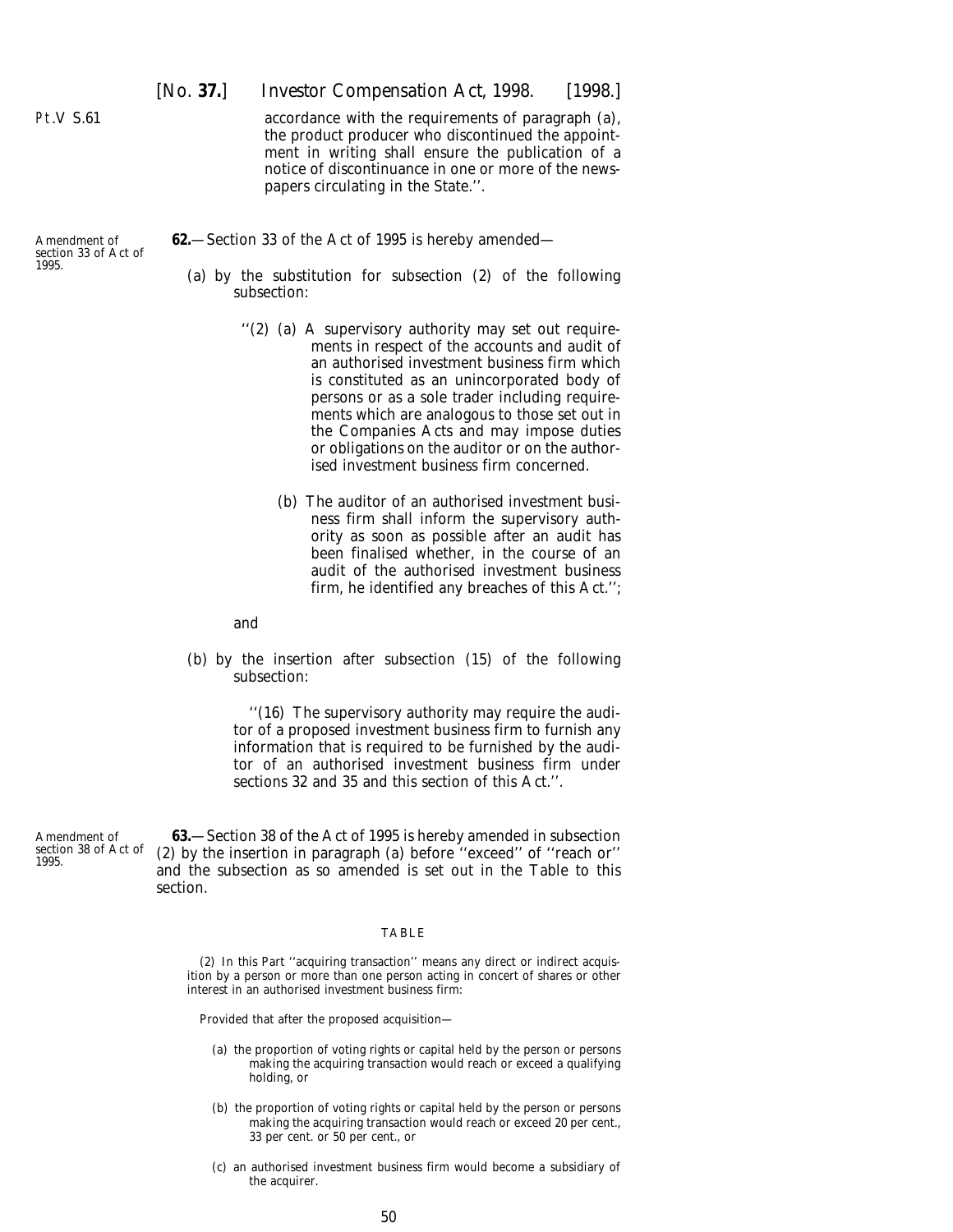**64.** Section 52 of the Act of 1995 is hereby amended by the sub- Pt.V stitution for subsection (7) of the following subsection:

Amendment of section 52 of Act of 1995.

- ''(7) (*a*) No liquidator, receiver, administrator, examiner, official assignee or creditor of an investment business firm shall have or obtain any recourse or right against client money or client investment instruments or documents of title relating to such investment instruments received, held, controlled or paid on behalf of a client by an investment business firm, until all proper claims of clients or of their heirs, successors or assigns against client money and client investment instruments or documents of title relating to such investment instruments have been satisfied in full.
	- (*b*) Notwithstanding *paragraph (a)* of this subsection, a liquidator, receiver, administrator, examiner or official assignee may have recourse or right against client money or client investment instruments or documents of title relating to such investment instruments received, held, controlled or paid on behalf of a client by an investment business firm in respect of such reasonable expenses as are incurred in the carrying out of their functions under this Act or under the *Investor Compensation Act, 1998*, or incurred in the distribution of client money and investment instruments to clients of the investment business firm where the assets of the investment business firm have been exhausted.
	- (*c*) A liquidator, receiver, administrator, examiner or official assignee shall apply to the Court before seeking recourse or right against client money or client investment instruments or documents of title relating to such investment instruments received, held, controlled or paid on behalf of a client by an investment business firm under paragraph (*b*) of this subsection and the Court shall determine the matter and make such order as it sees fit.''.

**65.**—Section 54 of the Act of 1995 is hereby amended—

Amendment of section 54 of Act of 1995.

- (*a*) by the deletion of ''authorised'' before ''investment business firm'' wherever it occurs, and
- (*b*) by the substitution for ''officers or former officers or both'' of ''officers or beneficial owners or former officers or former beneficial owners or any of these'' wherever it occurs,

and the section as so amended is set out in the Table to this section.

#### TABLE

 $54- (1)$  If-

- (*a*) an investment business firm is being wound up and is unable to pay all of its debts and has contravened section 19, 52(3), 52(5) or  $52(6)$  of this Act, and
- (*b*) the Court considers that such contravention has contributed to the inability of an investment business firm to pay all of its debts or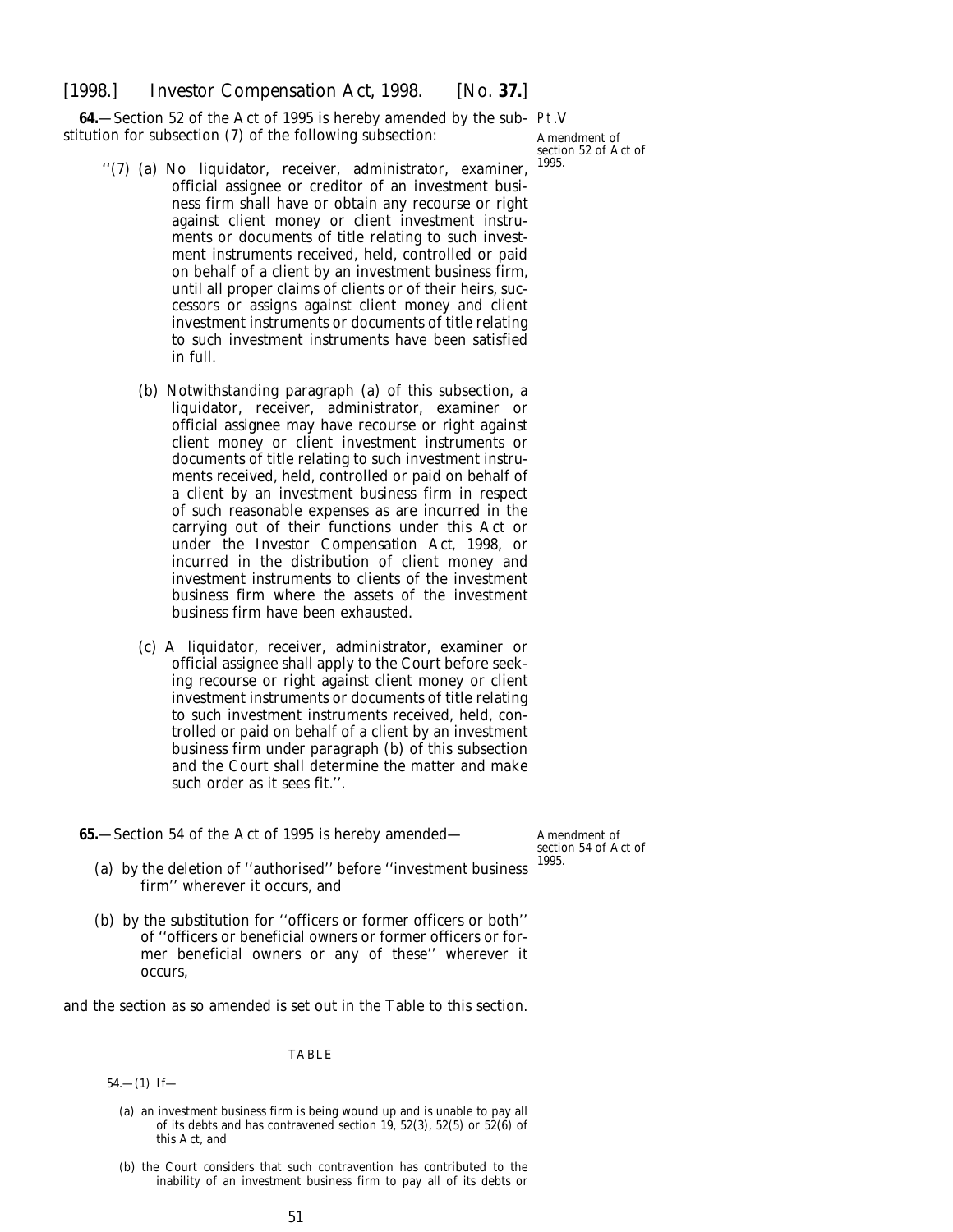has resulted in substantial uncertainty as to the amount, location, ownership or otherwise of the assets and liabilities of an investment business firm or of the money or investment instruments of clients of the said investment business firm or has substantially impeded its orderly winding-up,

the Court, on the application of the liquidator or receiver or a supervisory authority or any creditor or client or investor, may, if it thinks it proper to do so, declare that any one or more of the officers or beneficial owners or former officers or former beneficial owners or any of these of the said investment business firm who is or are in default shall be personally liable, without any limitation of liability, for all, or such part as may be specified by the Court, of the debts and other liabilities of the said investment business firm.

- (2) (*a*) Where the Court makes a declaration under subsection (1) of this section, it may give such directions as it thinks proper for the purpose of giving effect to the declaration and in particular may make provision for making the liability of any such person under the declaration a charge on any debt or obligation due from an investment business firm to him, or on any mortgage or charge or any interest in any mortgage or charge on any assets of an investment business firm held by or vested in him or any company or other person on his behalf, or any person claiming as assignee from or through the person liable under the declaration or any company or person acting on his behalf, and may, from time to time, make such further order as may be necessary for the purpose of enforcing any charge imposed under this subsection.
	- (*b*) In paragraph (*a*) of this subsection ''assignee'' includes any person to whom or in whose favour, by the directions of the person liable, the debt, obligation or mortgage was created, issued or transferred or the interest created but does not include an assignee for valuable consideration (not including consideration by way of marriage) given in good faith and without notice of any of the matters on the grounds of which the declaration is made.

(3) The Court shall not make a declaration under subsection (1) of this section in respect of a person if it considers that—

- (*a*) he took all reasonable steps to secure compliance by an investment business firm with section 19, 52(3), 52(5) or 52(6) of this Act, or
- (*b*) he had reasonable grounds for believing and did believe that a competent and reliable person, acting under the supervision or control of a director who has been formally allocated such responsibility, was charged with the duty of ensuring that section 19, 52(3), 52(5) or 52(6) of this Act was complied with and was in a position to discharge that duty.

(4) This section shall have effect notwithstanding that the person concerned may be liable to be prosecuted for a criminal offence in respect of the matters on the ground of which the declaration is to be made or that such person has been convicted of such an offence.

(5) In this section ''officer'', in relation to an investment business firm, includes a person who has been convicted of an offence under section 34 or 79(7) of this Act or section 194 of the Companies Act, 1990 in relation to a statement concerning the keeping of proper accounting records by an investment business firm concerned.

(6) A person who, being a director of an investment business firm, fails to take all reasonable steps to secure compliance by an investment business firm with the requirements of section 19, 52(3), 52(5) or 52(6) of this Act, or has by his own wilful act been the cause of any default by an investment business firm thereunder, shall be guilty of an offence:

Provided, however, that—

(*a*) in any proceedings against a person in respect of an offence under this section consisting of a failure to take reasonable steps to secure compliance by an investment business firm with the requirements of this section, it shall be a defence to prove that he had reasonable grounds for believing and did believe that a competent and reliable person was charged with the duty of ensuring that those requirements were complied with and was in a position to discharge that duty, and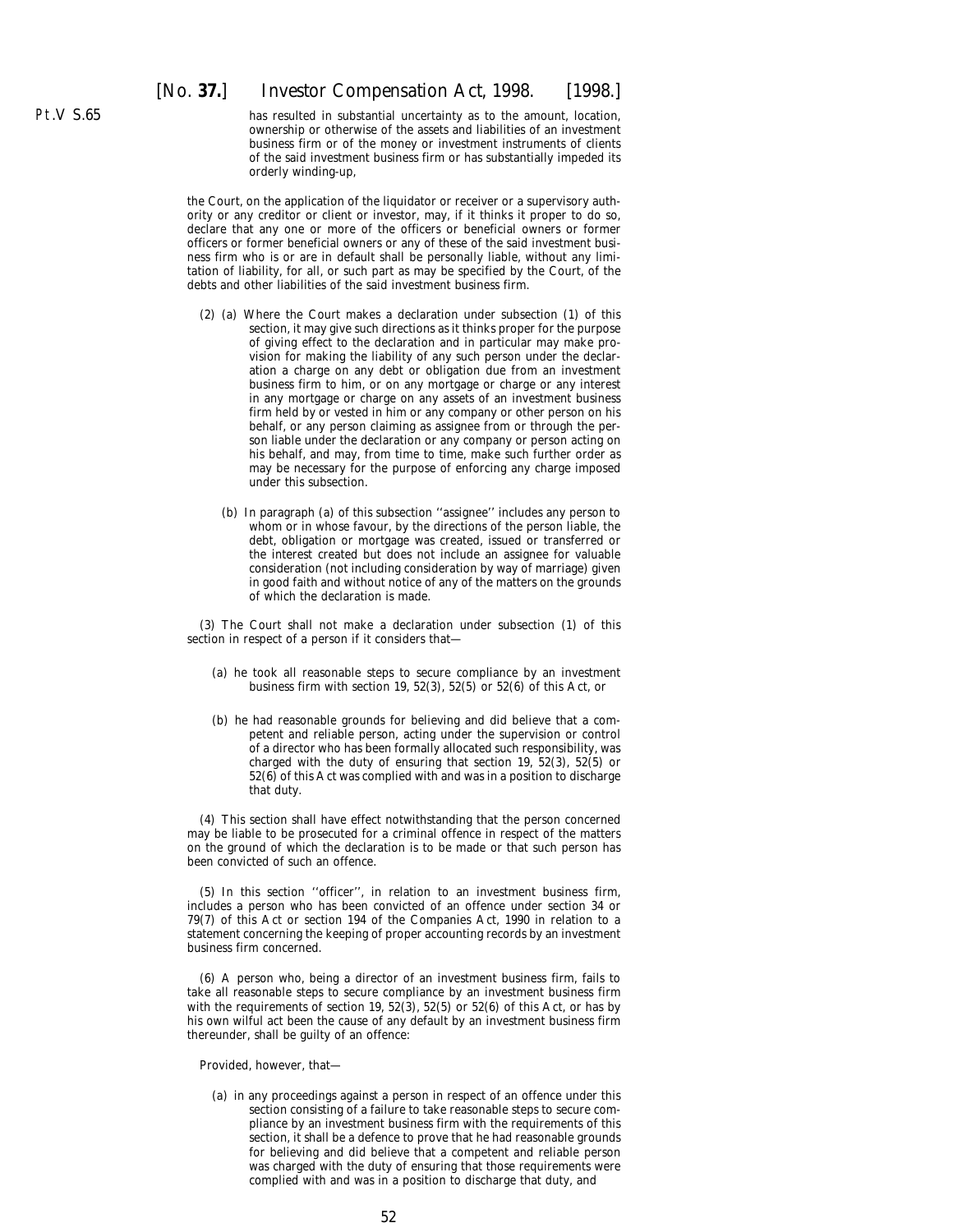(b) a person shall not be sentenced to imprisonment for such an offence Pt.V S.65 unless, in the opinion of the Court, the offence was committed wilfully.

**66.**—Section 65 of the Act of 1995 is hereby amended in subsection Amendment of (2) by the insertion after paragraph (*h*) of the following paragraph: section 65 of Act of 1995.

''(*hh*) may communicate with any client of an investment business firm for the purpose of confirming the investment business services which were provided to the client;''.

**67.**—Section 74 of the Act of 1995 is hereby amended—

Amendment of section 74 of Act of 1995.

(*a*) in subsection (7) by the substitution for ''may dismiss the application or may make a determination that'' of ''may make a determination as to whether'' and the subsection as so amended is set out in the Table to this paragraph.

#### TABLE

(7) Following an inquiry by a Committee appointed under subsection (5) of this section, that Committee may make a determination as to whether there has been a breach of a condition or requirement, and may do all or any of the following:

- (*a*) issue a reprimand to an investment business firm or professional body,
- (*b*) direct that an investment business firm or professional body shall pay the supervisory authority a specified sum, not to exceed £500,000, in respect of any breach of a condition or requirement,
- (*c*) arrange for the publication of such details as it deems proper concerning a determination made under this subsection in the *Iris Oifigiúil* and in one or more newspapers circulating in the State,
- (*d*) make such order as to costs as it thinks fit.
- (*b*) in subsection (8) by the insertion before ''and the Court may vary'' of ''within two months of the date of the determination of the Committee or such further period as the Court thinks fit'' and the subsection as so amended is set out in the Table to this paragraph.

### TABLE

(8) An investment business firm or professional body may appeal to the Court against a determination of the Committee issued under subsection (7) of this section within two months of the date of the determination of the Committee or such further period as the Court thinks fit and the Court may vary or annul the determination of the Committee.

**68.**—Section 75 of the Act of 1995 is hereby amended by the sub-Amendment of stitution for subsection (2) of the following subsection:

section 75 of Act of 1995.

''(2) Any books or documents of which possession is taken under this section may be retained for a period of six months or—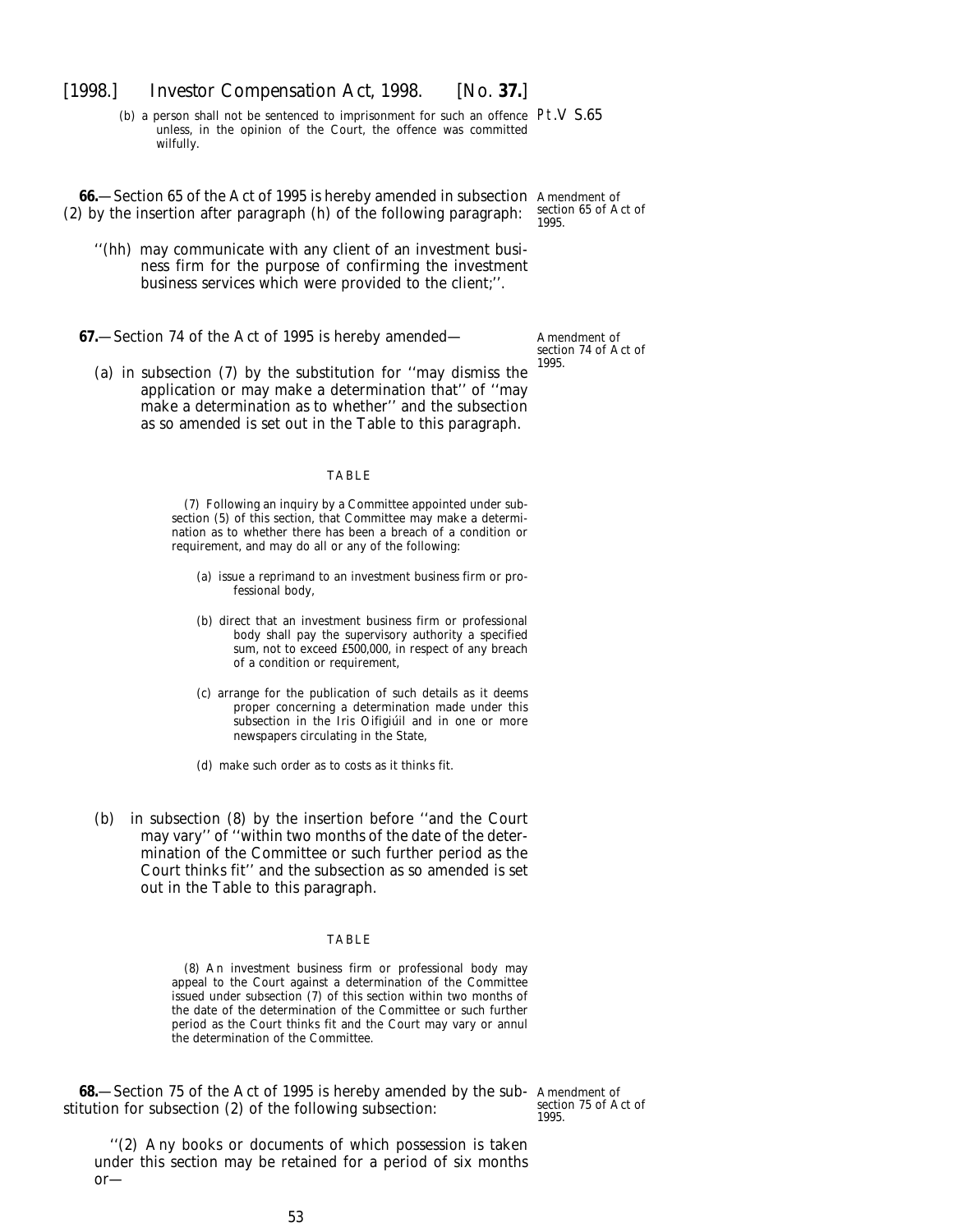Amendment of section 79 of Act of

1995.

- (i) if within that period there are commenced any such criminal proceedings as are mentioned in subsection (1)(*a*) of section 78 of this Act (being proceedings to which the books or documents are relevant), until the conclusion of those proceedings, or
- (ii) if within that period there is commenced an investigation by An Garda Síochána into matters relating to subsection (1)(*a*) of section 78 of this Act (and the books or documents are relevant to the investigation), until the conclusion of the investigation.''.

**69.**—Section 79 of the Act of 1995 is hereby amended—

- (*a*) in subsection (1) by the insertion of ''28(5),'' before ''30'', and
- (*b*) by the deletion of subsection (7) and the substitution of the following subsection:

''(7) A person who, in purported compliance with any provision of this Act or any regulation made thereunder—

- (*a*) provides an answer or explanation, makes a statement or produces, lodges or delivers any return, report, certificate, balance sheet or other document false in a material particular, knowing it to be false, or
- (*b*) recklessly provides an answer or explanation, makes a statement or produces, lodges or delivers any return, report, certificate, balance sheet or other document false in a material particular, or
- (*c*) knowingly withholds or omits information,

shall be guilty of an offence.''.

**70.**—Section 8 of the Stock Exchange Act, 1995, is hereby amended by the insertion after subsection (4) of the following subsection:

- ''(5) (*a*) The Bank may arrange for the publication of notices in any of the newspapers circulating in the State or elsewhere or in the *Iris Oifigiúil* where the Bank reasonably believes that a company registered in the State or any other person operating in the State is acting as a stock exchange or claiming or holding itself out to be a stock exchange without an approval as required in section 8(2) of this Act.
	- (*b*) The Bank shall endeavour to provide the stock exchange with seven days notice of its intention to publish in accordance with paragraph (*a*) of this subsection.''.

Amendment of section 14 of Stock Exchange Act, 1995.

**71.**—Section 14 of the Stock Exchange Act, 1995, is hereby amended by the substitution for subsection (7) of the following subsection:

''(7) The Bank shall publish notice of the revocation of an approval of an existing stock exchange in the *Iris Oifigiúil* and

Amendment of section 8 of Stock Exchange Act, 1995.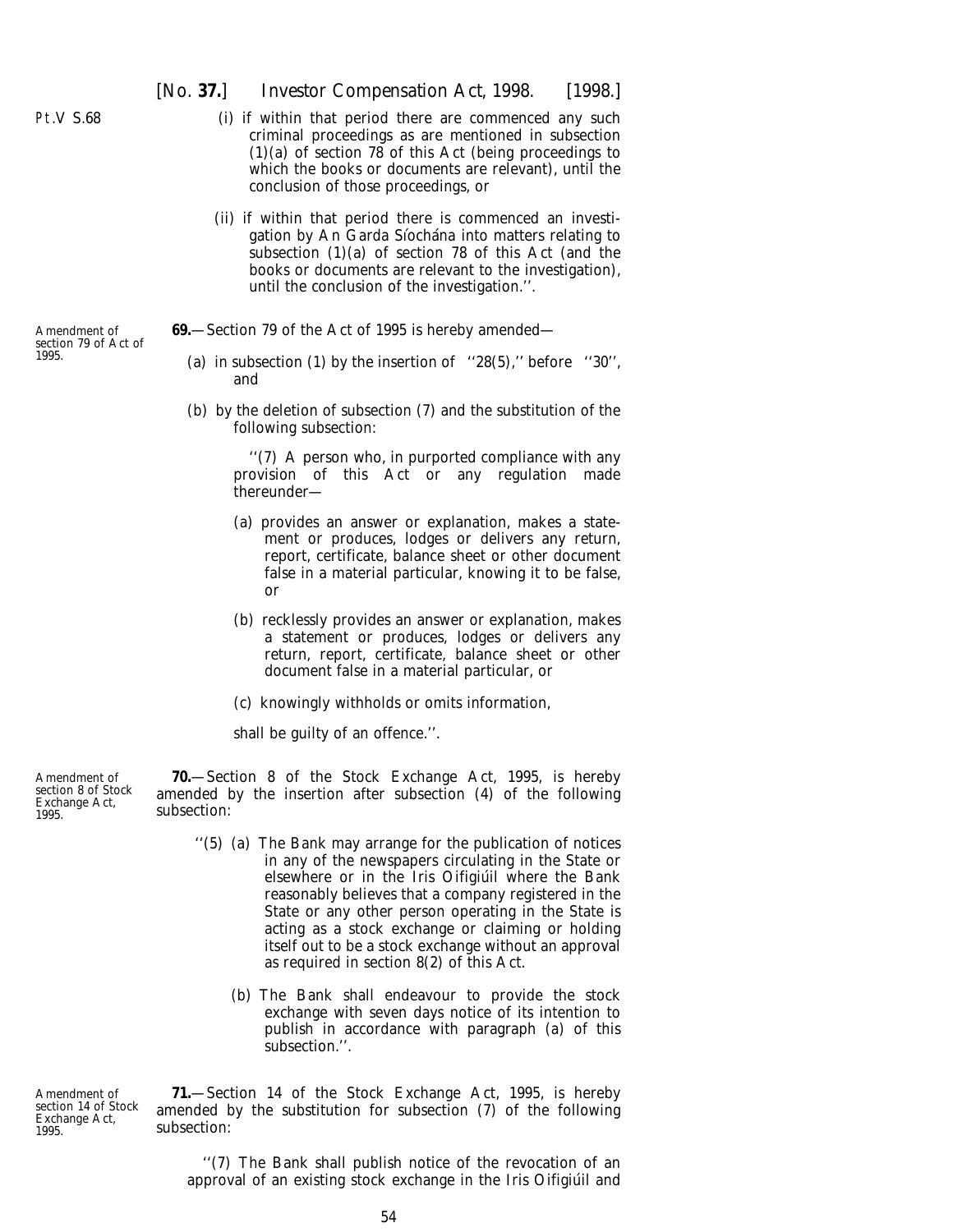in one or more newspapers circulating in the State within 28 Pt.V S.71 days of the revocation of the approval.''.

**72.**—Section 17 of the Stock Exchange Act, 1995, is hereby Amendment of amended by the insertion after subsection  $(2)$  of the following section 17 of Stock<br>subsection subsection—

1995.

- ''(3) (*a*) The Bank may arrange for the publication of notices in any of the newspapers circulating in the State or elsewhere or in the *Iris Oifigiúil* where the Bank reasonably believes that a company registered in the State or any other person operating in the State is acting as a member firm or claiming or holding itself out to be a member firm without an authorisation as required in section 17(2) of this Act.
	- (*b*) The Bank shall endeavour to provide the member firm with seven days notice of its intention to publish in accordance with paragraph (*a*) of this subsection.''.

**73.**—Section 18 of the Stock Exchange Act, 1995, is hereby Amendment of amended by the substitution for subsection  $(3)$  of the following section 18 of Stock<br>subsection subsection—

- 1995.
- ''(3) (*a*) Whenever the Bank decides to refuse to grant authorisation to a proposed member firm under this section, it shall serve notice on the proposed member firm of its decision to refuse to authorise it and stating the reasons therefor and the proposed member firm may within 21 days of receipt of such notice appeal to the Court against the decision.
	- (*b*) If the proposed member firm does not make an appeal within the period specified in paragraph (*a*) of this subsection, the Bank shall issue to the proposed member firm notice of its decision to refuse to authorise it.
	- (*c*) The Bank shall publish notice of the refusal of authorisation to a proposed member firm in the *Iris Oifigiu<sup>il*</sup> and in one or more newspapers circulating in the State within 28 days of the decision to refuse authorisation.''.

**74.**—Section 24 of the Stock Exchange Act, 1995, is hereby Amendment of amended by the substitution for subsection  $(8)$  of the following section 24 of Stock subsection—

1995.

''(8) The Bank shall publish notice of the revocation of the authorisation of an authorised member firm in the *Iris Oifigiúil* and in one or more newspapers circulating in the State within 28 days of the revocation of the authorisation.''.

**75.**—Section 29 of the Stock Exchange Act, 1995, is hereby Amendment of amended—

section 29 of Stock Exchange Act, 1995.

(*a*) in subsection  $(1)$ —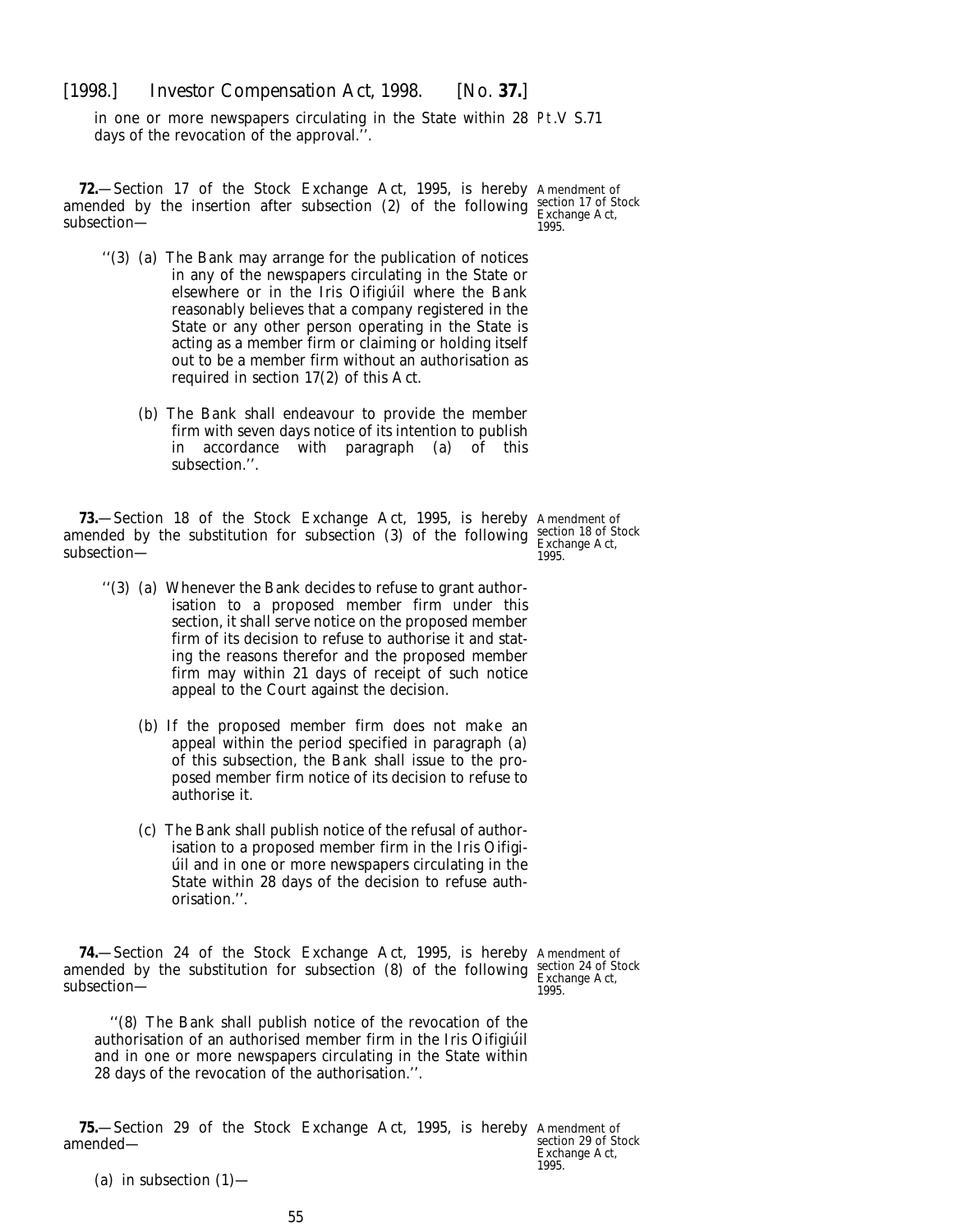- (i) by the substitution for paragraph (*i*) of the following paragraph:
	- ''(*i*) directors and those responsible for the management of approved stock exchanges, formerly approved stock exchanges, proposed stock exchanges or stock exchanges and authorised member firms, formerly authorised member firms, proposed member firms or member firms;'',
- (ii) by the insertion after paragraph (*i*) of the following paragraphs:
	- ''(*j*) any person purporting to act or whom the Bank reasonably believes is acting as or on behalf of a stock exchange or member firm;
		- (*k*) directors of a stock exchange or member firm or those responsible for the management of that stock exchange or member firm who have failed to co-operate with an authorised officer appointed under section 55 of this Act, or an inspector appointed under section 57, 58 or 64 of this Act,'',
- (*b*) in subsection (5) by the substitution for ''which said direction shall have immediate effect'' of ''which said direction shall have effect from a date specified by the Bank''.

Amendment of section 34 of Stock Exchange Act, **76.**—Section 34 of the Stock Exchange Act, 1995, is hereby amended—

- (*a*) by the designation of subsection (2) as paragraph (*a*) and the insertion after paragraph (*a*) of the following paragraph:
	- ''(*b*) The auditor of an approved stock exchange or authorised member firm shall inform the Bank as soon as possible after an audit has been finalised whether, in the course of the audit of the approved stock exchange or authorised member firm, he identified any breaches of the Act.'',
- (*b*) by the insertion after subsection (15) of the following subsection:

''(16) The Bank may require the auditor of a proposed stock exchange or member firm to furnish any information that is required to be furnished by the auditor of an approved stock exchange or authorised member firm in sections 34 and 36 of this Act.''.

Amendment of section 39 of Stock Exchange Act, 1995.

1995.

**77.**—Section 39 of the Stock Exchange Act, 1995, is hereby amended in subsection (2) by the insertion in paragraph (*a*) before "exceed" of "reach or" and the subsection as so amended is set out in the Table to this section.

Pt.V S.75

56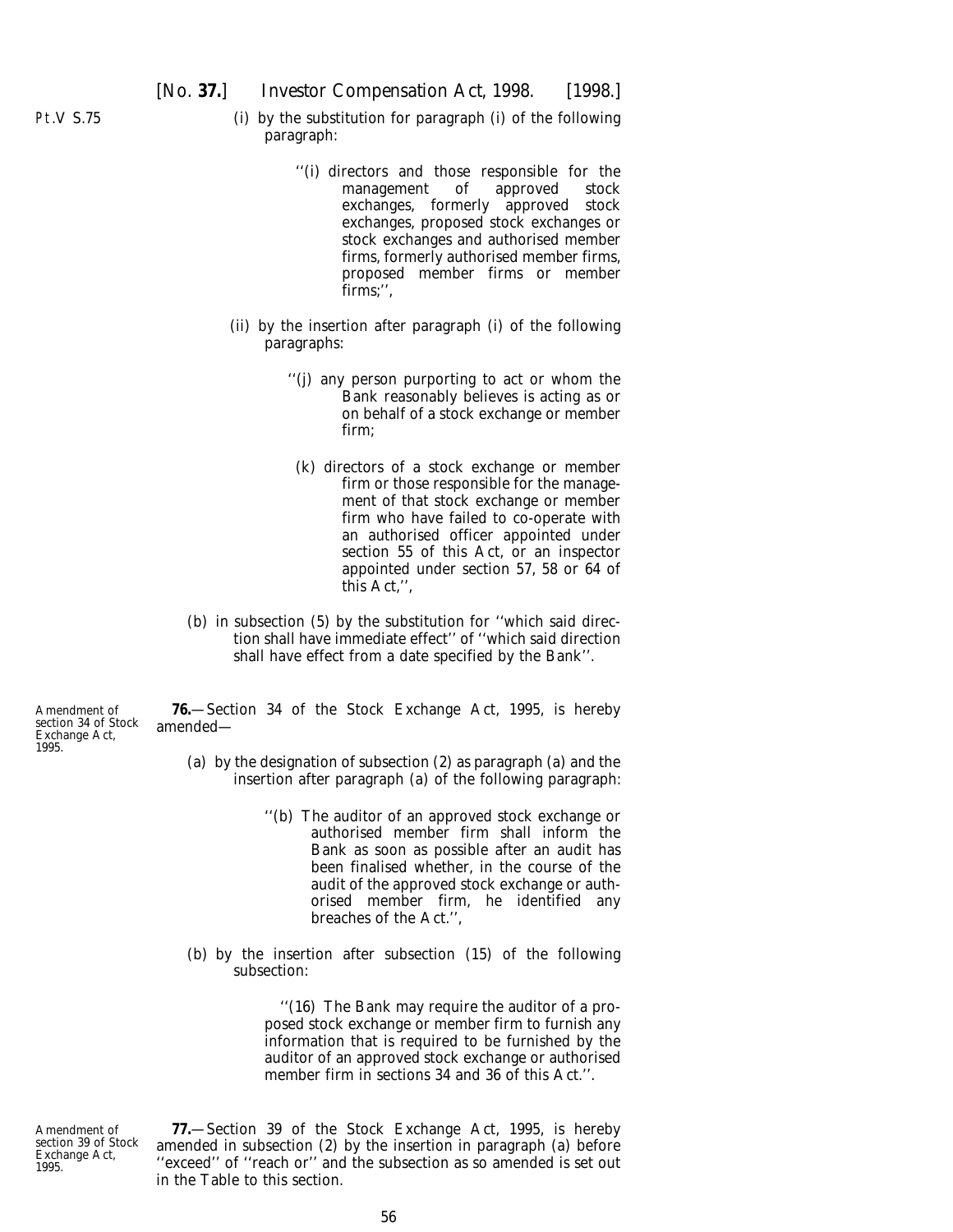TABLE

Pt.V S.77

(2) In this Part ''acquiring transaction'' means any direct or indirect acquisition by a person or more than one person acting in concert of shares or other interest in an approved stock exchange or authorised member firm, provided that, after the proposed acquisition—

- (*a*) the proportion of voting rights or capital held by the person or persons making the acquiring transaction would reach or exceed a qualifying holding, or
- (*b*) the proportion of voting rights or capital held by the person or persons making the acquiring transaction would reach or exceed 20 per cent., 33 per cent. or 50 per cent., or
- (*c*) the approved stock exchange or authorised member firm would become a subsidiary of the acquirer.

**78.**—Section 52 of the Stock Exchange Act, 1995, is hereby Amendment of amended by the substitution for subsection (5) of the following section 52 of Stock subsection:

- ''(5) (*a*) No liquidator, receiver, administrator, examiner or creditor of a member firm shall have or obtain any recourse or right against a client's money or a client's investment instruments or a client's documents of title relating to such investment instruments received, held, controlled or paid on behalf of the client until all proper claims of the client or of the client's heirs, successors or assigns against the client's money or the client's investment instruments or documents of title have been satisfied in full.
	- (*b*) Notwithstanding paragraph (*a*) of section 52(5) of this Act, a liquidator, receiver, administrator, examiner or creditor may have recourse or right against a client's money or a client's investment instruments or a client's documents of title relating to such investment instruments received, held, controlled or paid on behalf of a client by a member firm in respect of such reasonable expenses as are incurred in the carrying out of their functions under this Act or under the *Investor Compensation Act, 1998* or incurred in the distribution of client money and investment instruments to clients of the member firm where the assets of the member firm have been exhausted.
	- (*c*) A liquidator, receiver, administrator, examiner or official assignee shall apply to the Court before seeking recourse or right against client money or client investment instruments or documents of title relating to such investment instruments received, held, controlled or paid on behalf of a client by a member firm under paragraph (*b*) of this subsection and the Court shall determine the matter and make such order as it sees fit.''.

**79.**—Section 54 of the Stock Exchange Act, 1995, is hereby Amendment of amended—

section 54 of Stock Exchange Act, 1995.

(*a*) by the deletion of ''approved'' before ''stock exchange'' wherever it occurs,

Exchange Act, 1995.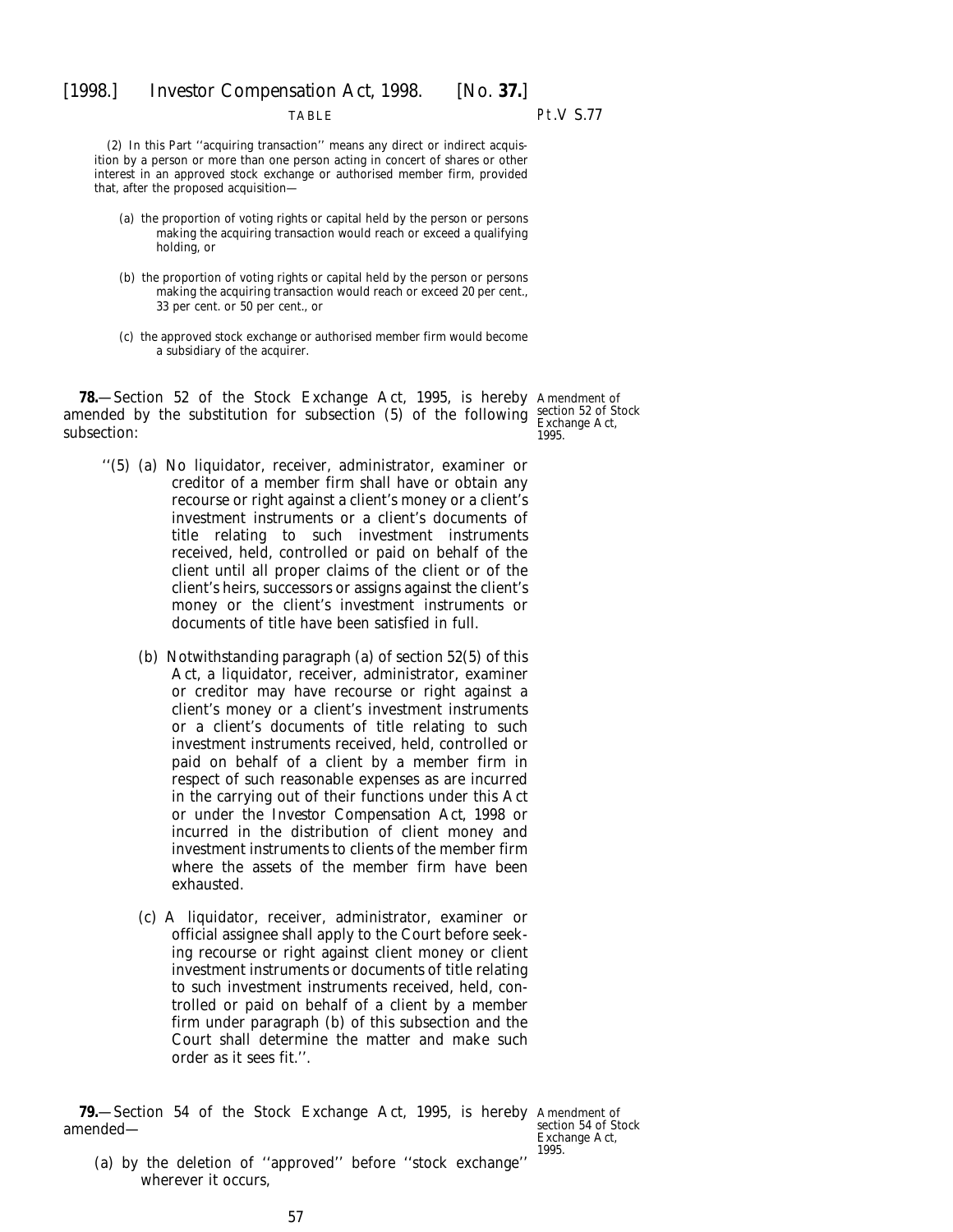Pt.V S.79

- (*b*) by the deletion of ''authorised'' before ''member firm'' wherever it occurs, and
- (*c*) by the substitution for ''officers or former officers or both'' of ''officers or beneficial owners or former officers or former beneficial owners or any of these'' wherever it occurs,

and the section as so amended is set out in the Table to this section.

### TABLE

 $54- (1)$  If-

- (*a*) a stock exchange or member firm is being wound up and is unable to pay all of its debts and has contravened section 15, 27 or 52(3) of this Act, and
- (*b*) the Court considers that such contravention has contributed to the inability of the stock exchange or member firm to pay all of its debts or has resulted in substantial uncertainty as to the amount, location, ownership or otherwise of the assets and liabilities of the stock exchange or member firm or of the money or investment instruments of clients of the said stock exchange or member firm or has substantially impeded its orderly winding-up,

the Court, on the application of the liquidator or receiver or the Bank or any creditor or client or investor, may, if it thinks it proper to do so, declare that any one or more of the officers or beneficial owners or former officers or former beneficial owners or any of these of the said stock exchange or member firm who is or are in default shall be personally liable, without any limitation of liability, for all, or such part as may be specified by the Court, of the debts and other liabilities of the said stock exchange or member firm.

- (2) (*a*) Where the Court makes a declaration under subsection (1) of this section, it may give such directions as it thinks proper for the purpose of giving effect to the declaration and in particular may make provision for making the liability of any such person under the declaration a charge on any debt or obligation due from the stock exchange or member firm to him, or on any mortgage or charge or any interest in any mortgage or charge on any assets of the stock exchange or member firm held by or vested in him or any company or other person on his behalf, or any person claiming as assignee from or through the person liable under the declaration or any company or person acting on his behalf, and may from time to time make such further order as may be necessary for the purpose of enforcing any charge imposed under this subsection.
	- (*b*) In paragraph (*a*) of this subsection ''assignee'' includes any person to whom or in whose favour, by the directions of the person liable, the debt, obligation or mortgage was created, issued or transferred or the interest created but does not include an assignee for valuable consideration (not including consideration by way of marriage) given in good faith and without notice of any of the matters on the grounds of which the declaration is made.

(3) The Court shall not make a declaration under subsection (1) of this section in respect of a person if it considers that—

- (*a*) he took all reasonable steps to secure compliance by the stock exchange or member firm with section 15, 27 or 52(3) of this Act, or
- (*b*) he had reasonable grounds for believing and did believe that a competent and reliable person, acting under the supervision or control of a director who has been formally allocated such responsibility, was charged with the duty of ensuring that section 15, 27 or 52(3) of this Act was complied with and was in a position to discharge that duty.

(4) This section shall have effect notwithstanding that the person concerned may be liable to be prosecuted for a criminal offence in respect of the matters on the ground of which the declaration is to be made or that such person has been convicted of such an offence.

(5) In this section ''officer'', in relation to a stock exchange or member firm, includes a person who has been convicted of an offence under section 194 of the Companies Act, 1990 or section 35 or 70(7) of this Act, in relation to a statement concerning the keeping of proper accounting records by the stock exchange or member firm concerned.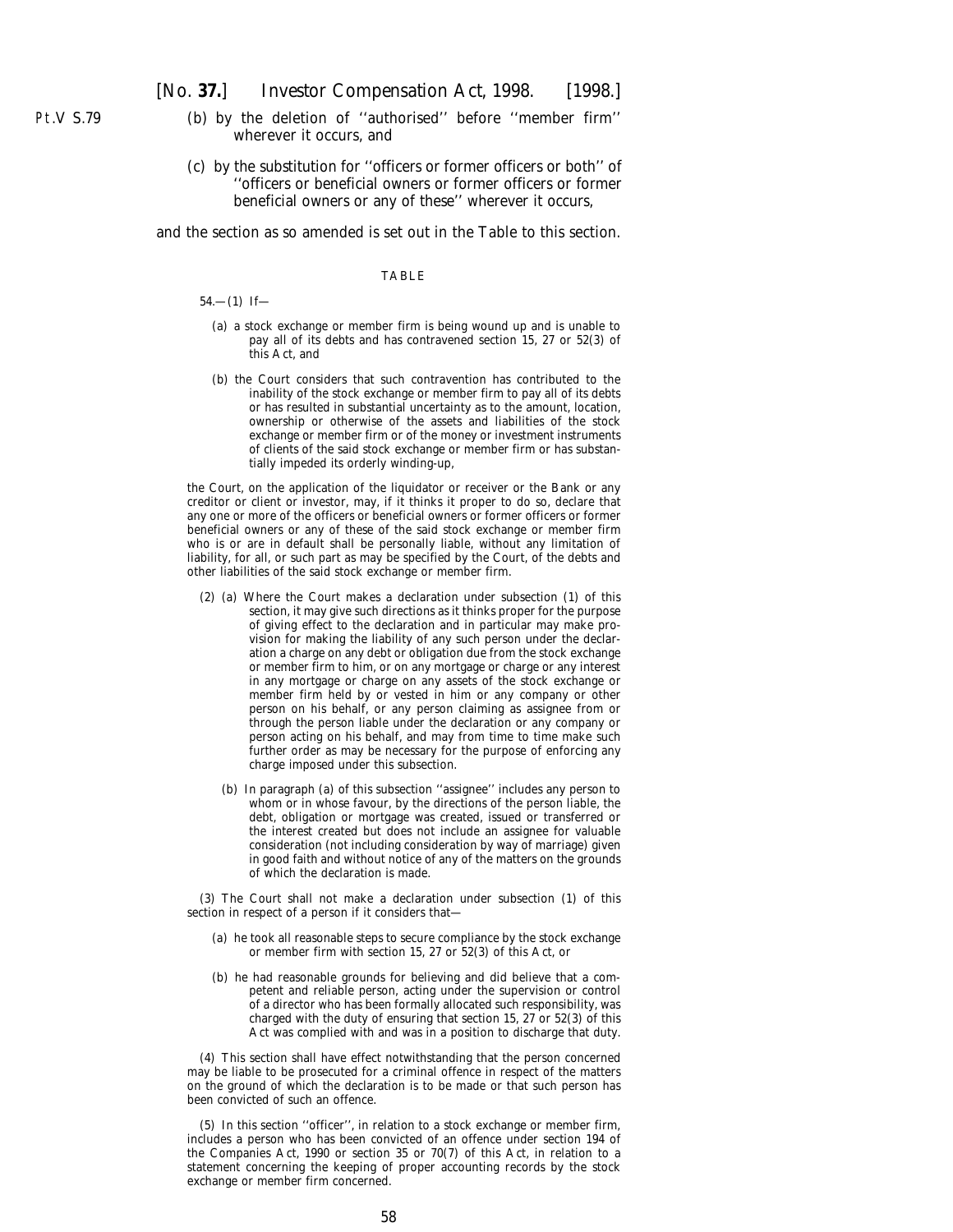(6) A person who, being a director of a stock exchange or member firm, fails Pt.V S.79 to take all reasonable steps to secure compliance by the stock exchange or member firm with the requirements of section 15, 27 or 52(3) of this Act or has by his own wilful act been the cause of any default by the stock exchange or member firm thereunder, shall be guilty of an offence:

Provided, however, that—

- (*a*) in any proceedings against a person in respect of an offence under this section consisting of a failure to take reasonable steps to secure compliance by the stock exchange or member firm with the requirements of this section, it shall be a defence to prove that he had reasonable grounds for believing and did believe that a competent and reliable person was charged with the duty of ensuring that those requirements were complied with and was in a position to discharge that duty, and
- (*b*) a person shall not be sentenced to imprisonment for such an offence unless, in the opinion of the Court, the offence was committed wilfully.

**80.**—Section 56 of the Stock Exchange Act, 1995, is hereby Amendment of amended in subsection (2)—

section 56 of Stock Exchange Act, 1995.

- (*a*) by the insertion after paragraph (*a*) of the following paragraph:
	- ''(*aa*) secure for later inspection any premises or any part of a premises in which books, records or other documents are kept or there are reasonable grounds for believing that such books or records or other documents are kept,'',
- (*b*) by the insertion after paragraph (*b*) of the following paragraph:
	- ''(*bb*) subject to a warrant being issued for that purpose by a judge of the District Court, remove for a reasonable period for further examination any books, records or other documents which the officer finds in the course of his inspection,'',
- (*c*) by the insertion after paragraph (*c*) of the following paragraphs:
	- ''(*cc*) require any person by or on whose behalf data equipment is or has been used or any person having charge of, or otherwise concerned with the operation of, the data equipment or any associated apparatus or material, to afford the authorised officer reasonable assistance in relation thereto,
	- (*ccc*) summon, at any reasonable time, any other person employed in connection with the investment business service or investment advice to give to the authorised officer any information which the officer may reasonably require in regard to such activity and to produce to the authorised officer any books, records or other documents which are in that person's power or control,'',

and

(*d*) by the insertion after paragraph (*d*) of the following paragraph: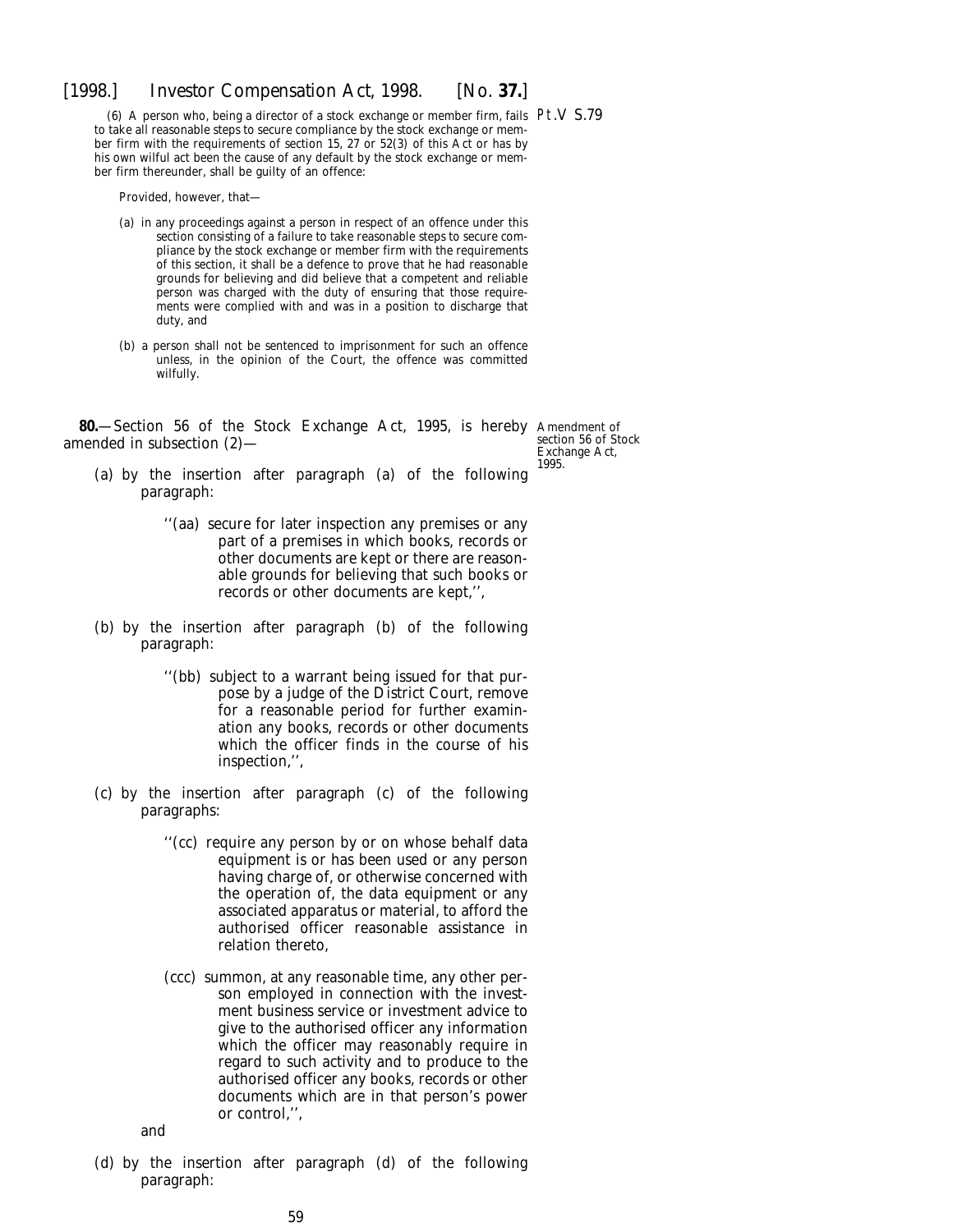''(*dd*) may communicate with any client of a stock exchange or member firm for the purpose of confirming the investment services which were provided to the client.''.

Amendment of section 65 of Stock Exchange Act, 1995. **81.**—Section 65 of the Stock Exchange Act, 1995, is hereby amended—

- (*a*) in subsection (7) by the substitution for ''may dismiss the application or may make a determination that'' of ''may make a determination as to whether'', and
- (*b*) in subsection (8) by the insertion after ''section'' of ''within two months of the date of that determination or such further period as the Court thinks fit and the Court may vary or annul the determination of the Committee'',

and those subsections as so amended are set out in the Table to this section.

#### TABLE

(7) Following an inquiry by a Committee appointed under subsection (5) of this section, that Committee may make a determination as to whether there has been a breach of a condition or requirement and may do all or any of the following—

- (*a*) issue a reprimand to an approved stock exchange or a member firm,
- (*b*) direct that an approved stock exchange or member firm shall pay the Bank a specified sum, not to exceed £500,000, in respect of any breach of a condition or requirement,
- (*c*) publish such details as it deems proper concerning a determination made under this subsection in the *Iris Oifigiúil* and in one or more newspapers circulating in the State,
- (*d*) make such order as to costs as it thinks fit.

(8) An approved stock exchange or a member firm may appeal to the Court against a determination of the Committee issued under subsection (7) of this section within two months of the date of that determination or such further period as the Court thinks fit and the Court may vary or annul the determination of the Committee.

**82.**—Section 66 of the Stock Exchange Act, 1995, is hereby amended by the substitution for subsection (2) of the following subsection:

> ''(2) Any books or documents of which possession is taken under this section may be retained for a period of six months or—

- (i) if within that period there are commenced any such criminal proceedings as are mentioned in subsection (1)(*a*) of section 69 of this Act (being proceedings to which the books or documents are relevant), until the conclusion of those proceedings, or
- (ii) if within that period there is commenced an investigation by An Garda Síochána into matters relating to subsection (1)(*a*) of section 69 of this Act (and the books or documents are relevant to the investigation), until the conclusion of the investigation.''.

Amendment of section 66 of Stock Exchange Act, 1995.

Pt.V S.80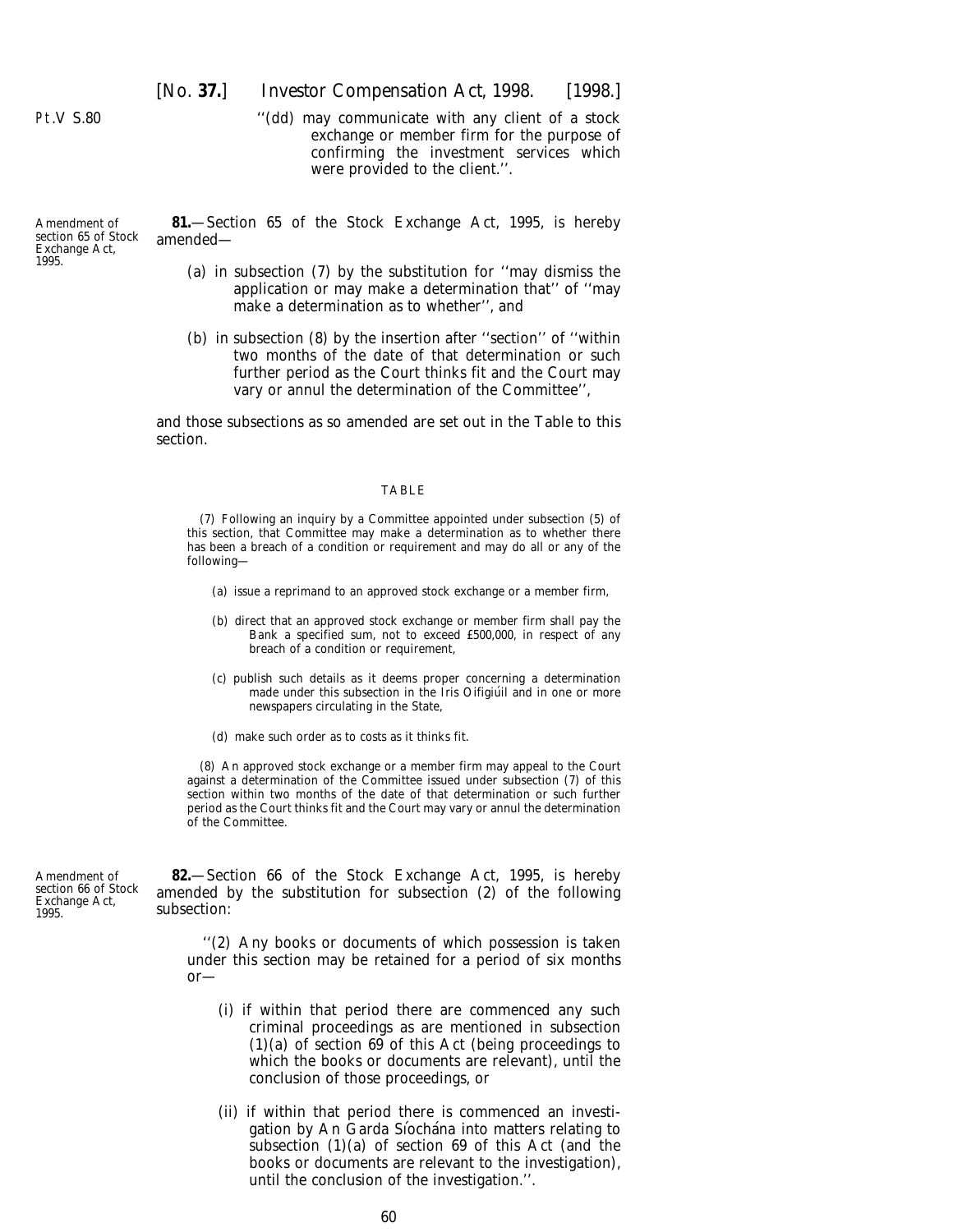**83.**—Section 70 of the Stock Exchange Act, 1995, is hereby Pt.V amended by the deletion of subsection (7) and the substitution Amendment of of the following subsection:

section 70 of Stock Exchange Act, 1995.

''(7) A person who, in purported compliance with any provision of this Act or any regulation made thereunder—

- (*a*) provides an answer or explanation, makes a statement or produces, lodges or delivers any return, report, certificate, balance sheet or other document false in a material particular, knowing it to be false, or
- (*b*) recklessly provides an answer or explanation, makes a statement or produces, lodges or delivers any return, report, certificate, balance sheet or other document false in a material particular, or
- (*c*) knowingly withholds or omits information,

shall be guilty of an offence.''.

# FIRST SCHEDULE

*Section 7*.

## Repeals

| Number and Year | <b>Short Title</b>                     | <b>Extent of Repeal</b>                                                         |
|-----------------|----------------------------------------|---------------------------------------------------------------------------------|
| No. 3 of 1989   | Insurance Act, 1989                    | s.47 (in so far as it imposes<br>an obligation to hold a<br>bond)               |
| No. 9 of 1995   | Stock Exchange Act, 1995               | s.51                                                                            |
| No. 11 of 1995  | Investment Intermediaries<br>Act, 1995 | $s.28(4)$ , 50, 51 (in so far as it<br>imposes an obligation to<br>hold a bond) |

# SECOND SCHEDULE

*Section 27*.

## Supplementary Provision in Relation to a Direction by a Supervisory Authority under *Section 27*

1. In this Schedule, a reference to an investment firm includes reference to directors and those responsible for the management of an investment firm.

2. A supervisory authority may revoke a direction given under *section 27* of this Act unless an order under *section 28* of this Act has been made by the Court in respect of the direction.

3. An investment firm to which a direction has been given under *section 27* of this Act may apply to the Court for, and the Court may grant, an order varying or setting aside the direction.

4. Where a supervisory authority applies to the Court for an order confirming a direction under *section 27* of this Act, the Court may grant an order confirming the direction or setting it aside, or confirming it and extending the period of its operation for such time not exceeding the period of 12 months from the date the direction commenced to have effect, as the Court may, having regard to the circumstances, consider appropriate.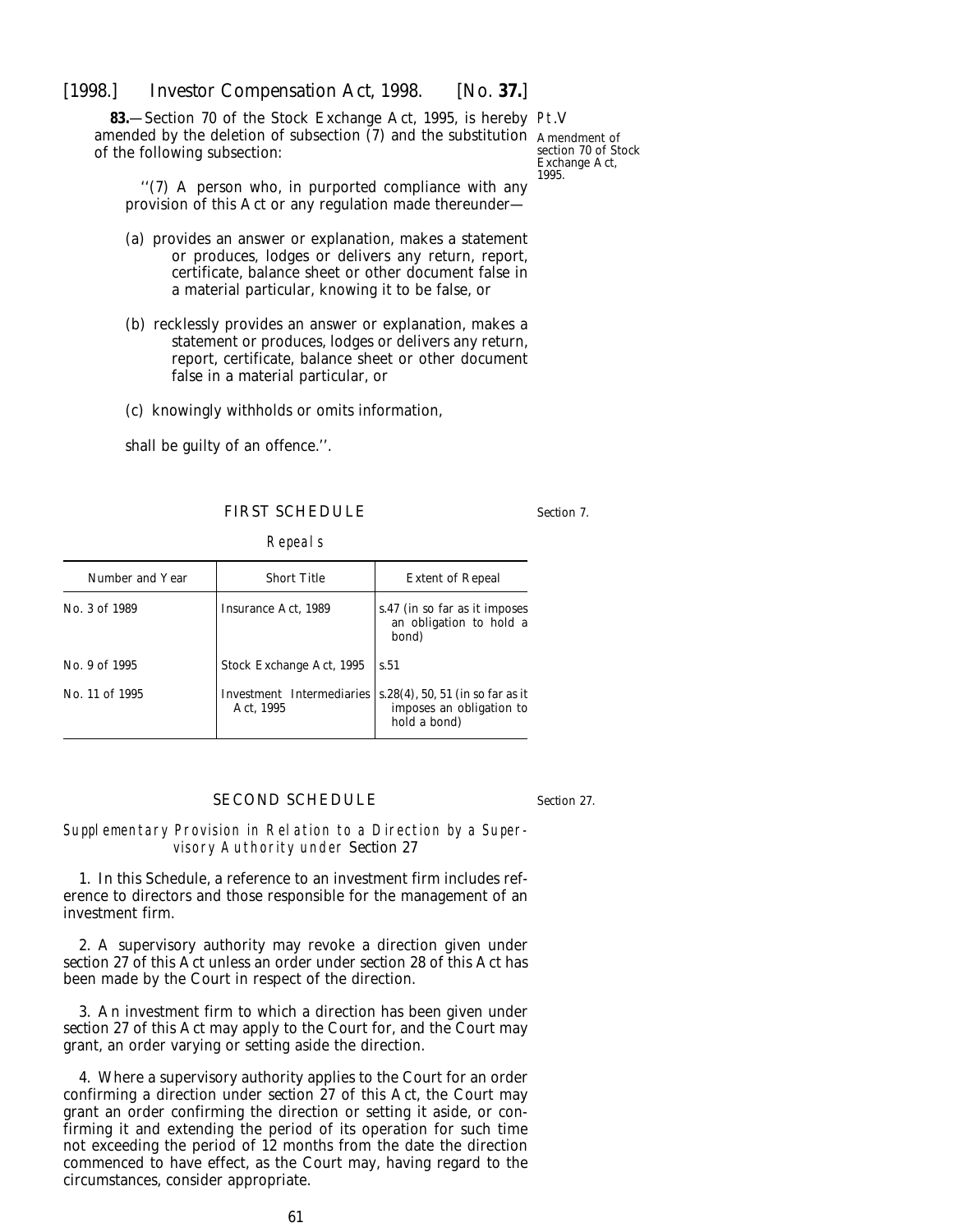5. In addition to, or in lieu of, an order under *section 28*, the Court may make such other order in the case as may appear to it necessary, including an order directing any person who holds money or other assets for or on behalf of the investment firm or client of such investment business firm, or a specified person, not to dispose of any of those assets except on such conditions and in such circumstances as are specified in the order.

6. A direction which has been confirmed by the Court shall terminate:

- (*a*) at the end of the period of operation specified by the Court,
- (*b*) on the making by the Court of an order for termination on the application of the supervisory authority,
- (*c*) on the making of a winding-up order in respect of the investment firm or, where an investment firm is constituted as an unincorporated body of persons, a dissolution order, or where an investment firm is a sole trader, an adjudication of bankruptcy,
- (*d*) on the making by the Court of an order for termination where the Court considers that the circumstances that gave rise to the direction have ceased to exist and that it would be unjust and inequitable not to make the order,

whichever first occurs.

7. The Court may by order revoke or amend an order made by it under *paragraph 4*.

8. Where a direction is given by the supervisory authority in accordance with *section 27*—

- (*a*) the investment firm to which the direction has been given shall take all necessary steps to secure that its assets or client or investor assets, wherever held, are not depleted without the prior authorisation of the supervisory authority, and
- (*b*) the supervisory authority may direct a credit institution or any institution exempt under section 7 of the Central Bank Act, 1971, or any other financial institution which holds an account of any description of the investment firm including holdings of investment instruments of the investment firm to which the direction has been given, to suspend the making of payments or other transaction from the account without the prior authorisation of the supervisory authority.

#### *Section 8*.

# THIRD SCHEDULE

# **DIRECTIVE 97/9/EC OF THE EUROPEAN PARLIAMENT AND OF THE COUNCIL of 3 March 1997 on investor-compensation schemes**

THE EUROPEAN PARLIAMENT AND THE COUNCIL OF THE EUROPEAN UNION,

Having regard to the Treaty establishing the European Community, and in particular Article 57 (2) thereof,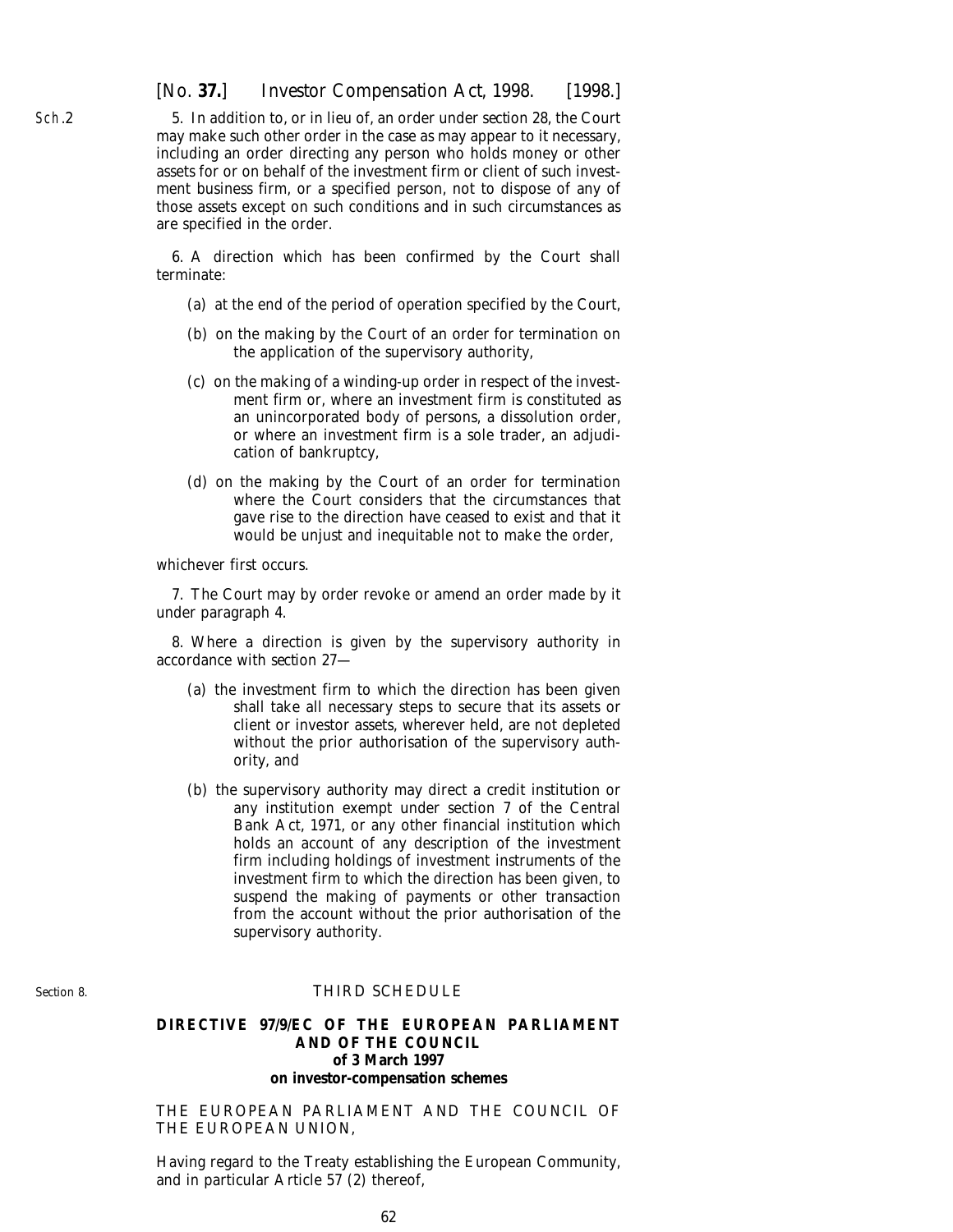Having regard to the proposal from the Commission<sup>(1)</sup>,

Sch.3

Having regard to the opinion of the Economic and Social Committee $^{(2)}$ ,

Having regard to the opinion of the European Monetary Institute  $(3)$ ,

Acting in accordance with the procedure laid down in Article 189b of the Treaty<sup>(4)</sup> in the light of the joint text approved by the Conciliation Committee on 18 December 1996,

(1) Whereas on 10 May 1993 the Council adopted Directive  $93/22/EEC$  on investment services in the securities field  $^{(5)}$ ; whereas that Directive is an essential instrument for the achievement of the internal market for investment firms;

(2) Whereas Directive 93/22/EEC lays down prudential rules which investment firms must observe at all times, including rules the purpose of which is to protect as far as possible investor's rights in respect of money or instruments belonging to them;

(3) Whereas, however, no system of supervision can provide complete protection, particularly where acts of fraud are committed;

(4) Whereas the protection of investors and the maintenance of confidence in the financial system are an important aspect of the completion and proper functioning of the internal market in this area; whereas to that end it is therefore essential that each Member State should have an investor-compensation scheme that guarantees a harmonized minimum level of protection at least for the small investor in the event of an investment firm being unable to meet its obligations to its investor clients;

(5) Whereas small investors will therefore be able to purchase investment services from branches of Community investment firms or on the basis of the cross-border provision of services as confidently as from domestic investment firms, in the knowledge that a harmonized minimum level of protection would be available to them in the event of an investment firm being unable to meet its obligations to its investor clients;

(6) Whereas, in the absence of such minimum harmonization, a host Member State might consider itself justified, by considerations of investor protection, in requiring membership of its compensation scheme when a Community investment firm operating through a branch or under the freedom to provide services either belonged to no investor-compensation scheme in its home Member State or belonged to a scheme which was not regarded as offering equivalent protection; whereas such a requirement might prejudice the operation of the internal market;

<sup>(1)</sup>O.J. No. C 321, 27.11.1993, p. 15 and O.J. No. C 382, 31.12.1994, p. 27.

<sup>(2)</sup>O.J. No. C 127, 7.5.1994, p. 1.

<sup>(3)</sup>Opinion delivered on 28 July 1995.

<sup>(4)</sup>European Parliament opinion of 19 April 1994 (O.J. No. C 128, 9.5.1994, p. 85), Council common position of 23 October 1995 (O.J. No. C 320, 30.11.1995, p. 9) and European Parliament Decision of 12 March 1996 (O.J. No. C 96, 1.4.1996, p. 28). Decision of the Council of 17 February 1997 and Decision of the European Parliament of 19 February 1997 (O.J. No. C 85, 17.3.1997). (5)O.J. No. L 141, 11.6.1993, p. 27.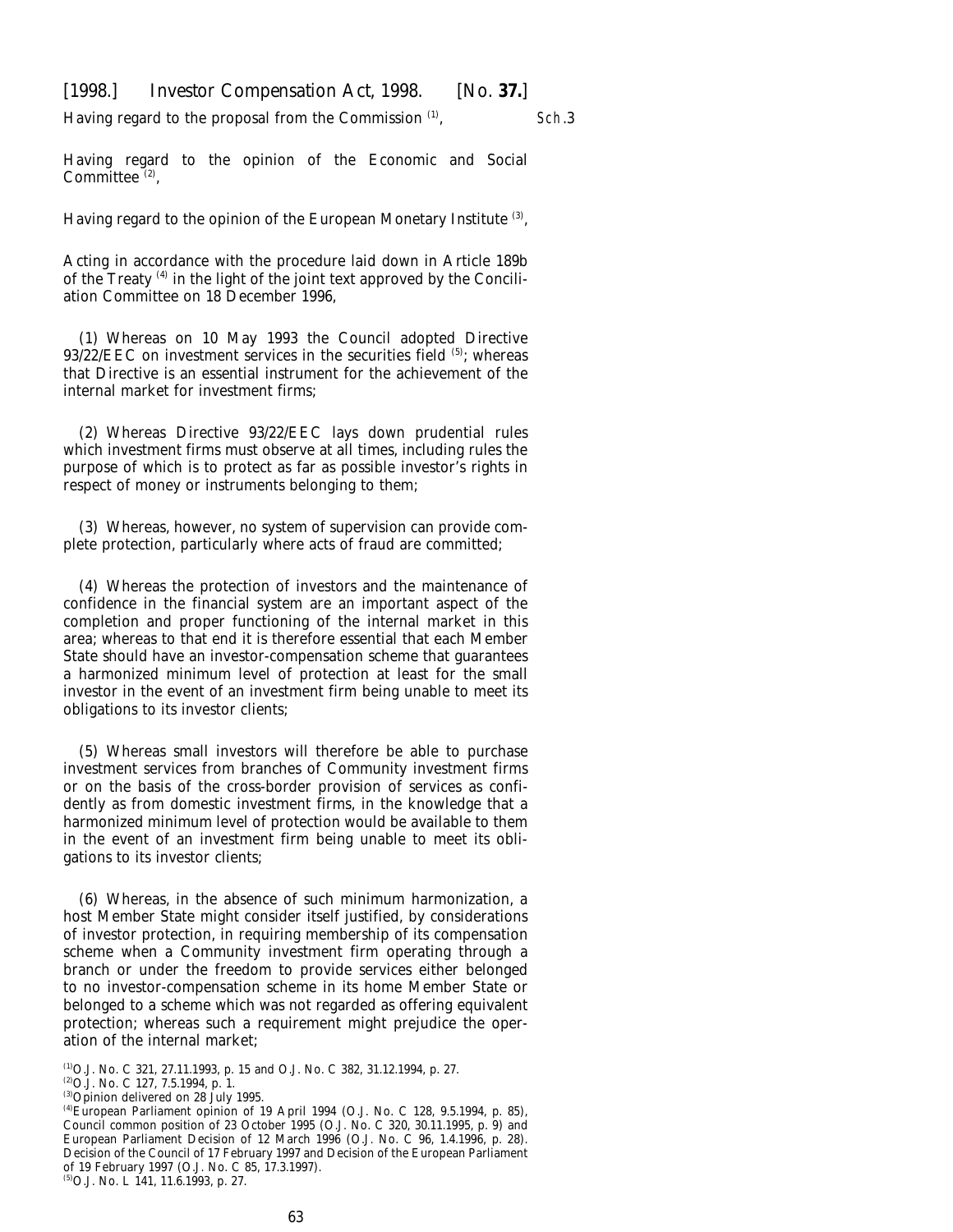(7) Whereas although most Member States currently have some investor-compensation arrangements those arrangements do not in general cover all investment firms that hold the single authorization provided for in Directive 93/22/EEC;

(8) Whereas, therefore, every Member State should be required to have an investor-compensation scheme or schemes to which every such investment firm would belong; whereas each scheme must cover money and instruments held by an investment firm in connection with an investor's investment operations which, where an investment firm is unable to meet its obligations to its investor clients, cannot be returned to the investor; whereas this is entirely without prejudice to the rules and procedures applicable in each Member State as regards the decisions to be taken in the event of the insolvency or winding-up of an investment firm;

(9) Whereas the definition of investment firm includes credit institutions which are authorized to provide investment services; whereas every such credit institution must also be required to belong to an investor-compensation scheme to cover its investment business; whereas, however, it is not necessary to require such a credit institution to belong to two separate schemes where a single scheme meets the requirements both of this Directive and of Directive 94/19/EC of the European Parliament and of the Council of 30 May 1994 on deposit-guarantee schemes<sup>(1)</sup>; whereas, however, in the case of investment firms which are credit institutions it may in certain cases be difficult to distinguish between deposits covered by Directive 94/19/EC and money held in connection with investment business; whereas Member States should be allowed to determine which Directive shall apply to such claims;

(10) Whereas Directive 94/19/EC allows a Member State to exempt a credit institution from the obligation to belong to a depositguarantee scheme where that credit institution belongs to a system which protects the credit institution itself and, in particular, ensures its solvency; whereas, where a credit institution belonging to such a system is also an investment firm, a Member State should also be allowed, subject to certain conditions, to exempt it from the obligation to belong to an investor-compensation scheme;

(11) Whereas a harmonized minimum level of compensation of ECU 20 000 for each investor should be sufficient to protect the interests of the small investor where an investment firm is unable to meet its obligations to its investor clients; whereas it would therefore appear reasonable to set the harmonized minimum level of compensation at ECU 20 000; whereas, as in Directive 94/19/EC, limited transitional provisions might be required to enable compensation schemes to comply with that figure since this applies equally to Member States which, when this Directive is adopted, do not have any such scheme;

(12) Whereas the same figure was adopted in Directive 94/19/EC;

(13) Whereas in order to encourage investors to take due care in their choice of investment firms it is reasonable to allow Member States to require investors to bear a proportion of any loss; whereas, however, an investor must be covered for at least 90% of any loss as long as the compensation paid is less than the Community minimum;

Sch.3

<sup>(1)</sup>O.J. No. L 135, 31.5.1994, p. 5.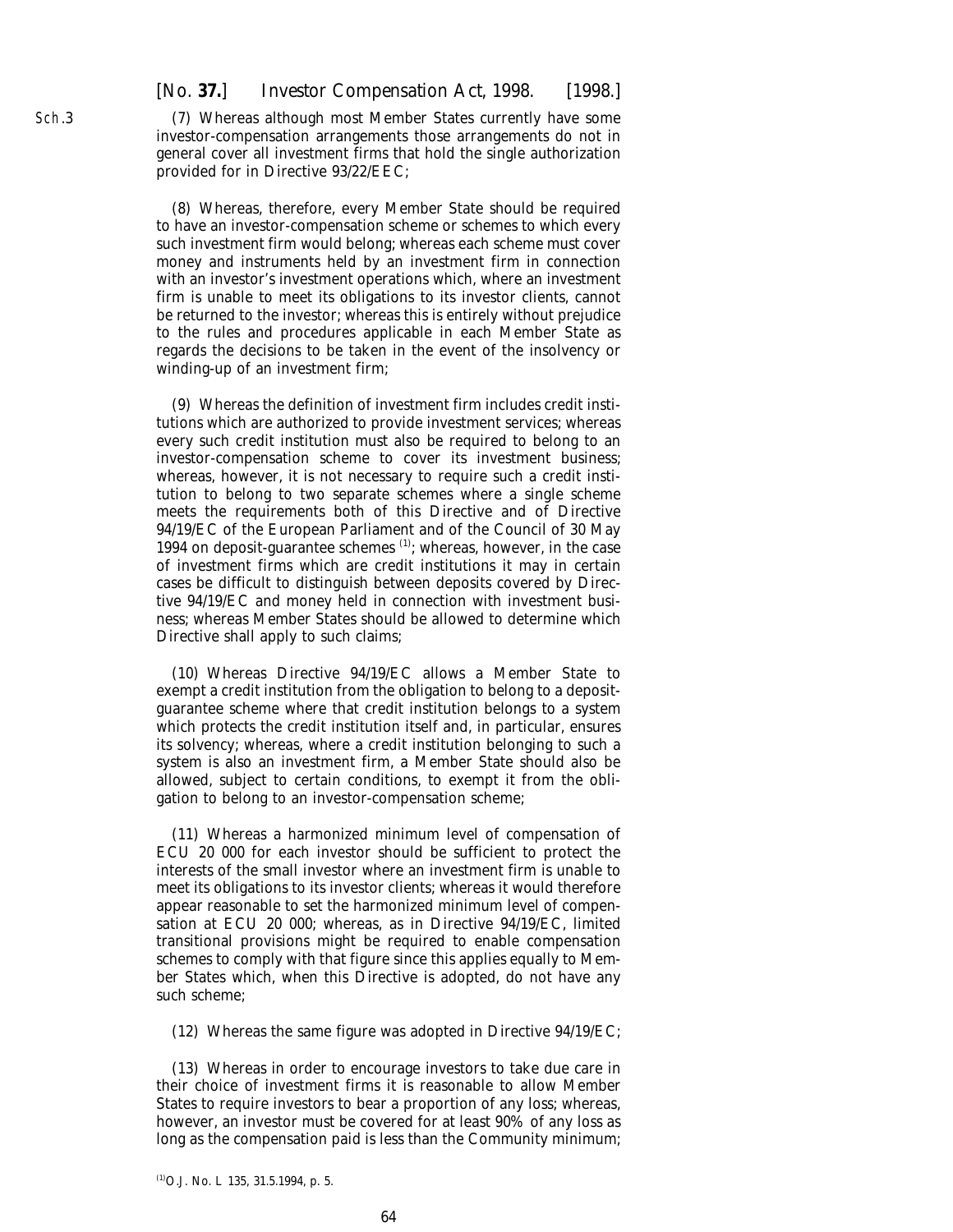(14) Whereas certain Member States' schemes offer levels of Sch.3cover higher than the harmonized minimum level of protection under this Directive; whereas, however, it does not seem desirable to require any change in those schemes in that respect;

(15) Whereas the retention in the Community of schemes providing levels of cover higher than the harmonized minimum may, within the same territory, lead to disparities in compensation and unequal conditions of competition between national investment firms and branches of firms from other Member States; whereas, in order to counteract those disadvantages, branches should be authorized to join their host countries' schemes so that they may offer their investors the same cover as is provided by the schemes of the countries in which they are located; whereas it is appropriate that, in its report on the application of this Directive, the Commission should indicate the extent to which branches have exercised that option and any difficulties which they or the investor-compensation schemes may have encountered in implementing those provisions; whereas the possibility that home Member States' schemes should themselves offer such supplementary cover, subject to the conditions such schemes may lay down, is not ruled out;

(16) Whereas market disturbances could be caused by branches of investment firms established in Member States other than their Member States of origin which offer levels of cover higher than those offered by investment firms authorized in their host Member States; whereas it is not appropriate that the level or scope of cover offered by compensation schemes should become an instrument of competition; whereas it is therefore necessary, at least during an initial period, to stipulate that neither the level nor the scope of cover offered by a home Member State's scheme to investors at branches located in another Member State should exceed the maximum level or scope offered by the corresponding scheme in the host Member State; whereas any market disturbances should be reviewed at an early date, on the basis of the experience acquired and in the light of developments in the financial sector;

(17) Whereas a Member State must be able to exclude certain categories of specifically listed investments or investors, if it does not consider that they need special protection, from the cover afforded by investor-compensation schemes;

(18) Whereas some Member States have investor-compensation schemes under the responsibility of professional organizations; whereas in other Member States there are schemes that have been set up and are regulated on a statutory basis; whereas that diversity of status poses a problem only with regard to compulsory membership of and exclusion from schemes; whereas it is therefore necessary to take steps to limit the powers of schemes in that area;

(19) Whereas the investor must be compensated without excessive delay once the validity of his claim has been established; whereas the compensation scheme itself must be able to fix a reasonable period for the presentation of claims; whereas, however, the fact that such a period has expired may not be invoked against an investor who for good reason has not been able to present his claim within the time allowed;

(20) Whereas informing investors of compensation arrangements is an essential element of investor protection; whereas Article 12 of Directive 93/22/EEC required investment firms to inform investors, before doing business with them, of the possible application of a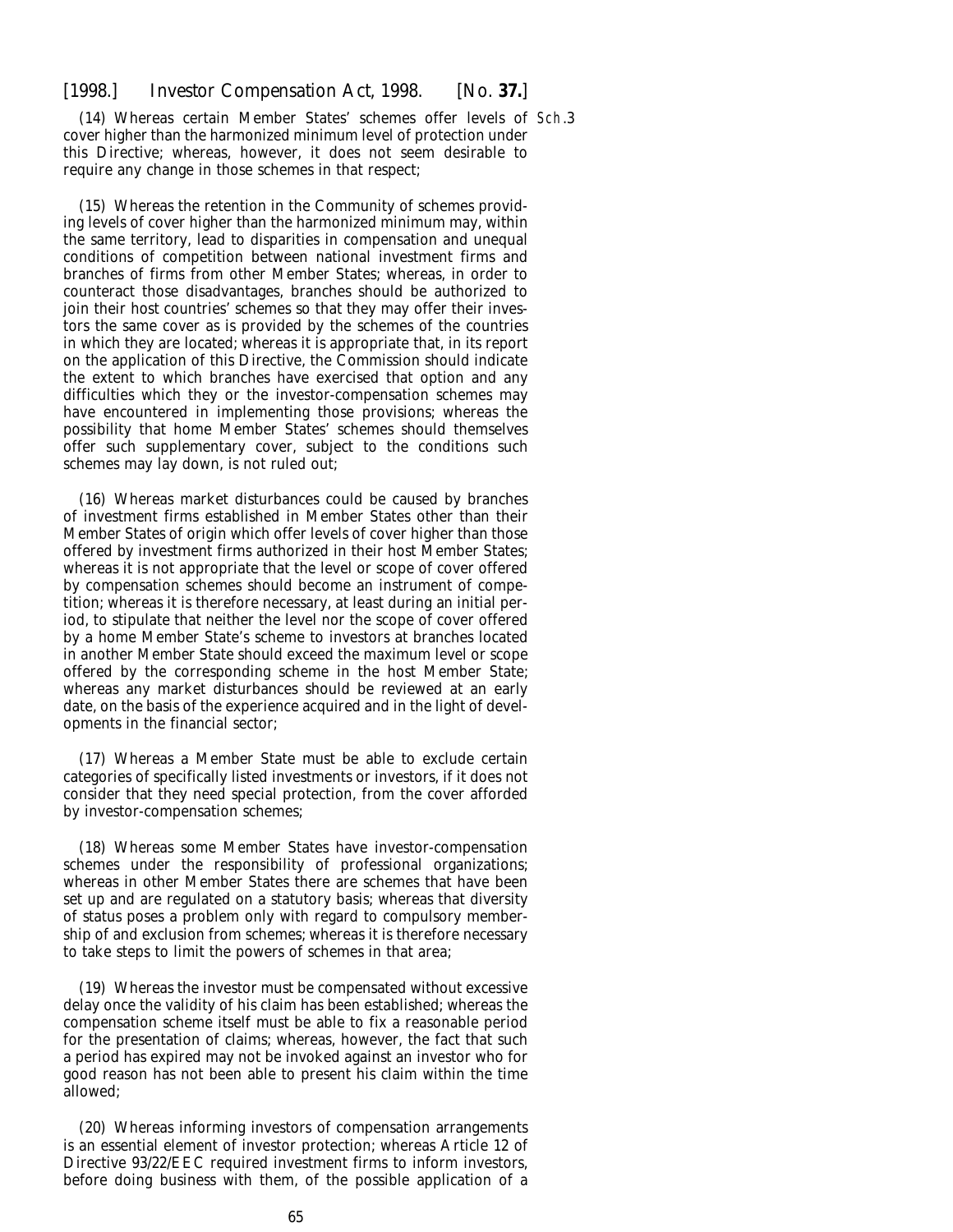compensation scheme; whereas, therefore, this Directive should lay down rules on informing such intending investors regarding the compensation schemes covering their investment business;

(21) Whereas, however, the unregulated use in advertising of references to the amount and scope of a compensation scheme could affect the stability of the financial system or investor confidence; whereas Member States should therefore lay down rules to limit such references;

(22) Whereas in principle this Directive requires every investment firm to join an investor-compensation scheme; whereas the Directives governing the admission of any investment firm the head office of which is in a non-member country, and in particular Directive 93/22/EEC, allow Member States to decide whether and subject to what conditions to permit branches of such investment firms to operate within their territories; whereas such branches will not enjoy the freedom to provide services under the second paragraph of Article 59 of the Treaty, or the right of establishment in Member States other than those in which they are established; whereas, accordingly, a Member State admitting such branches must decide how to apply the principles of this Directive to such branches in accordance with Article 5 of Directive 93/22/EEC and with the need to protect investors and maintain the integrity of the financial system; whereas it is essential that investors at such branches should be fully aware of the compensation arrangements applicable to them;

(23) Whereas it is not indispensable in this Directive to harmonize the ways in which investor-compensation schemes are to be financed given, on the one hand, that the cost of financing such schemes must, in principle, be borne by investment firms themselves and, on the other hand, that the financing capacities of such schemes must be in proportion to their liabilities; whereas that must not, however, jeopardize the stability of the financial system of the Member State concerned;

(24) Whereas this Directive may not result in the Member States or their competent authorities being made liable in respect of investors if they have ensured that one or more schemes for the compensation or protection of investors under the conditions prescribed in this Directive have been introduced and officially recognized;

(25) Whereas, in conclusion, a minimum degree of harmonization of investor-compensation arrangements is necessary for the completion of the internal market for investment firms since it will make it possible for investors to do business with such firms with greater confidence, especially firms from other Member States, and make it possible to avoid any difficulties caused by host Member States applying national investor-protection rules that are not coordinated at Community level; whereas a binding Community Directive is the only appropriate instrument for the achievement of the desired objective in the general absence of investor-compensation arrangements corresponding to the coverage of Directive 93/22/EEC; whereas this Directive effects only the minimum harmonization required, allows Member States to prescribe wider or higher coverage if they desire and give Member States the necessary latitude as regards the organization and financing of investor-compensation schemes,

Sch.3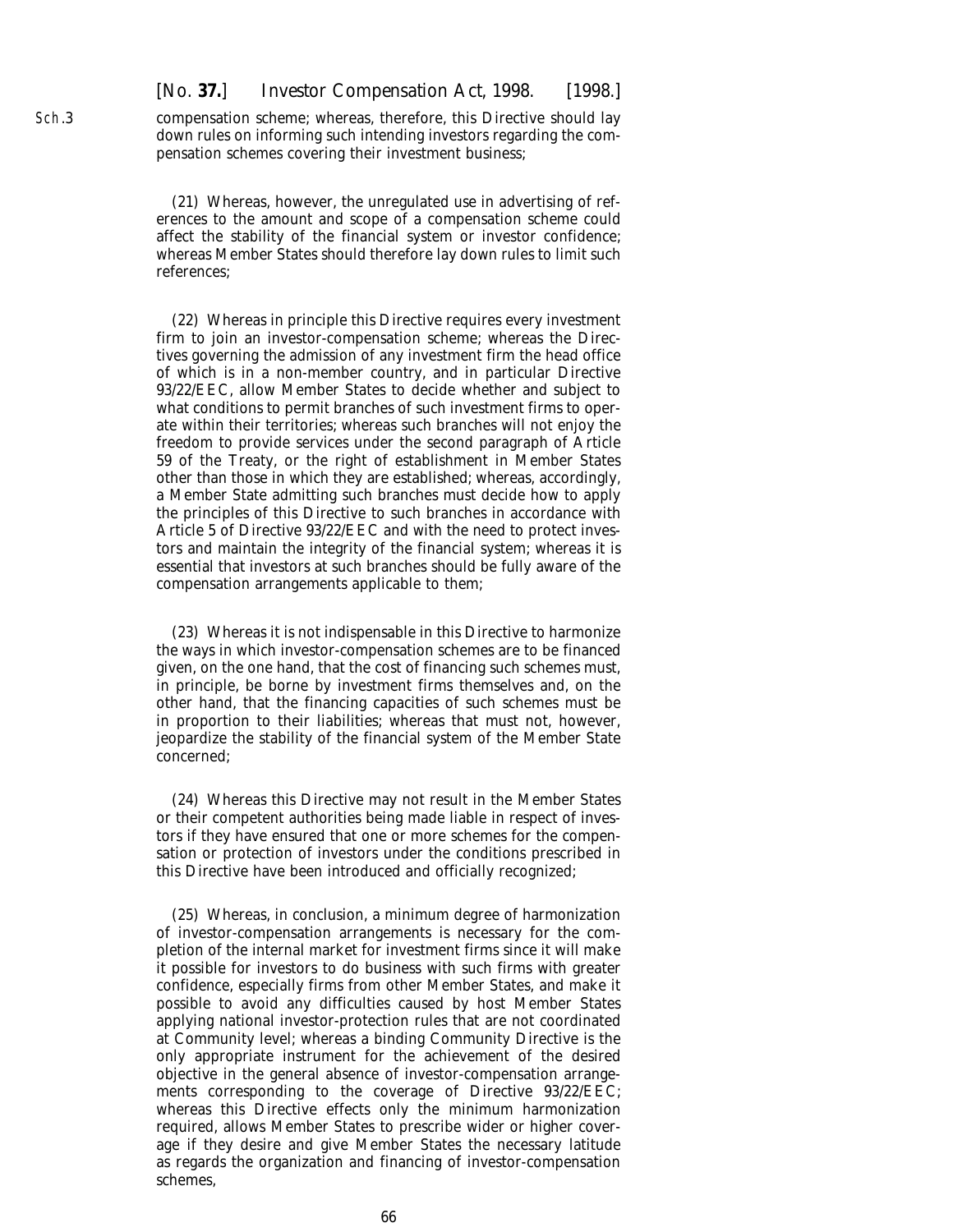### *Article 1*

For the purpose of this Directive:

1. 'investment firm' shall mean an investment firm as defined in Article 1 (2) of Directive 93/22/EEC

— authorized in accordance with Article 3 of Directive 93/22/EEC,

— authorized as a credit institution in accordance with Council Directive 77/780/EEC<sup>(1)</sup> and Council Directive 89/646/EEC<sup>(2)</sup>, the authorization of which covers one or more of the investment services listed in Section A of the Annex to Directive 93/22/EEC;

2. 'investment business' shall mean any investment service as defined in Article 1 (1) of Directive 93/22/EEC and the service referred to in point 1 of Section C of the Annex to that Directive,

3. 'instruments' shall mean the instruments listed in Section B of the Annex to Directive 93/22/EEC;

4. 'investor' shall mean any person who has entrusted money or instruments to an investment firm in connection with investment business;

5. 'branch' shall mean a place of business which is a part of an investment firm, which has no legal personality and which provides investment services for which the investment firm has been authorised; all the places of business set up in the same Member State by an investment firm with headquarters in another Member State shall be regarded as a single branch;

6. 'joint investment business' shall mean investment business carried out for the account of two or more persons or over which two or more persons have rights that may be exercised by means of the signature of one or more of those persons;

7. 'competent authorities' shall mean the authorities defined in Article 22 of Directive 93/22/EEC; those authorities may, if appropriate, be those defined in Article 1 of Council Directive 92/30/EEC of 6 April 1992 on the supervision of credit institutions on a consolidated basis  $(3)$ .

## *Article 2*

1. Each Member State shall ensure that within its territory one or more investor-compensation schemes are introduced and officially recognized. Except in the circumstances envisaged in the second subparagraph and in Article 5 (3), no investment firm authorized in that Member State may carry on investment business unless it belongs to such a scheme.

(3)O.J. No. L 110, 28.4.1992, p. 52.

or

<sup>(1)</sup>First Council Directive 77/780/EEC of 12 December 1977 on the coordination of laws, regulations and administrative provisions relating to the taking up and pursuit of the business of credit institutions (O.J. No. L 322, 17.12.1977, p. 30). Directive as last amended by Directive 89/646/EEC (O.J. No. L 386, 30.12.1989, p. 1).

<sup>(2)</sup>Second Council Directive 89/646/EEC of 15 December 1989 on the coordination of laws, regulations and administrative provisions relating to the taking up and pursuit of the business of credit institutions and amending Directive 77/780/EEC (O.J. No. L 386, 30.12.1989, p. 1). Directive as last amended by Directive 92/30/EEC (O.J. No. L 110, 28.4.1992, p. 52).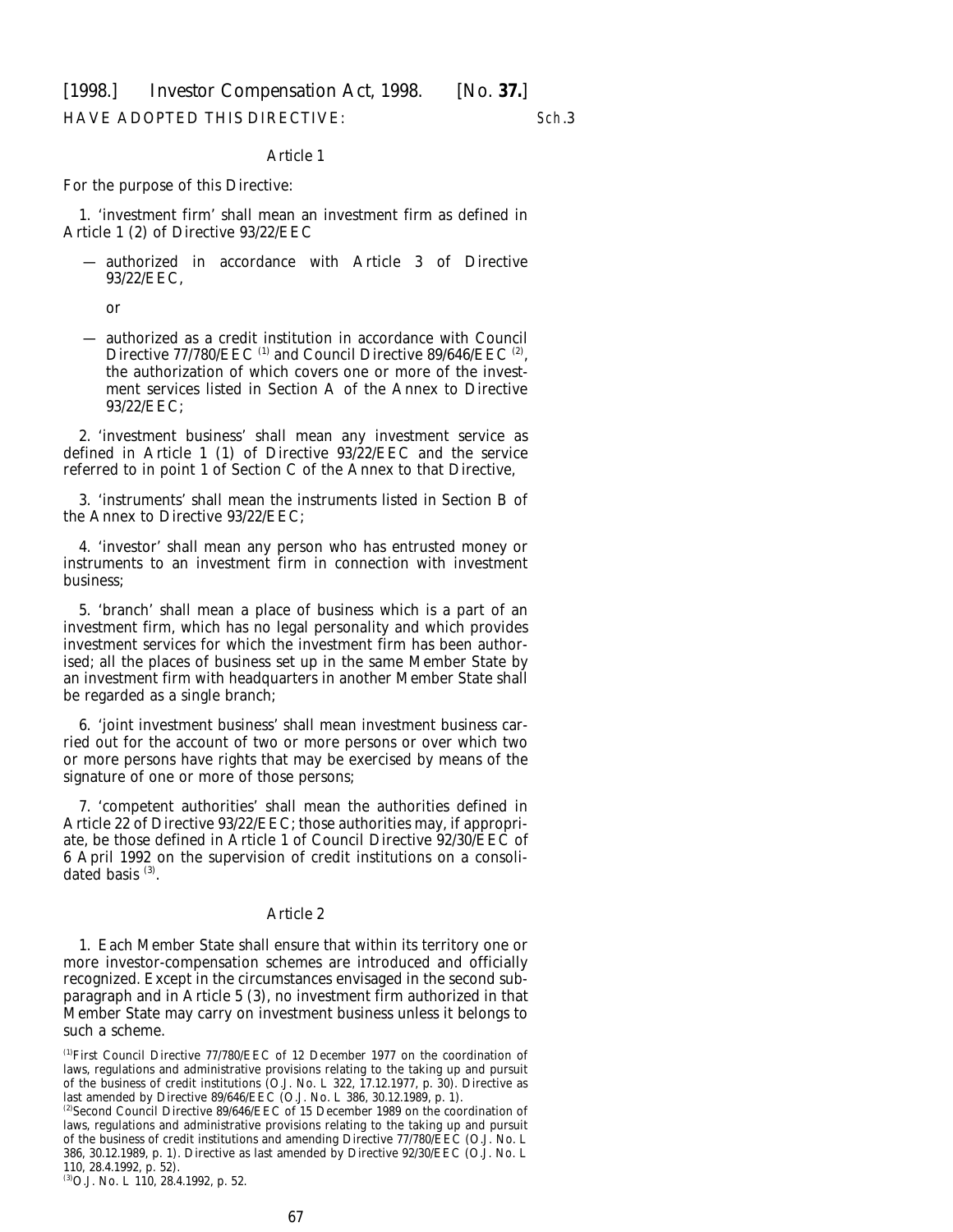# [*No.* **37.**] *Investor Compensation Act,* 1998. [1998.]

Sch.3 A Member State may, however, exempt a credit institution to which this Directive applies from the obligation to belong to an investorcompensation scheme where that credit institution is already exempt under Article 3 (1) of Directive 94/19/EC from the obligation to belong to a deposit-guarantee scheme, provided that the protection and information given to depositors are also given to investors on the same terms and investors thus enjoy protection at least equivalent to that afforded by an investor-compensation scheme.

> Any Member State that avails itself of that option shall inform the Commission accordingly; it shall, in particular, disclose the characteristics of the protective systems in question and the credit institutions covered by them for the purposes of this Directive, as well as any subsequent changes to the information supplied. The Commission shall inform the Council thereof.

> 2. A scheme shall provide cover for investors in accordance with Article 4 where either:

- the competent authorities have determined that in their view an instrument firm appears, for the time being, for reasons directly related to its financial circumstances, to be unable to meet its obligations arising out of investors' claims and has no early prospect of being able to do so,
	- or
- a judicial authority has made a ruling, for reasons directly related to an investment firm's financial circumstances, which has the effect of suspending investors' ability to make claims against it,

whichever is the earlier.

Cover shall be provided for claims arising out of an investment firm's inability to:

repay money owed to or belonging to investors and held on their behalf in connection with investment business,

or

— return to investors any instruments belonging to them and held, administered or managed on their behalf in connection with investment business,

in accordance with the legal and contractual conditions applicable.

3. Any claim under paragraph 2 on a credit institution which, in a given Member State, would be subject both to this Directive and to Directive 94/19/EC shall be directed by that Member State to a scheme under one or other of those Directives as that Member State shall consider appropriate. No claim shall be eligible for compensation more than once under those Directives.

4. The amount of an investor's claim shall be calculated in accordance with the legal and contractual conditions, in particular those concerning set off and counter-claims, that are applicable to the assessment, on the date of the determination or ruling referred to in paragraph 2, of the amount of the money or the value, determined where possible by reference to the market value, of the instruments belonging to the investor which the investment firm is unable to repay or return.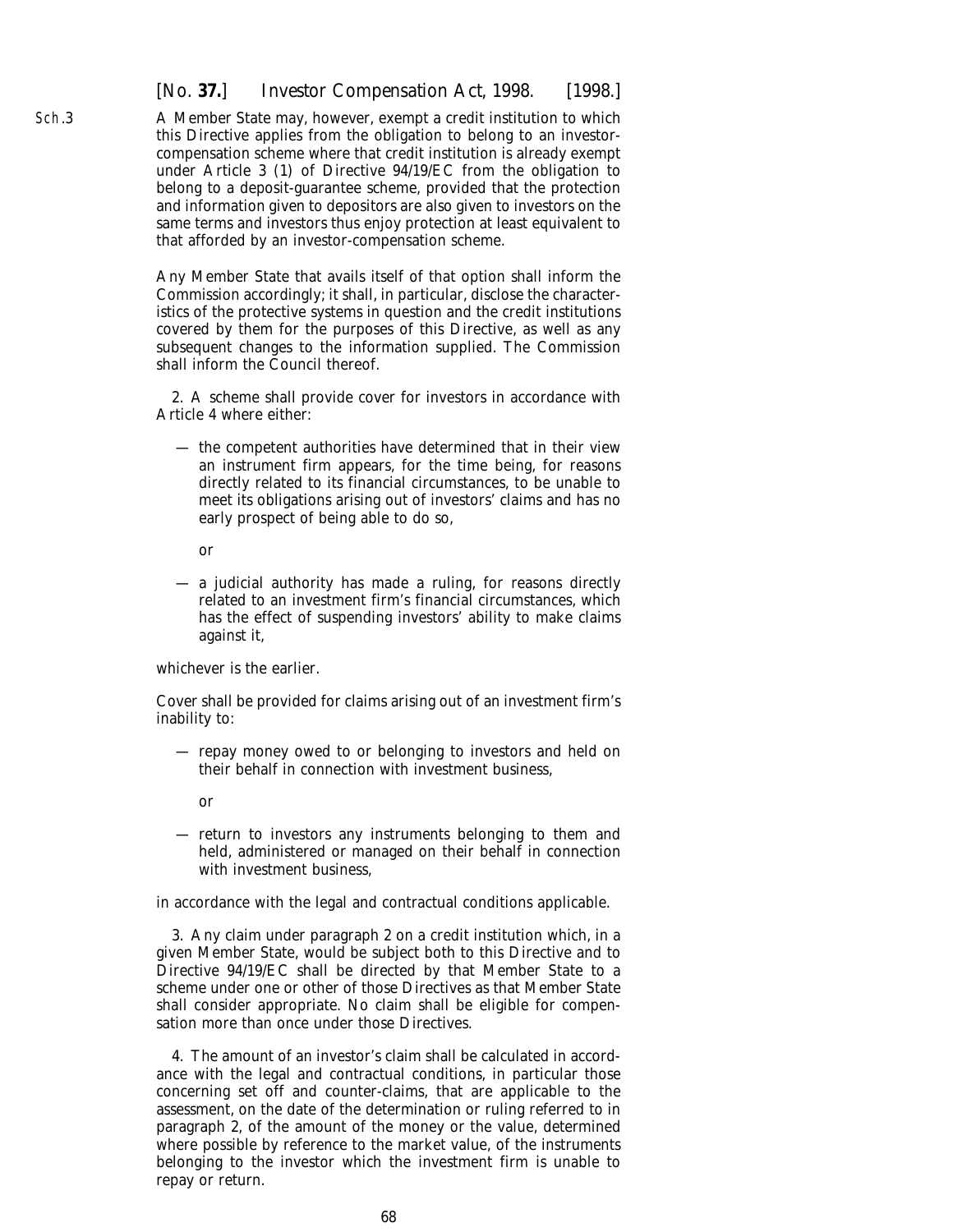## *Article 3*

Sch.3

Claims arising out of transactions in connection with which a criminal conviction has been obtained for money laundering, as defined in Article 1 of the Council Directive 91/308/EEC of 10 June 1991 on prevention of the use of the financial system for the purpose of money laundering<sup>(1)</sup>, shall be excluded from any compensation under investor-compensation schemes.

# *Article 4*

1. Member States shall ensure that schemes provide for cover of not less than ECU 20 000 for each investor in respect of the claims referred to in Article 2 (2).

Until 31 December 1999 Member States in which, when this Directive is adopted, cover is less than ECU 20 000 may retain that lower level of cover, provided it is not less than ECU 15 000. That option shall also be available to Member States to which the transitional provisions of the second subparagraph of Article 7 (1) of Directive 94/19/EC apply.

2. A Member State may provide that certain investors shall be excluded from cover by schemes or shall be granted a lower level of cover. Those exclusions shall be as listed in Annex I.

3. This Article shall not preclude the retention or adoption of provisions which afford greater or more comprehensive cover to investors.

4. A Member State may limit the cover provided for in paragraph 1 or that referred to in paragraph 3 to a specified percentage of an investor's claim. The percentage covered must, however, be equal to or exceed 90% of the claim as long as the amount to be paid under the scheme is less than ECU 20 000.

## *Article 5*

1. If an investment firm required by Article 2 (1) to belong to a scheme does not meet the obligations incumbent on it as a member of that scheme, the competent authorities which issued its authorization shall be notified and, in cooperation with the compensation scheme, shall take all measures appropriate, including the imposition of penalties, to ensure that the investment firm meets its obligations.

2. If those measures fail to secure compliance on the part of the investment firm, the scheme may, where national law permits the exclusion of a member, with the express consent of the competent authorities, give not less than 12 months' notice of its intention of excluding the investment firm from membership of the scheme. The scheme shall continue to provide cover under the second subparagraph of Article 2 (2) in respect of investment business transacted during that period. If, on expiry of the period of notice, the investment firm has not met its obligations, the compensation scheme may, again having obtained the express consent of the competent authorities, exclude it.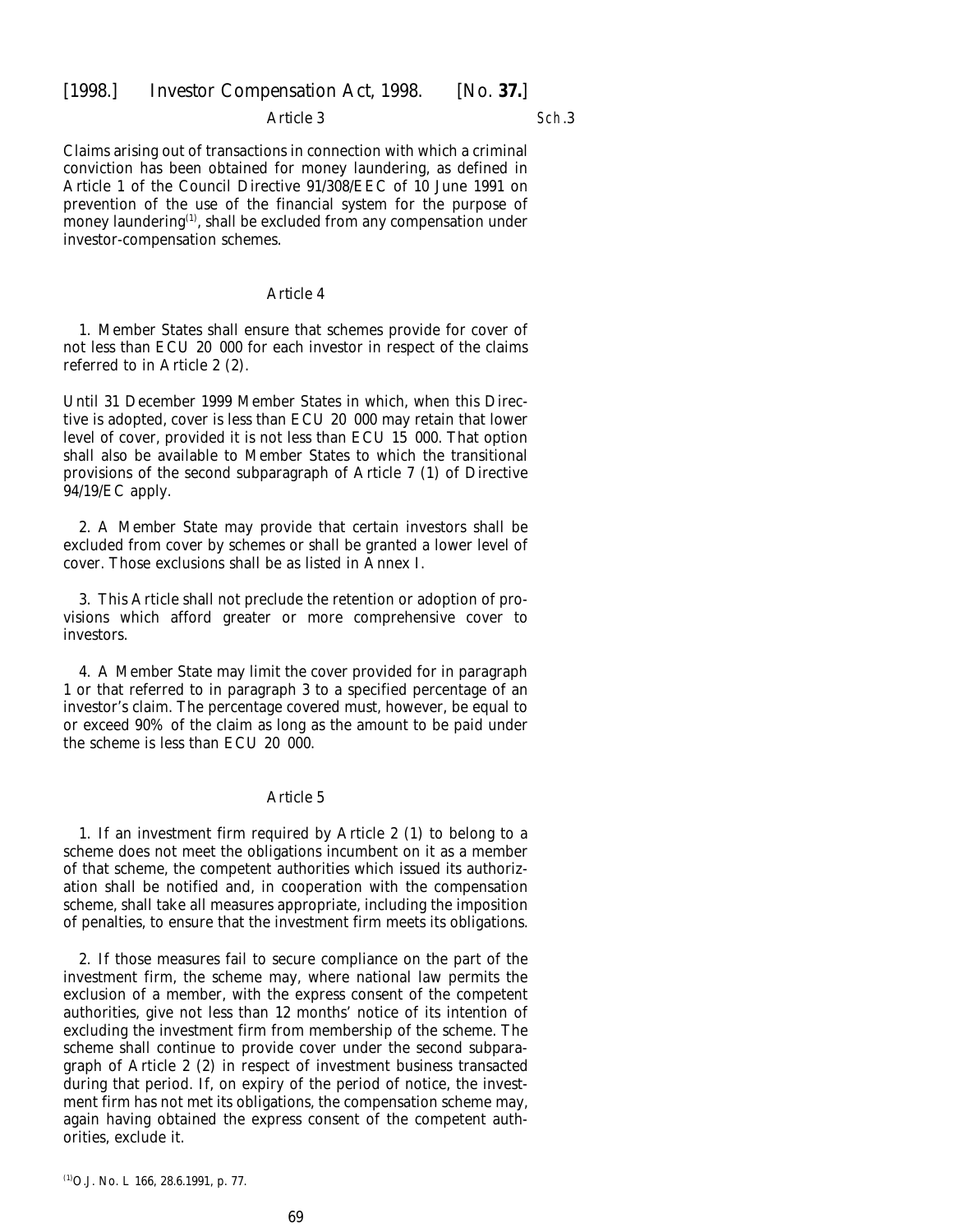# [*No.* **37.**] *Investor Compensation Act,* 1998. [1998.]

3. Where national law permits, and with the express consent of the competent authorities which issued its authorization, an investment firm excluded from an investor-compensation scheme may continue to provide investment services if, before its exclusion, it made alternative compensation arrangements which ensure that investors will enjoy cover that is at least equivalent to that offered by the officially recognized scheme and has characteristics equivalent to those of that scheme.

4. If an investment firm the exclusion of which is proposed under paragraph 2 is unable to make alternative arrangements which comply with the conditions imposed in paragraph 3, the competent authorities which issued its authorization shall withdraw it forthwith.

# *Article 6*

After the withdrawal of an investment firm's authorization, cover under the second subparagraph of Article 2 (2) shall continue to be provided in respect of investment business transacted up to the time of that withdrawal.

# *Article 7*

1. Investor-compensation schemes introduced and officially recognized in a Member State in accordance with Article 2 (1) shall also cover investors at branches set up by investment firms in other Member States.

Until 31 December 1999, neither the level nor the scope, including the percentage, of the cover provided for may exceed the maximum level or scope of the cover offered by the corresponding compensation scheme within the territory of the host Member State. Before that date the Commission shall draw up a report on the basis of the experience acquired in applying this subparagraph and Article 4 (1) of Directive 94/19/EC referred to above and shall consider the need to continue those provisions. If appropriate, the Commission shall submit a proposal for a Directive to the European Parliament and the Council, with a view to the extension of their validity.

Where the level or scope, including the percentage, of the cover offered by the host Member State's investor-compensation scheme exceeds the level or scope of the cover provided in the Member State in which an investment firm is authorized, the host Member State shall ensure that there is an officially recognized scheme within its territory which a branch may join voluntarily in order to supplement the cover which its investors already enjoy by virtue of its membership of its home Member State's scheme.

If a branch joins such a scheme, that scheme shall be one that covers the category of institution to which the branch belongs or most closely corresponds in its host Member State.

Member States shall ensure that objective and generally applied conditions are established concerning branches' membership of all investor-compensation schemes. Admission shall be conditional on a branch meeting the relevant membership obligations, including in particular the payment of all contributions and other charges. Member States shall follow the guiding principles set out in Annex II in implementing this paragraph.

 $\sim$ 

Sch.3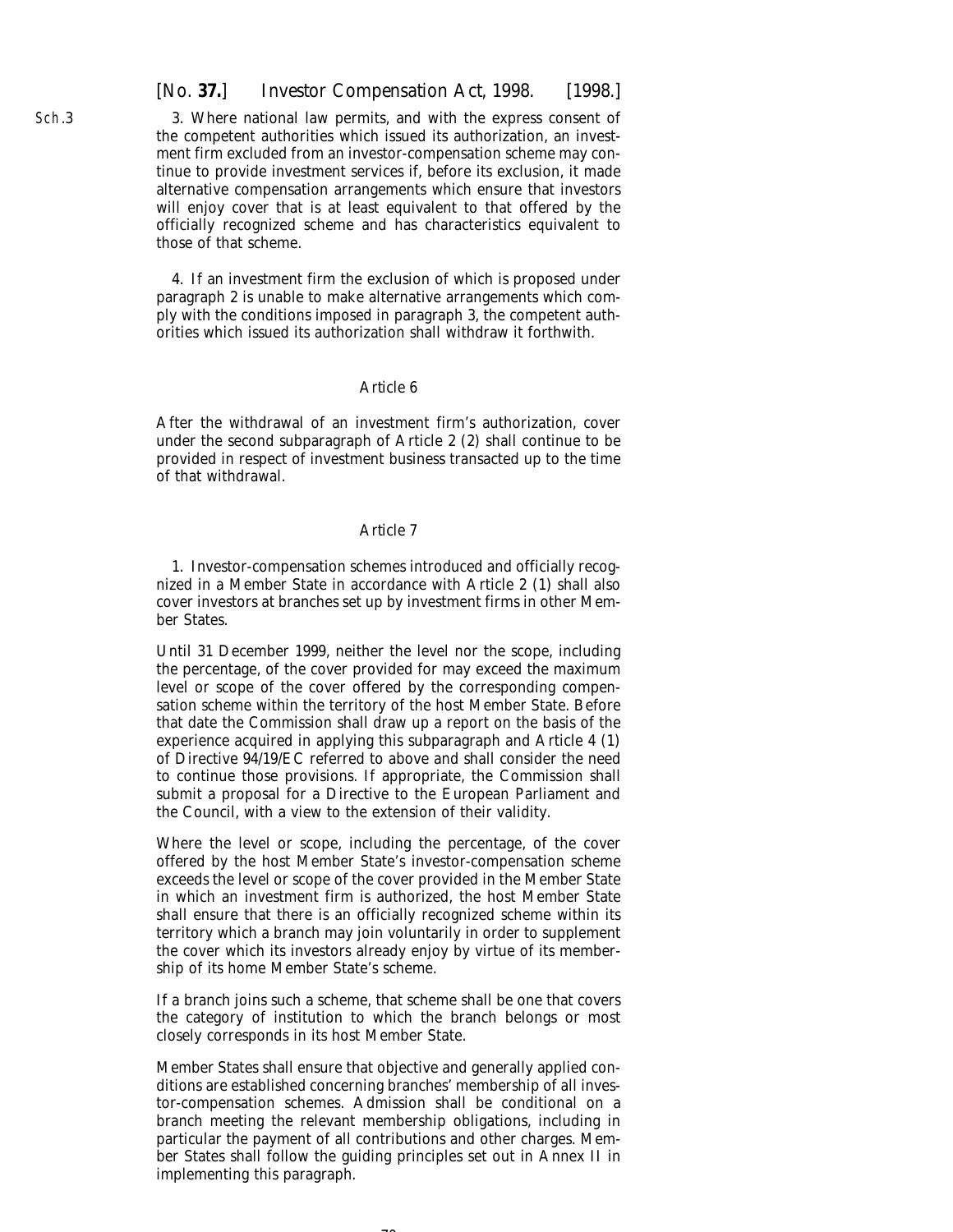2. If a branch which has exercised the option of voluntary mem-Sch.3bership under paragraph 1 does not meet the obligations incumbent on it as a member of an investor-compensation scheme, the competent authorities which issued its authorization shall be notified and, in cooperation with the compensation scheme, shall take all measures necessary to ensure that the branch meets the aforementioned obligations.

If those measures fail to ensure that the branch meets the obligations referred to in this Article, after an appropriate period of notice of not less than 12 months the compensation scheme may, with the consent of the competent authorities which issued the authorization, exclude the branch. Investment business transacted before the date of exclusion shall continue to be covered after that date by the compensation scheme of which the branch was a voluntary member. Investors shall be informed of the withdrawal of the supplementary cover and of the date on which it takes effect.

# *Article 8*

1. The cover provided for in Article 4 (1), (3) and (4) shall apply to the investor's aggregate claim on the same investment firm under this Directive irrespective of the number of accounts, the currency and location within the Community.

Member States may, however, provide that funds in currencies other than those of the Member States and the ecu shall be excluded from cover or be subject to lower cover. This option shall not apply to instruments.

2. Each investor's share in joint investment business shall be taken into account in calculating the cover provided for in Article 4 (1), (3) and (4).

In the absence of special provisions, claims shall be divided equally amongst investors.

Member States may provide that claims relating to joint investment business to which two or more persons are entitled as members of a business partnership, association or grouping of a similar nature which has no legal personality may, for the purpose of calculating the limits provided for in Article 4 (1), (3) and (4), be aggregated and treated as if arising from an investment made by a single investor.

3. Where an investor is not absolutely entitled to the sums or securities held, the person who is absolutely entitled shall receive the compensation, provided that that person has been or can be identified before the date of the determination or ruling referred to in Article 2 (2).

If two or more persons are absolutely entitled, the share of each under the arrangements subject to which the sums or the securities are managed shall be taken into account when the limits laid down in Article 4 (1), (3) and (4) are calculated.

This provision shall not apply to collective-investment undertakings.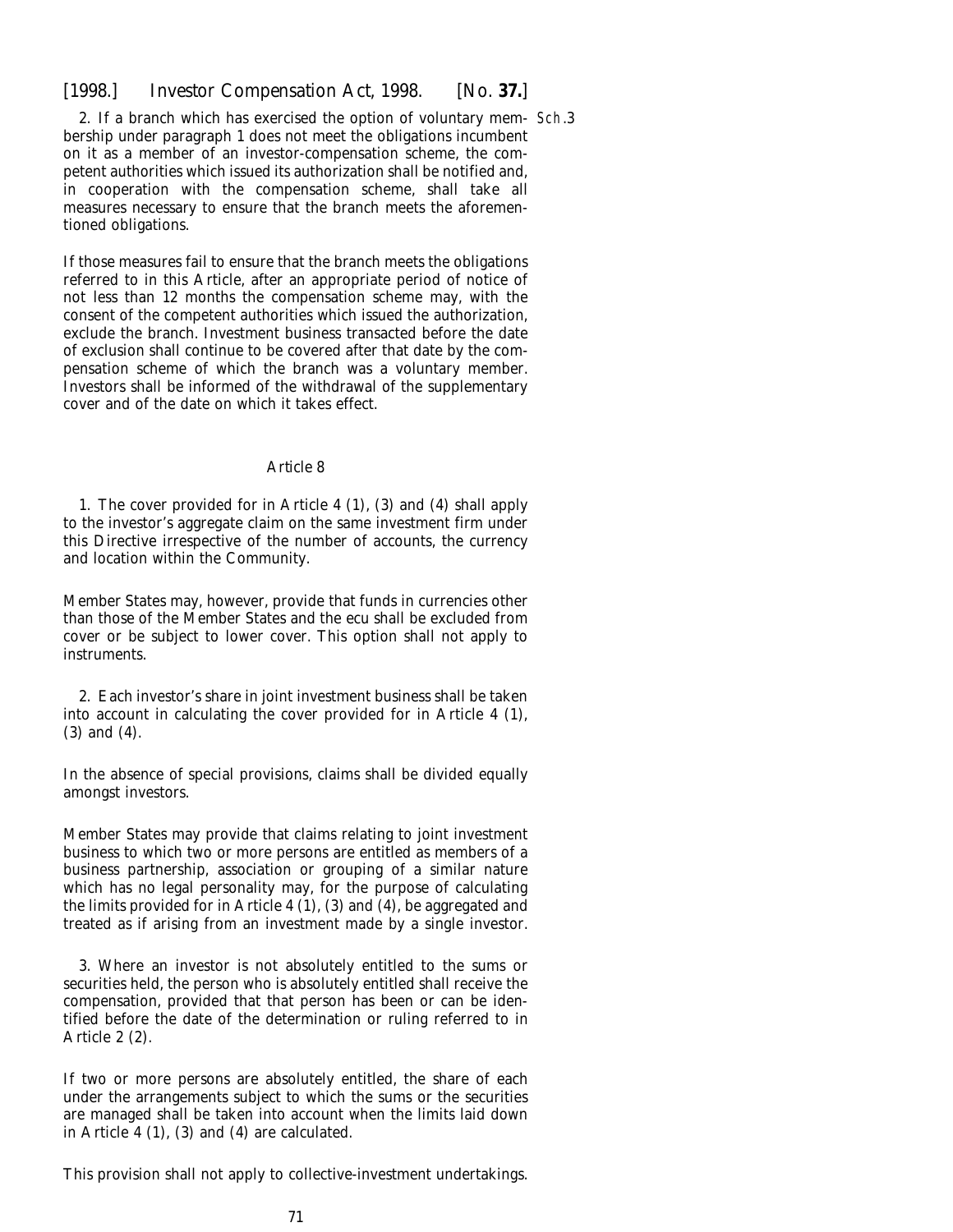#### *Article 9*

1. The compensation scheme shall take appropriate measures to inform investors of the determination or ruling referred to in Article 2 (2) and, if they are to be compensated, to compensate them as soon as possible. It may fix a period during which investors shall be required to submit their claims. That period may not be less than five months from the date of the aforementioned determination or ruling or from the date on which that determination or ruling is made public.

The fact that that period has expired may not, however, be invoked by the scheme to deny cover to an investor who has been unable to assert his right to compensation in time.

2. The scheme shall be in a position to pay an investor's claim as soon as possible and at the latest within three months of the establishment of the eligibility and the amount of the claim.

In wholly exceptional circumstances and in special cases a compensation scheme may apply to the competent authorities for an extension of the time limit. No such extension may exceed three months.

3. Notwithstanding the time limit laid down in paragraph 2, where an investor or any other person entitled to or having an interest in investment business has been charged with an offence arising out of or in relation to money laundering as defined in Article 1 of Directive 91/308/EEC, the compensation scheme may suspend any payment pending the judgment of the court.

# *Article 10*

1. Member States shall ensure that each investment firm takes appropriate measures to make available to actual and intending investors the information necessary for the identification of the investor-compensation scheme of which the investment firm and its branches within the Community are members or any alternative arrangement provided for under the second subparagraph of Article 2 (1) or Article 5 (3). Investors shall be informed of the provisions of the investor-compensation scheme or any alternative arrangement applicable, including the amount and scope of the cover offered by the compensation scheme and any rules laid down by the Member States pursuant to Article 2 (3). That information shall be made available in a readily comprehensible manner.

Information shall also be given on request concerning the conditions governing compensation and the formalities which must be completed to obtain compensation.

2. The information provided for in paragraph 1 shall be made available in the manner prescribed by national law in the official language or languages of the Member State in which a branch is established.

3. Member States shall establish rules limiting the use in advertising of the information referred to in paragraph 1 in order to prevent such use from affecting the stability of the financial system or investor confidence. In particular, a Member State may restrict such advertising to a factual reference to the scheme to which an investment firm belongs.

Sch.3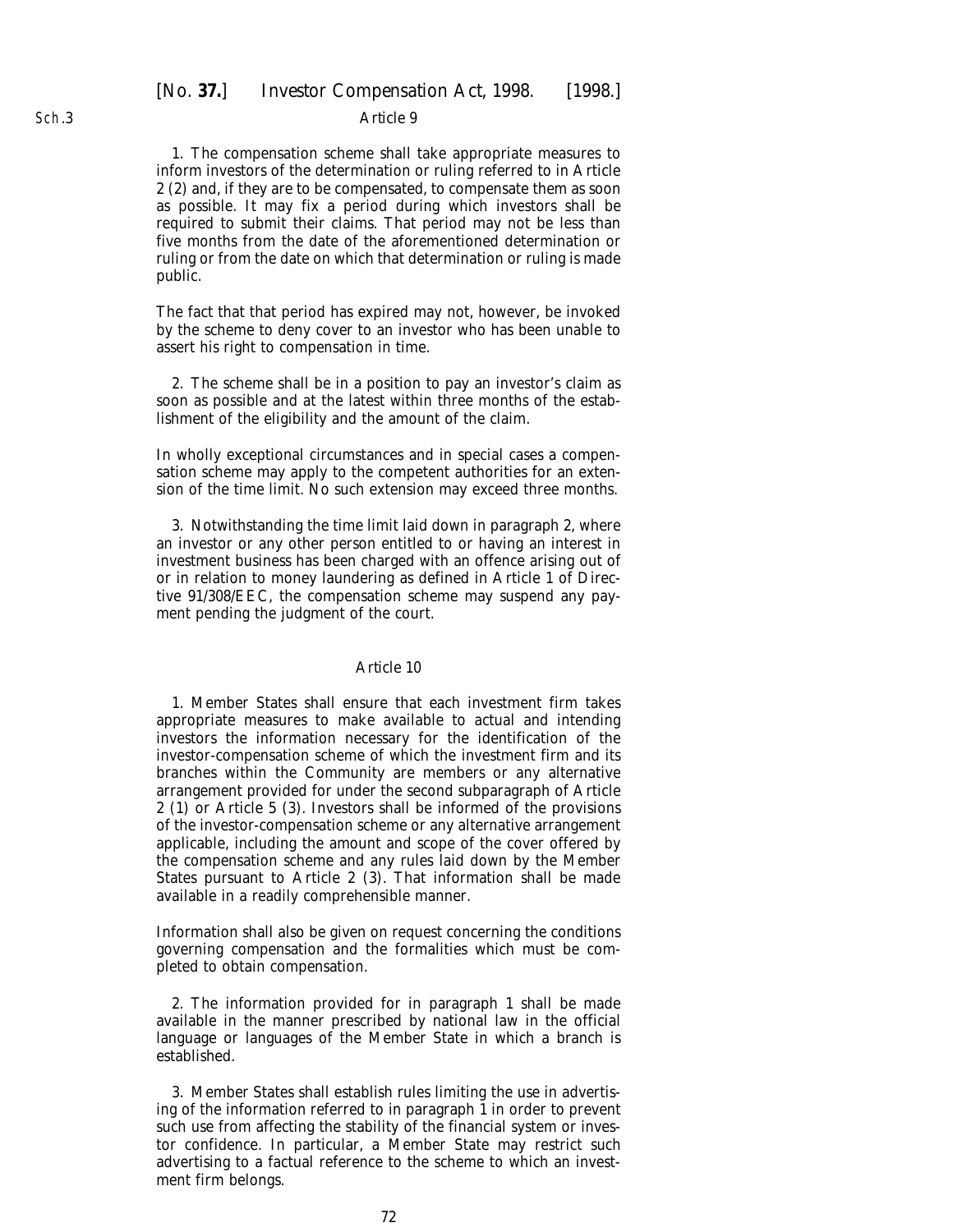### *Article 11*

Sch.3

1. Each Member State shall check whether branches established by an investment firm the head office of which is outwith the Community have cover equivalent to that prescribed in this Directive. Failing such cover, a Member State may, subject to Article 5 of Directive 93/22/EEC, stipulate that branches established by an investment firm the head office of which is outwith the Community shall join investor-compensation schemes in operation within its territory.

2. Actual and intending investors at branches established by an investment firm the head office of which is outwith the Community shall be provided by that investment firm with all relevant information concerning the compensation arrangements which cover their investments.

3. The information provided for in paragraph 2 shall be made available in the manner prescribed by national law in the official language or languages of the Member State in which a branch is established and shall be drafted in a clear and comprehensible form.

## *Article 12*

Without prejudice to any other rights which they may have under national law, schemes which make payments in order to compensate investors shall have the right of subrogation to the rights of those investors in liquidation proceedings for amounts equal to their payments.

### *Article 13*

Member States shall ensure that an investor's right to compensation may be the subject of an action by the investor against the compensation scheme.

### *Article 14*

No later than 31 December 1999 the Commission shall submit a report to the European Parliament and to the Council on the application of this Directive together, where appropriate, with proposals for its revision.

## *Article 15*

1. The Member States shall bring into force the laws, regulations and administrative provisions necessary for them to comply with this Directive no later than 26 September 1998. They shall forthwith inform the Commission thereof.

When the Member States adopt those measures, they shall contain references to this Directive or shall be accompanied by such references on the occasion of their official publication. The methods of making such references shall be laid down by the Member States.

2. The Member States shall communicate to the Commission the texts of the main provisions of national law which they adopt in the field covered by this Directive.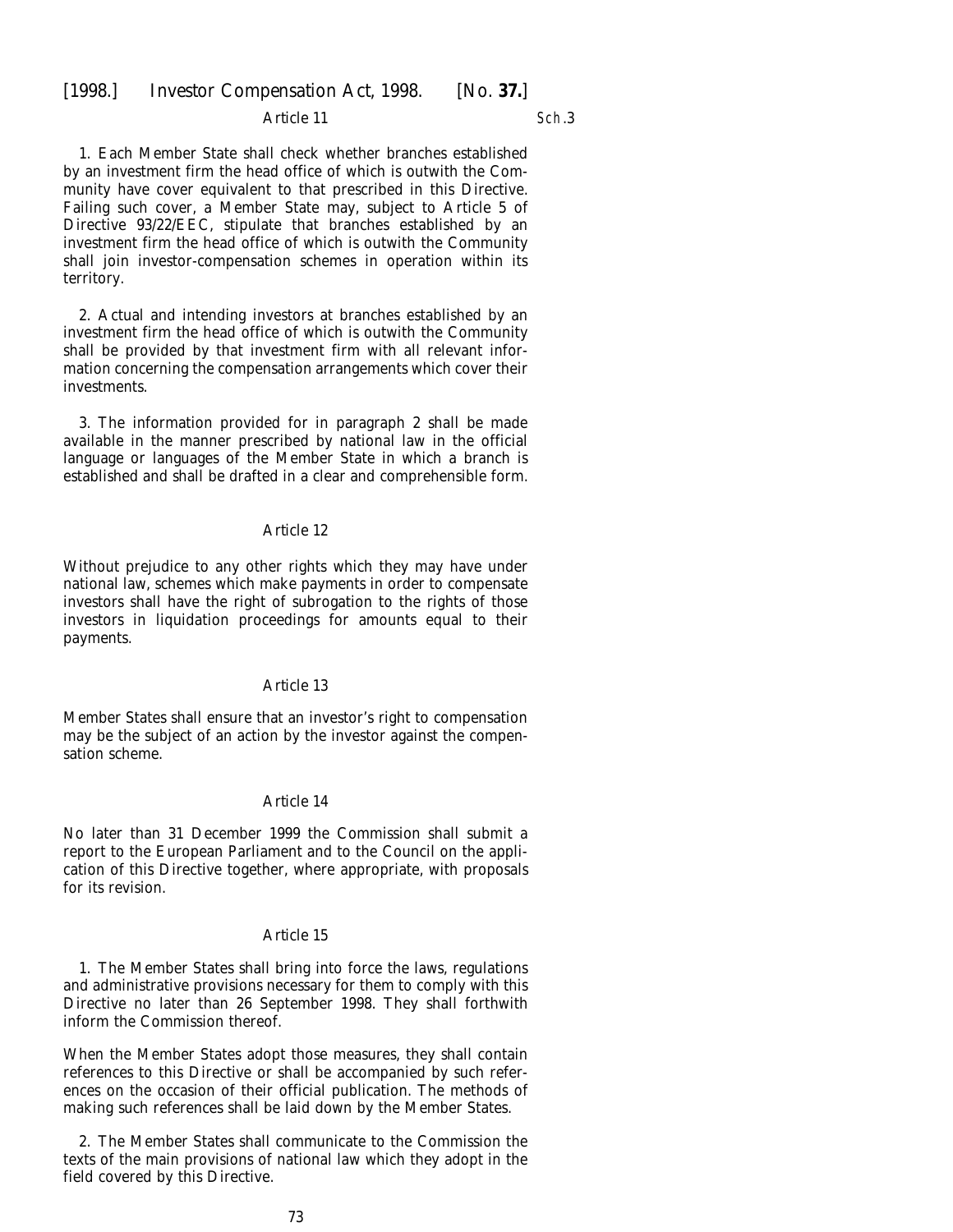*Article 16*

Article 12 of Directive 93/22/EEC shall be repealed with effect from the date referred to in Article 15 (1).

## *Article 17*

This Directive shall enter into force on the day of its publication in the *Official Journal of the European Communities.*

# *Article 18*

This Directive is addressed to the Member States.

Done at Brussels, 3 March 1997.

*For the European Parliament For the Council The President The President* J.M. GIL-ROBLES

Sch.3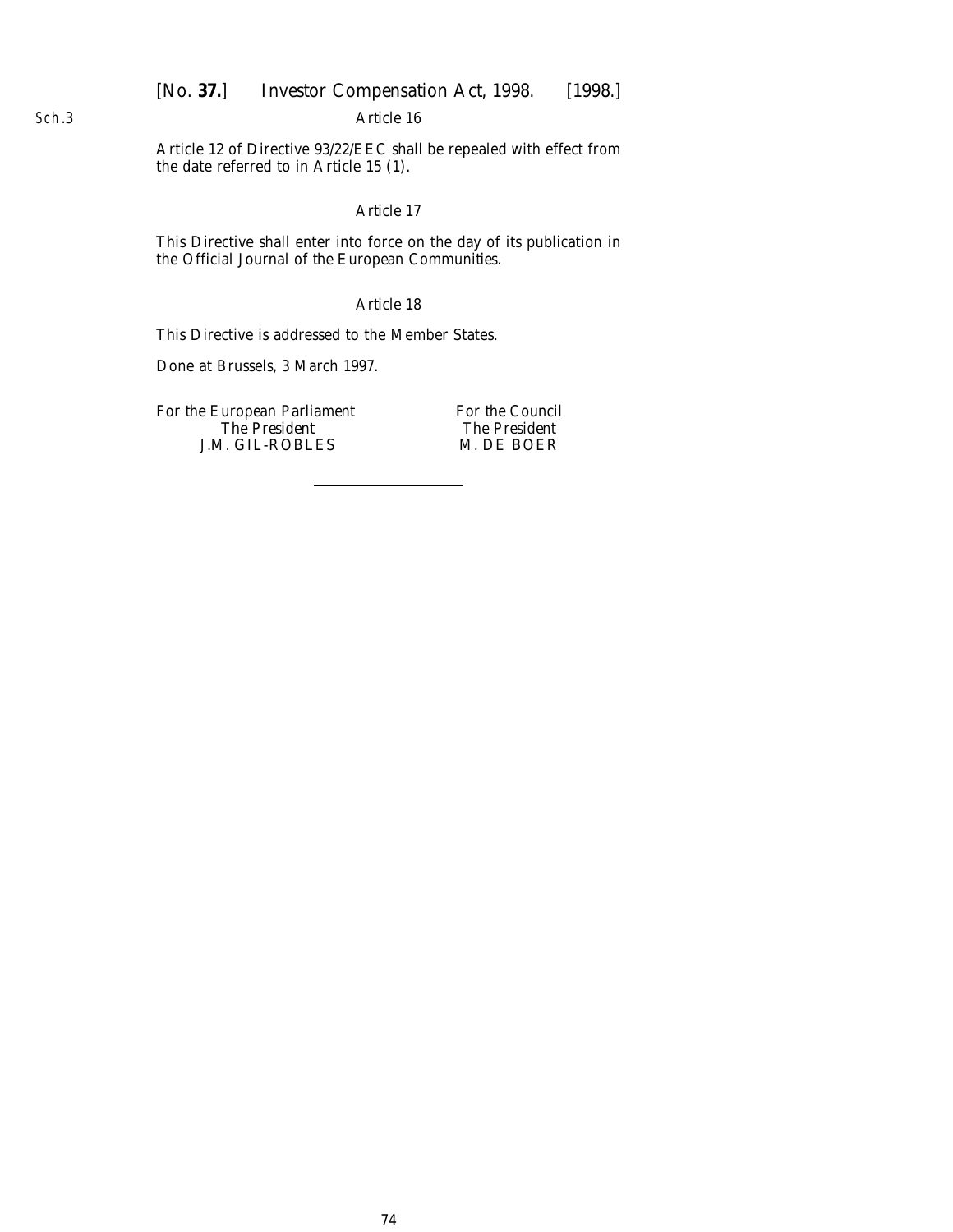## **LIST OF EXCLUSIONS REFERRED TO IN ARTICLE 4(2)**

- 1. Professional and institutional investors, including:
	- investment firms as defined in Article 1 (2) of Directive 93/22/EEC,
	- credit institutions as defined in the first indent of Article 1 of Council Directive 77/780/EEC,
	- financial institutions as defined in Article 1 (6) of Council Directive 89/646/EEC,
	- insurance undertakings,
	- collective-investment undertakings,
	- pension and retirement funds.

Other professional and institutional investors.

2. Supranational institutions, government and central administrative authorities.

3. Provincial, regional, local and municipal authorities.

4. Directors, managers and personally liable members of investment firms, persons holding 5% or more of the capital of such investment firms, persons responsible for carrying out the statutory audits of investment firms' accounting documents and investors with similar status in other firms within the same group as such a firm.

5. Close relatives and third parties acting on behalf of the investors referred to in point 4.

6. Other firms in the same group.

7. Investors who have any responsibility for or have taken advantage of certain facts relating to an investment firm which gave rise to the firm's financial difficulties or contributed to the deterioration of its financial situation.

8. Companies which are of such a size that they are not permitted to draw up abridged balance sheets under Article 11 of the Fourth Council Directive 78/660/EEC of 25 July 1978 based on Article  $54(3)(g)$  of the Treaty on the annual accounts of certain types of companies<sup>(1)</sup>.

# *ANNEX II*

### **GUIDING PRINCIPLES**

## **(Referred to in the fifth subparagraph of Article 7 (1))**

Where a branch applies to join a host Member State's scheme for supplementary cover, the host Member State's scheme will bilaterally establish with the home Member State's scheme appropriate rules and procedures for the payment of compensation to investors at that branch. The following principles will apply both to the drawing up of those procedures and in the framing of the membership conditions applicable to that branch (as referred to in Article 7  $(1)$ ):

 $(1)$ O.J. No. L 222, 14.8.1978, p. 11. Directive as last amended by Directive  $94/8/EC$ (O.J. No. L 82, 25.3.1994, p. 33).

Sch.3